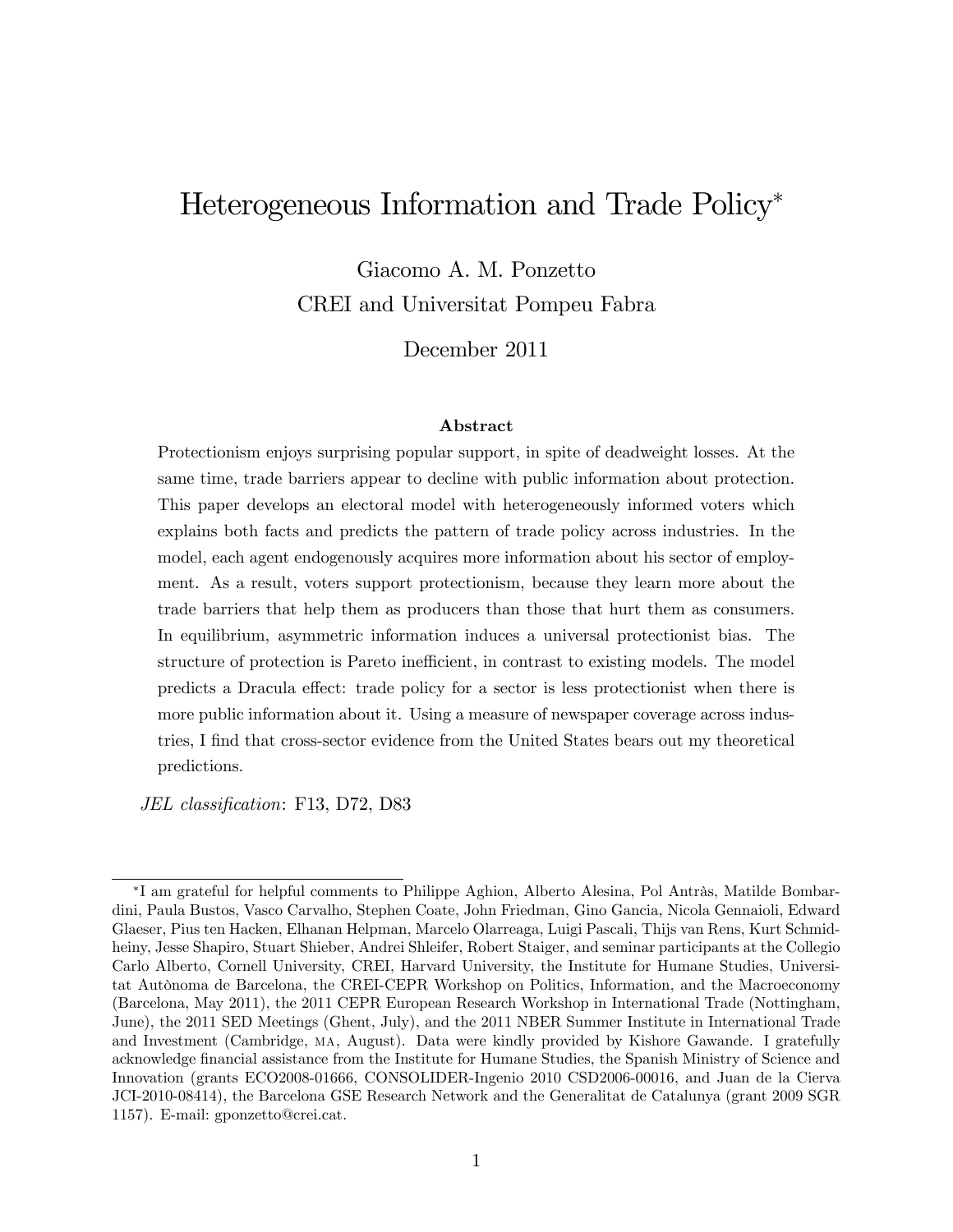# 1 Introduction

The efficiency of free trade is among the least controversial propositions in economics. Surveys of economists have consistently found that opposition to trade barriers is the single issue on which the strongest consensus exists in the profession (Kearl et al. 1979; Alston, Kearl, and Vaughan 1992; Fuller and Geide-Stevenson 2003; Whaples 2006; Klein and Stern 2007). Trade restrictions are understood to be wasteful redistributive measures that benefit special-interest groups but harm the average citizen. Yet, protectionism enjoys a puzzling popularity among the general public. In international surveys, most respondents report protectionist views (Mayda and Rodrik 2005). In the United States, Taussig (1888) argued that politicians supported high tariffs in response to their constituents' protectionist feelings and convictions. In recent elections, protectionist promises have been at least as prominent on the campaign trail as in subsequent policy choices (Leonhardt 2008). The 2008 presidential race witnessed a paradoxical trade-policy scandal. The Obama campaign was accused of privately reassuring Canadian officials of the candidate's support for free trade, acknowledging that his public criticism of NAFTA was meant to pander to protectionist sentiment among the domestic audience (DeMora 2008).

Despite the surprising popular appeal of protectionist policies, Bhagwati (1988, p. 85) asserts that "the mere act of recognizing [protectionism] will help trigger a more corrective response. In these matters, we can count on assistance from ... the Dracula Effect: exposing evil to sunlight helps destroy it." This conviction might appear optimistic, but the crosscountry pattern of tariff rates and citizens' access to the mass media bears out this insight. In an unbalanced panel of 162 countries from 1975 to 2003, the average level of import duties is  $9\%$ , signalling an overall protectionist bias. However, consistent with the Dracula effect, tariffs are significantly lower the higher the rate of television ownership. This relationship is illustrated by Figure  $1<sup>1</sup>$ . The raw correlation is not merely due to the fact that the widespread availability of television sets may proxy for a countryís overall development. Table 1 shows that the result holds when controlling for income per capita and for the quality of political institutions, as well as including fixed effects that control for all constant country-specific characteristics. The finding is economically as well as statistically significant. Including the full set of controls, the specification in column 4 shows that an increase in 10 televisions per 100 people corresponds to a reduction in tari§s by 1.20 percentage points. Gawande, Krishna, and Olarreaga (2009) also find that trade policy is closer to welfare maximization in countries with greater literacy and urbanization. They interpret this pattern as evidence

<sup>&</sup>lt;sup>1</sup>Data sources are discussed in Appendix A. For readability, the plot excludes the observations for Sudan from 1975 to 1982, which have customs duties above 100% of imports and fewer than 5 television sets per 100 people.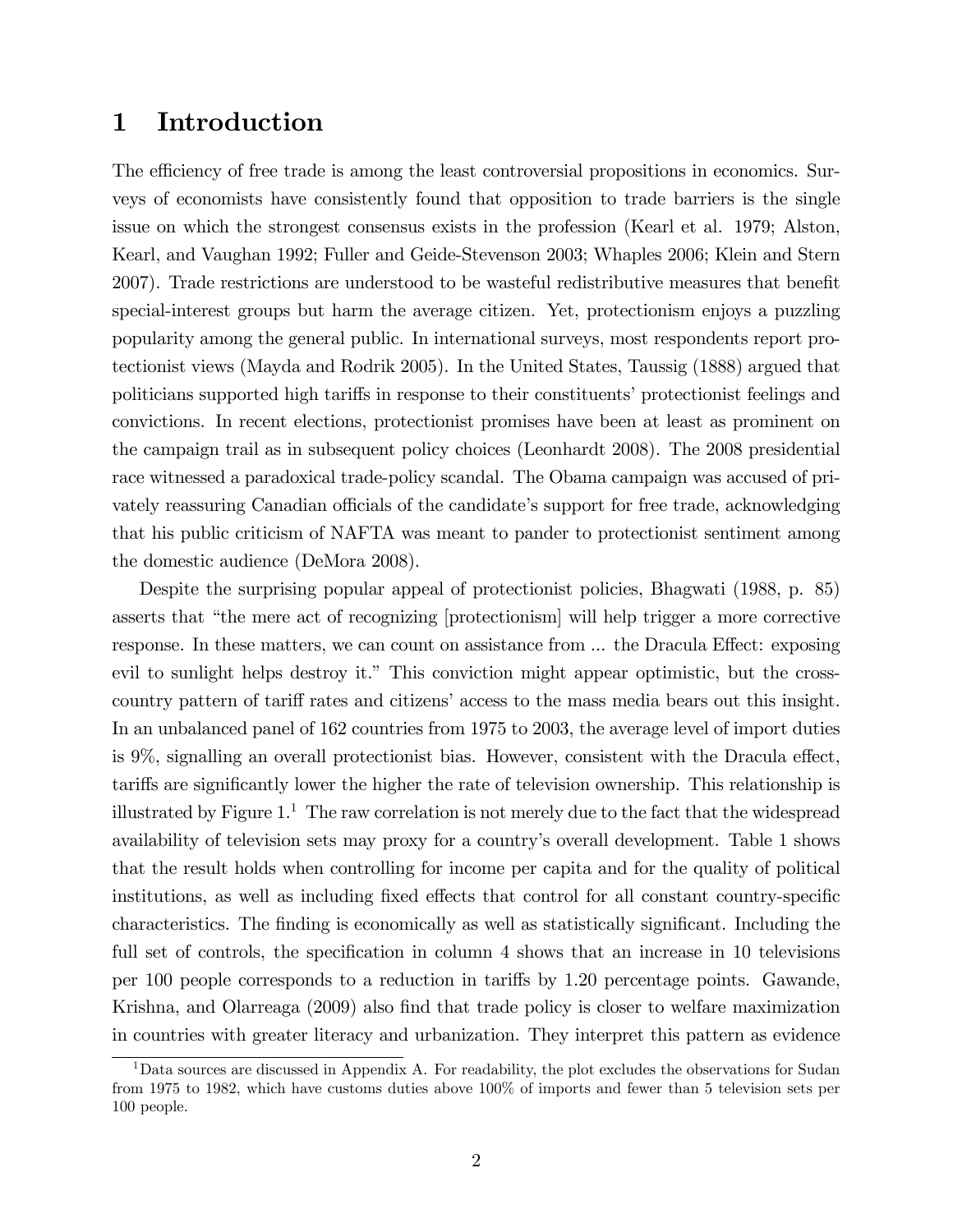that governments enact better policy when voters are more informed.

In this paper, I present a model of tariff formation that accounts for both the popular support for protectionism, the observed protectionist bias in trade policy, and the Dracula effect. I derive the equilibrium structure of trade policy across industries from an electoral model, focusing on endogenous heterogeneity in voters' information. Greater knowledge endows a voter with greater political power, because office-seeking politicians offer policies that cater to those voters who are most likely to be aware of their proposal, as Strömberg (2004) shows in the context of the allocation of public spending.

Crucially, I show that information and thus political ináuence vary systematically across sectors for the same individual. In particular, each agent is more likely to be informed of policy proposals for his own industry of employment. My model presents two parallel mechanisms that generate this endogenous asymmetry in voters' information. First, agents gain political knowledge through social networks in the workplace, and co-workers are more likely to share information concerning their own sector. Second, every agent can make costly efforts to acquire information about an industry. Producers pay to learn about their own sector ex ante, in order to optimize investments in production capacity; but consumers do not share this need to forecast prices in advance.

In equilibrium, voters support a protectionist proposal, because each citizen is more aware of the trade barriers that benefit him as a producer than of those that harm him as a consumer. Catering to the voters' preferences and information, politicians offer positive tariffs to every sector. The overall protectionist bias is Pareto inefficient, because each agent has power only over the specific policies he has superior knowledge of. Producers in each industry vote for politicians who offer them import tariffs. The same agents are not informed about other sectors, and thus do not vote against politicians who offer protection to those industries as well. Because of this voting behavior, politicians do not internalize the cost that protecting politically influential producers in one sector imposes onto equally influential producers in other sectors. If more public information is available about an industry, however, the asymmetry between producers' and consumers' knowledge in that industry is reduced. As a consequence, trade barriers for the sector are also reduced, in accordance with the Dracula effect.

I test my theory using data on non-tariff barriers for U.S. manufacturing industries in 1983.<sup>2</sup> The model predicts a protectionist bias that is lower in sectors for which more public information is available, and also in sectors with greater employment, since more numerous

<sup>&</sup>lt;sup>2</sup>The sample and the method of my empirical analysis follow previous empirical studies of the cross-sector structure of U.S. trade policy (Goldberg and Maggi 1999; Gawande and Bandyopadhyay 2000; Eicher and Osang 2002; Matschke and Sherlund 2006; Mitra, Thomakos, and Ulubasoğlu 2006; Bombardini 2008).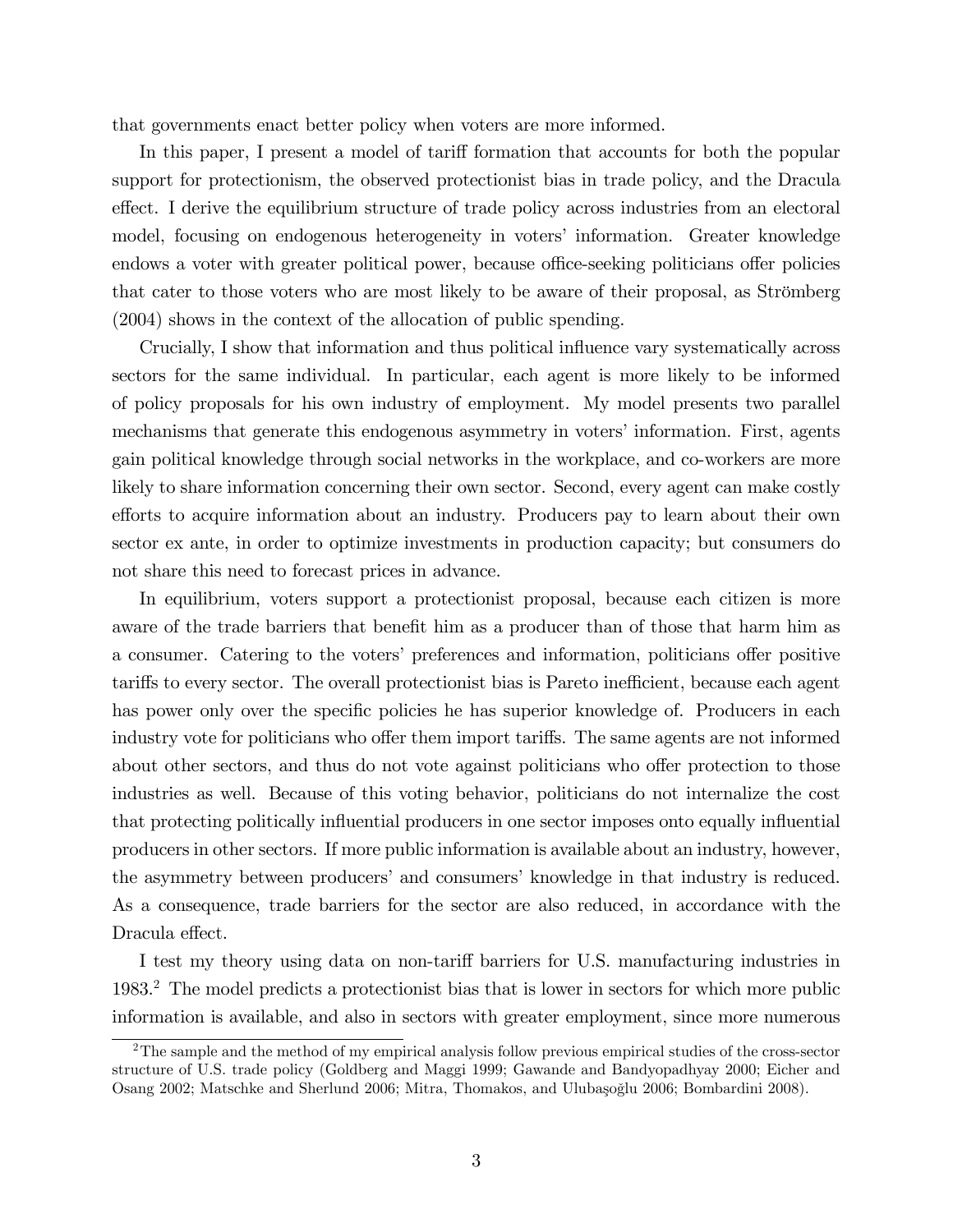insiders internalize a greater share of the deadweight loss from trade barriers. The empirical evidence supports these theoretical predictions. I construct a measure of newspaper coverage of trade policy for each industry, using the ProQuest Historical Newspaper Database. I find that protection is significantly lower for sectors exposed to higher media scrutiny, and for industries with a greater number of skilled employees. As implied by the model, both effects are inversely proportional to import demand elasticity and import penetration, which measure the size of the deadweight loss. The sensitivity analysis establishes the robustness of the Dracula effect across sectors, which is unaffected, in particular, by controlling for the presence of an industry lobby offering political contributions.

Neither the popular appeal of protectionism, nor a Pareto-inefficient protectionist bias, nor the Dracula effect are accounted for by the preeminent theory of trade policy, Grossman and Helpman's (1994) model of protection for sale. In their framework, lobbies offer politicians strategic cash contributions, and in return they obtain favorable policies at the expense of the average citizen. Models of lobbying are inconsistent with protectionist campaign rhetoric because they depict, implicitly (Hillman 1982; Grossman and Helpman 1994) or explicitly (Magee, Brock and Young 1989; Mayer and Li 1994; Grossman and Helpman 1996), a political trade-off between the increased funding from lobbies profiting from protection and the diminished electoral appeal of policies that burden citizens with a deadweight loss. Politicians should then hide any distortions from voters as much as possible, rather than proudly trumpeting their protectionist platform.

Moreover, protection for sale does not imply an inefficient protectionist bias. Lobbies bargain efficiently with the government: each demands protection for its own sector and opposes protection for all other industries. Grossman and Helpman (1994) predict a Paretoefficient equilibrium in which industries represented by lobbies receive protective tariffs, but all sectors without a lobbying organization are subject instead to an import subsidy.<sup>3</sup>

Finally, lobbying does not account for the Dracula effect across industries. Greater public information about a sector does not have any mitigating impact on the inefficiency of protection for sale. It plays no role in Mitraís (1999) model of lobby formation, nor in Bombardini's (2008) model of participation in lobbying efforts. A subtler question is whether a lobbying model might account for better policies when all voters are more informed about all issues, a pattern that would imply a Dracula effect across countries but not across sectors. Grossman and Helpman (1996, 2001) microfound the weight of lobbies' contributions in the politicians' objective function: providing favors to special interests alienates strategic voters who respond to policy choices, but contributions pay for campaign ads that generate sup-

<sup>&</sup>lt;sup>3</sup>If all voters in all sectors are represented by an organized interest group, free trade is the equilibrium outcome of protection for sale.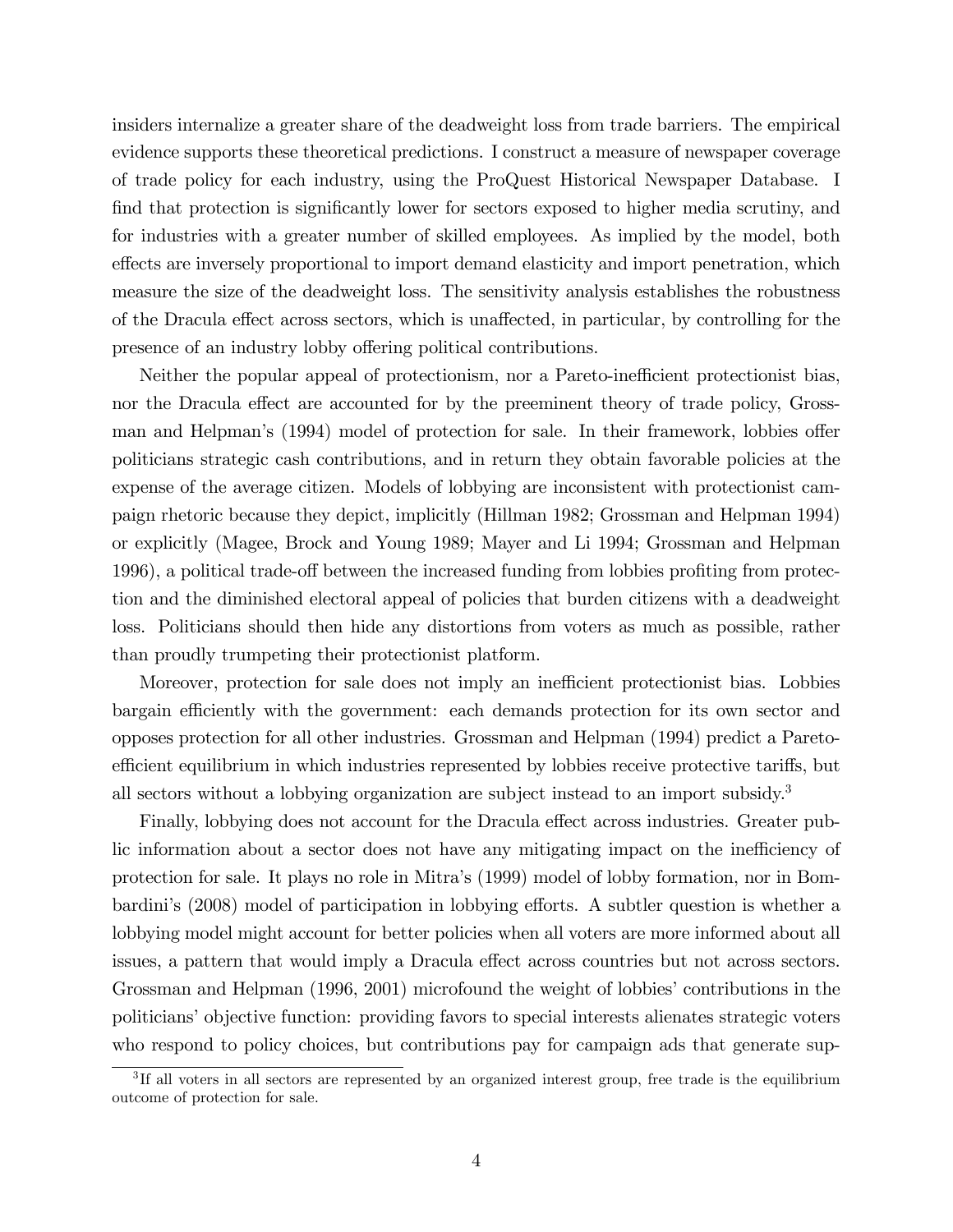port among impressionable voters who respond to advertising. Then policy-making is closer to welfare maximization when strategic voters are more numerous relative to impressionable voters. The two groups of voters actually differ in their rationality; yet Baron (1994) originally labelled strategic voters "informed" and impressionable voters "uninformed." The assumption that information and rationality coincide is questionable. Even if we accepted it, this approach could not account for the impact of sector-specific information on sectorspecific policies.

The remainder of the paper has the following structure. Section 2 develops my theoretical model of electoral competition with heterogeneously informed voters. I describe the equilibrium structure of trade policy and discuss its Pareto inefficiency when voters are not equally knowledgeable about all sectors. I prove that in every industry producers are more informed than consumers, which determines a universal protectionist bias and underpins the Dracula effect. Section 3 presents the empirical test of the model. I describe the data and the construction of my measure of media coverage, and I show that my theoretical predictions are consistent with cross-sector evidence. Section 4 outlines two extensions. First, I show how organized interest groups can influence policy by controlling the sharing of information among their members. Second, I discuss how my framework can account for systematic differences in the trade-policy proposals of competing parties, and connect the long-run decline of protectionism to a gradual shift from economic to cultural factors as the main determinants of partisan polarization. Section 5 concludes.

## 2 Tariff Formation with Imperfectly Informed Voters

#### 2.1 Setup of the Model

The first component of my model is a standard description of the underlying structure of the economy (Grossman and Helpman 1994). A small open economy is populated by agents with identical preferences, described by a quasi-linear utility function defined over consumption of a numeraire (indexed by 0) and G other goods:

$$
u\left(\mathbf{c}\right) = c_0 + \sum_{g=1}^{G} u_g\left(c_g\right). \tag{1}
$$

Each sub-utility function  $u_g(.) \in \mathcal{C}^2$  is monotone increasing and concave. Let every agent have sufficient income  $y$  to consume a positive amount of the numeraire in equilibrium. Then the price of each non-numeraire good uniquely determines its consumption per person  $c_g(p_g) = u_g'^{-1}(p_g)$ , which is homogeneous across agents. Every individual therefore derives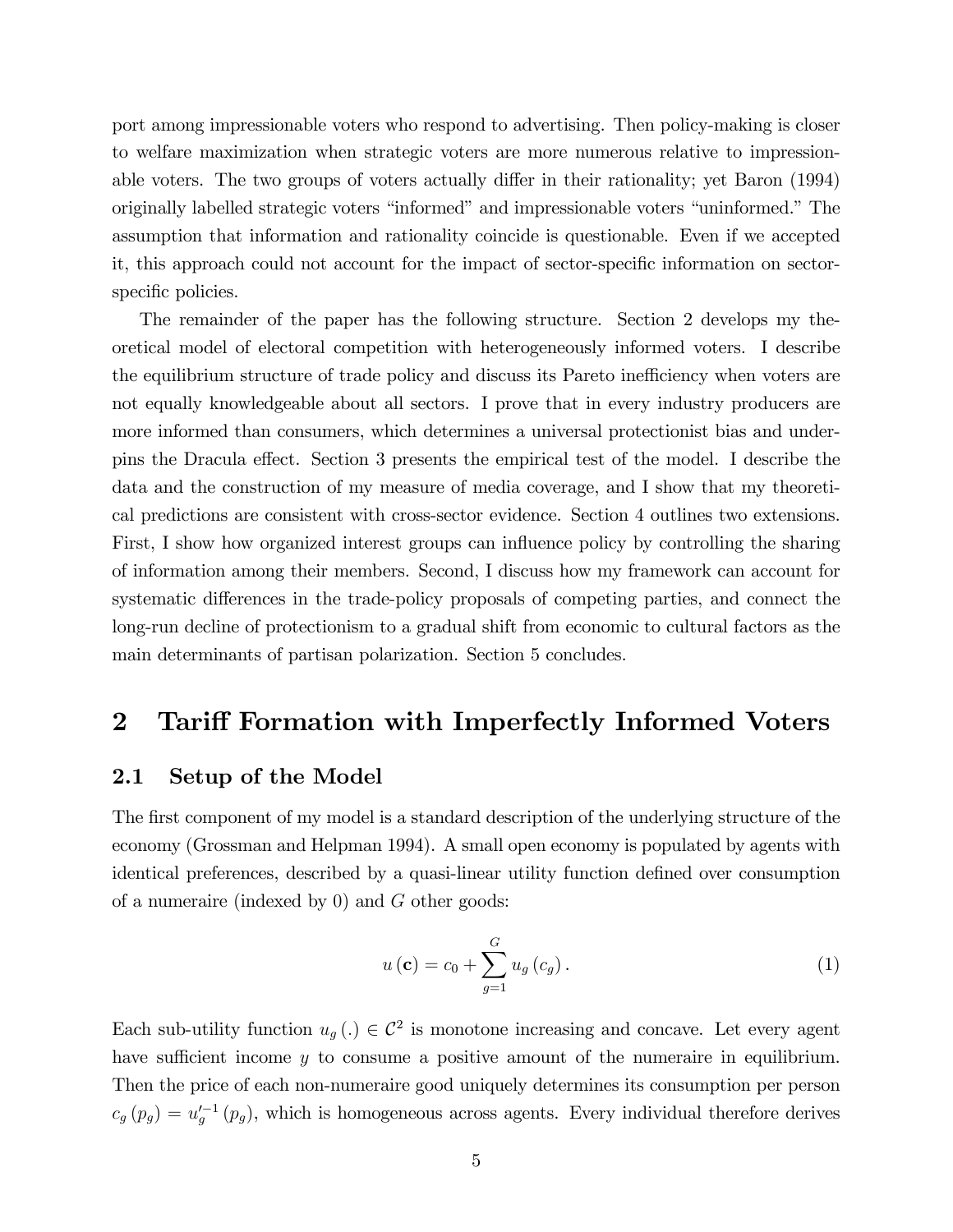identical consumer surplus

$$
s_g(p_g) = u_g(c_g(p_g)) - p_g c_g(p_g)
$$
 (2)

and indirect utility can be written

$$
v(y, \mathbf{p}) = y + \sum_{g=1}^{G} s_g(p_g).
$$
 (3)

The production technology has constant returns to scale, and domestic producers are perfectly competitive. The numeraire is produced employing one unit of labor per unit of output. The endowment of labor in the economy is assumed to be sufficiently large that a positive amount of the numeraire is produced in equilibrium, fixing the wage at unity. Each non-numeraire good  $g$  is produced employing both labor and an industry-specific input. The specific factors are in exogenous, inelastic supply, so that the only adjustments to the structure of production come from the allocation of the single mobile factor, i.e., labor. For a fixed wage rate, the price of each good determines the labor intensity of its production, and therefore the aggregate reward accruing to owners of the sector-specific factor. The latter is described by the monotone increasing and convex function  $\pi_g(p_g) \in C^2$ . By Hotelling's Lemma, the competitive domestic supply function for each non-numeraire good is  $x_g(p_g) = \pi'_g(p_g)$ , a function of own price alone.

The world prices of all non-numeraire goods are exogenously given by the vector  $\mathbf{p}^*$ , which is not affected by domestic conditions. However, the government can influence the domestic price vector p. The policy instrument available to politicians is precisely the creation of a wedge between the domestic and international price of each good. When positive,  $t_g = (p_g - p^*)/p^*$  represents an import tariff for importing sectors and an export subsidy for exporting ones; when negative, respectively an import subsidy and an export tax. Each sector then generates tariff revenue per capita

$$
r_g(p_g) = \frac{1}{N} (p_g - p_g^*) m_g(p_g), \qquad (4)
$$

where N denotes the size of the population and

$$
m_g(p_g) = Nc_g(p_g) - x_g(p_g)
$$
\n<sup>(5)</sup>

is the net import demand function, which is monotone decreasing. Government revenues are rebated homogeneously to all citizens through a lump-sum payment, or government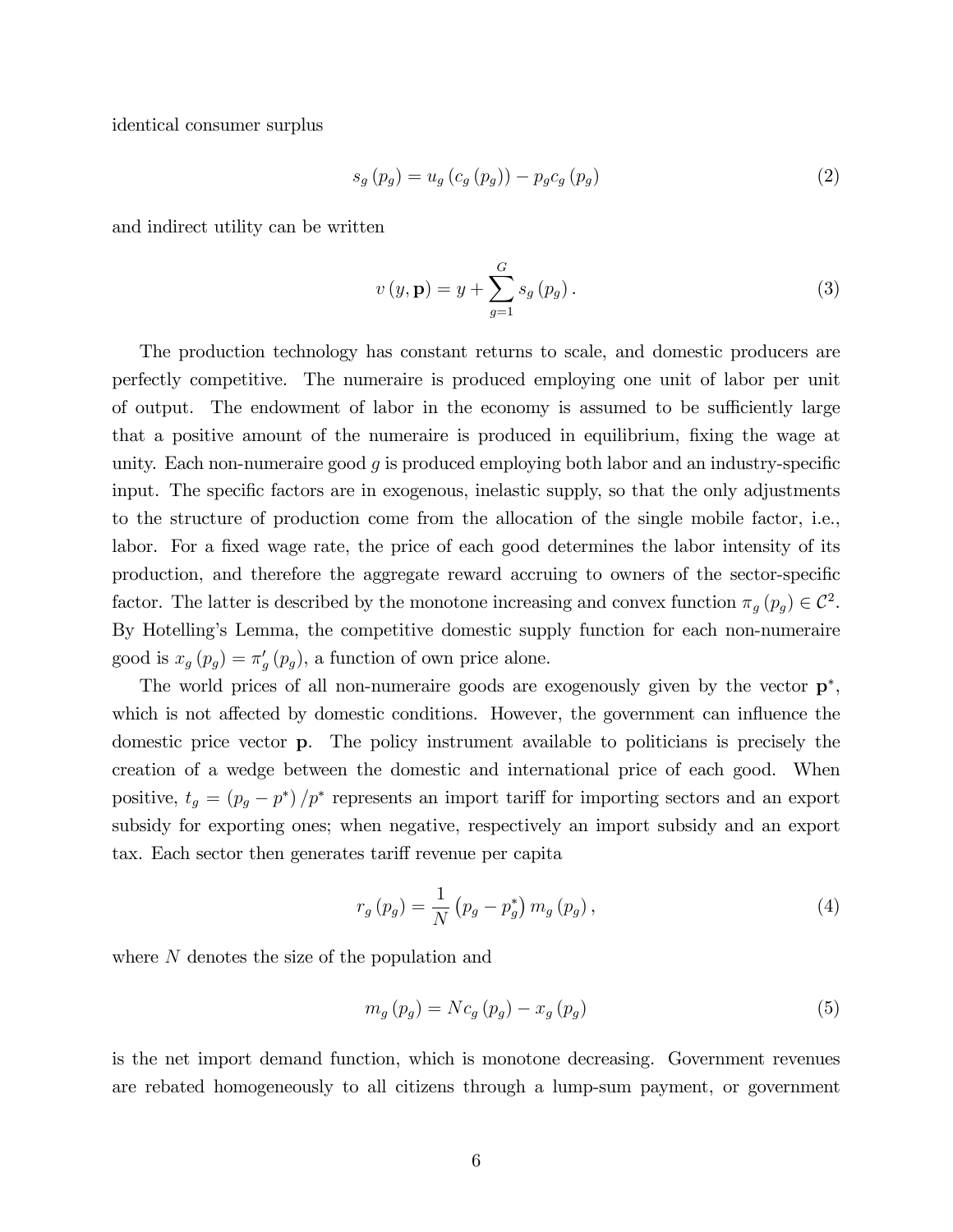expenditures are defrayed through a uniform poll tax. Each agent thus receives a net transfer in the amount  $\sum_{g=1}^{G} r_g(p_g)$ .

Individuals differ in their factor endowments. Agent  $i$  inelastically supplies an amount  $l^i > 0$  of labor, and owns a fraction  $\kappa_g^i \geq 0$  of the specific input for sector g. The sectorspecific factors represent specialized human capital that, like labor, cannot be traded by their owners. Every agent's income is the sum of the government transfer, his wage, and his share of specific-factor rewards in each sector whose specific input he supplies:

$$
y\left(\mathbf{p},\boldsymbol{\kappa}^{i},l^{i}\right)=l^{i}+\sum_{g=1}^{G}\left[\kappa_{g}^{i}\pi_{g}\left(p_{g}\right)+r_{g}\left(p_{g}\right)\right].
$$
\n(6)

World prices and factor endowments define a bounded feasible set of domestic prices. Arbitrary price support cannot be sustained with the finite resources available in the economy. Moreover, every citizen needs to be able to pay the homogeneous levy that finances industry subsidies. This upper bound on feasible subsidies lacks both practical relevance and theoretical interest. Therefore the analysis is carried out under the maintained assumption that domestic prices are in the feasible set

$$
\mathcal{F} = \left\{ \mathbf{p} > 0 : y\left(\mathbf{p}, \boldsymbol{\kappa}^i, l^i\right) > \sum_{g=1}^G p_g c_g \left(p_g\right) \text{ for all } i \right\},\tag{7}
$$

ensuring that every agent has sufficient income net of government transfers to consume a positive quantity of the numeraire.

Individual utility can be expressed as

$$
U\left(\mathbf{p}, \boldsymbol{\kappa}^{i}, l^{i}\right) = l^{i} + \sum_{g=1}^{G} U_{g}\left(p_{g}, \kappa_{g}^{i}\right),\tag{8}
$$

where the contribution of each sector  $g$  to agent is welfare is

$$
U_g(p_g, \kappa_g^i) = \kappa_g^i \pi_g(p_g) + r_g(p_g) + s_g(p_g).
$$
 (9)

The welfare impact of a marginal policy change is then

$$
\frac{\partial U}{\partial p_g} = \left(\kappa_g^i - \frac{1}{N}\right) x_g \left(p_g\right) + \frac{1}{N} \left(p_g - p_g^*\right) m'_g \left(p_g\right) \tag{10}
$$

This expression highlights the two effects of any policy intervention: on distribution and on efficiency. The first term shows redistribution from consumers to producers, and thus from the general population to the owners of the sector-specific factor. It is positive if and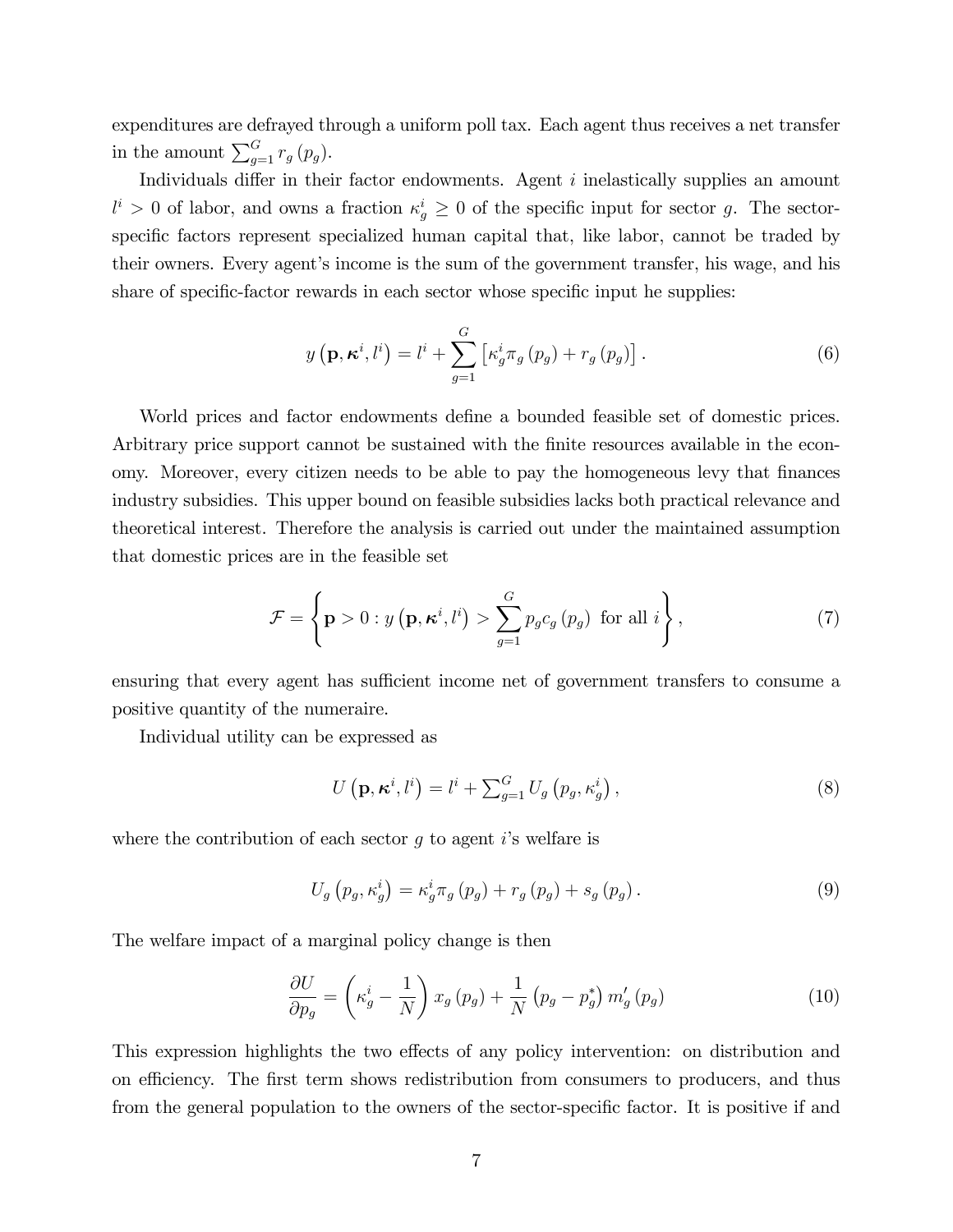only if  $\kappa_g^i > 1/N$ , namely for individuals with a greater than average ownership share in the sector. The second term captures the deadweight loss arising from a distortion of the price system. Since  $m'_g < 0$ , the term is negative for  $p_g > p^*$  and positive for  $p_g < p^*$ , showing that efficiency always increases when the domestic price is brought into closer alignment with the world price.

The social optimum coincides with the preferred policy of a hypothetical average citizen owning a fraction  $1/N$  of every sector-specific factor, which is free trade. It is well known that in a small open economy whose domestic markets are free of distortions this is the first-best policy to maximize aggregate real income. However, unequal factor ownership implies that efficiency-reducing policies are advantageous for some agents who benefit from the resulting redistribution of resources. Intuitively, the desired amount of protection for a sector is increasing in the individual's ownership stake of the sector-specific factor  $\kappa_g^i$ . Agents who own little or no sector-specific human capital conversely desire import subsidies that lower the price of the good for domestic consumption, thereby extracting the factor reward from the owners of the specific input.

Enacted trade policies depend on the aggregation of citizens' heterogeneous preferences. My novel theoretical contribution lies in deriving trade-policy choices from an electoral process with heterogeneously informed voters. The election is contested by two parties, labelled  $L$  and  $R$ , whose only goal is to win office and which accordingly choose their policy proposals to maximize the probability of obtaining a majority of the votes cast. The electorate consists of a measure-N continuum of voters  $i \in \mathcal{I}$ . Following the probabilisticvoting approach (Lindbeck and Weibull 1987), voters' preferences for the competing parties comprise two independent elements. Each voter *i* derives utility  $U(\mathbf{p},\boldsymbol{\kappa}^i,l^i)$  from the policy vector **p** enacted by the winner of the election. Moreover, the two parties have fixed characteristics, such as ideology or the personal qualities of party leaders, that cannot be credibly altered with the choice of an electoral platform; and the voters have individual tastes, respectively  $\xi_L^i$  and  $\xi_R^i$ , for these characteristics.

In the standard probabilistic-voting model, parties choose binding policy platforms  $p<sup>L</sup>$ and  $\mathbf{p}^R$ , and all voters perfectly observe these proposals. I relax the assumption of perfect information, and assume instead that each voter  $i$  reaches the election with rational beliefs  $\hat{\mathbf{p}}^{P,i}$  about the policies endorsed by either politician  $P \in \{L, R\}$ , based on incomplete and heterogeneous information according to the timeline detailed below. As we shall see, by the time of the election each element of  $\hat{\mathbf{p}}^{P,i}$  is either the actual policy proposal  $p_g^P$  or the ex-ante rational expectation  $\bar{p}_g^P$ . Given his information, voter *i* votes for party R if and only if

$$
U\left(\hat{\mathbf{p}}^{L,i}, \kappa^i, l^i\right) + \xi_L^i \le U\left(\hat{\mathbf{p}}^{R,i}, \kappa^i, l^i\right) + \xi_R^i.
$$
\n(11)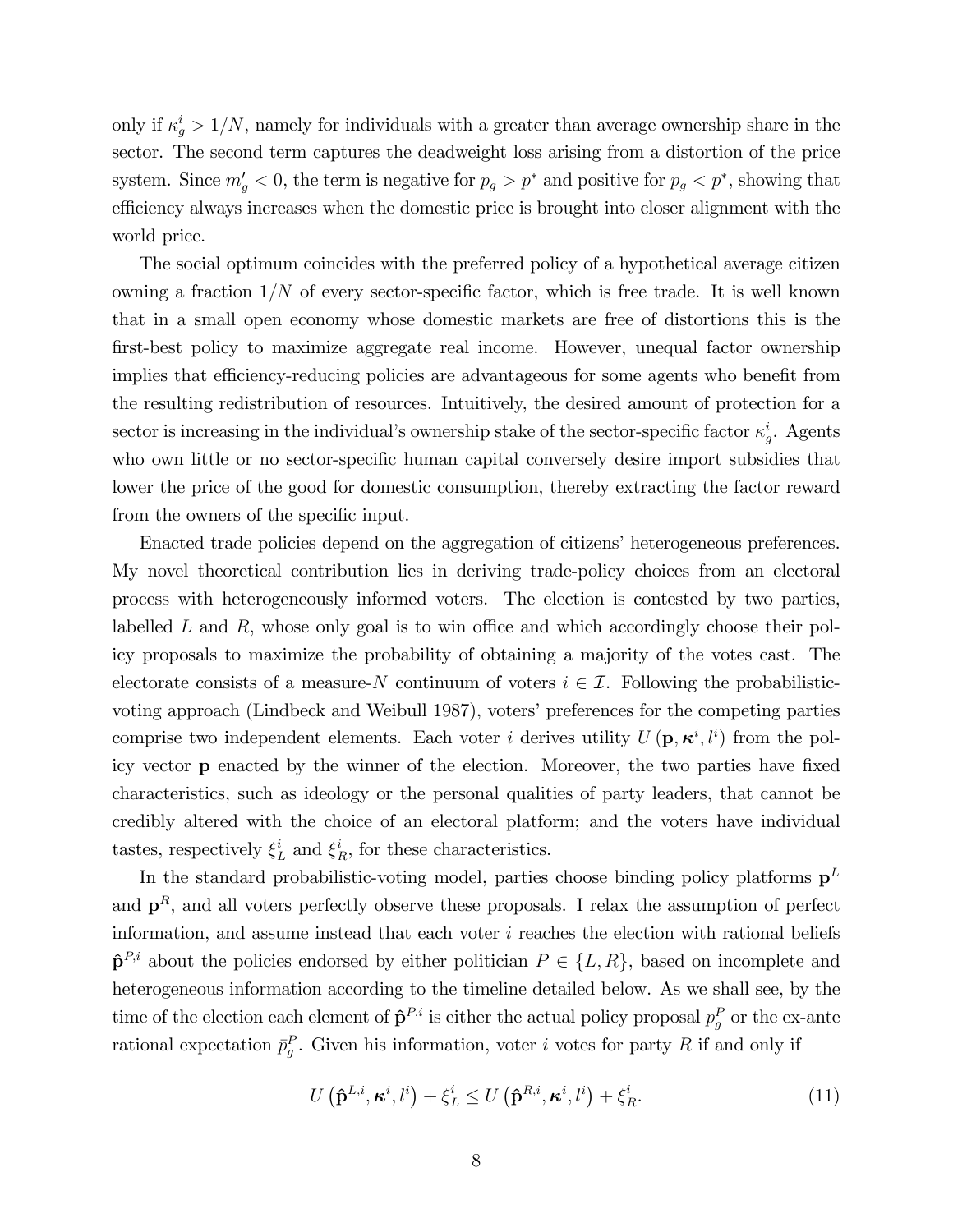An individual's relative assessment of the two parties can be disaggregated into a common and an idiosyncratic component:  $\xi_L^i - \xi_R^i = \Psi + \psi^i$ . Both  $\Psi$  and  $\psi^i$  are unobservable to the parties, and independently drawn from common-knowledge probability distributions. The common shock  $\Psi$  accounts for the aggregate uncertainty in the electoral outcome. The idiosyncratic shock  $\psi^i$  provides the intensive margin of political support, and is assumed to be i.i.d. across agents with uniform distribution on a support  $\left[-\bar{\psi}, \bar{\psi}\right]$  sufficiently wide that each voter's ballot is not perfectly predictable on the basis of policy considerations only.

Before receiving any information, all citizens have rational expectations  $\bar{\mathbf{p}}^L$  and  $\bar{\mathbf{p}}^R$  about the policy vector that either party will endorse. Then each voter updates these beliefs on the basis of information that reaches him according to the following timeline.

- 1. The two parties simultaneously choose their platforms  $p<sup>L</sup>$  and  $p<sup>R</sup>$ .
- 2. Each voter *i* is informed of the proposals  $p_g^L$  and  $p_g^R$  for sector *g* with probability  $\theta_g^i$  $_{g}^{\imath}.$ For every sector for which he does not observe the actual proposals, he maintains the original beliefs  $\bar{p}_g^L$  and  $\bar{p}_g^R$ . The arrival of information is independent across voters.
- 3. Each voter *i* observes the realization of  $\xi_L^i$  and  $\xi_R^i$ , independent of his information. The election is held.
- 4. The winning party  $W \in \{L, R\}$  implements its policy  $\mathbf{p}^W$ .

There are J types of citizens  $j = 1, \ldots J$  (with J a large number), such that all agents of type j have an identical endowment of specific factors  $\kappa^j$  and identical informationacquisition probabilities  $\theta^j$ . Each type j comprises fraction  $\alpha^j$  of the population, with  $\sum_{j=1}^{J} \alpha^j = 1$ . Since there is a continuum of agents in every type and the arrival of information is independent across agents, when the election takes place each group comprises a share  $\theta_g^j$  of agents who have observed the true proposals, so their beliefs about the sector are  $(\hat{p}_g^{L,i}, \hat{p}_g^{R,i}) =$  $(p_g^L, p_g^R)$ . The remainder share  $1 - \theta_g^j$  of group members have not observed the proposals and rely instead on their priors, so their beliefs about the sector are  $(\hat{p}_g^{L,i}, \hat{p}_g^{R,i}) = (\bar{p}_g^L, \bar{p}_g^R)$ . Given the independent realizations of the uniform idiosyncratic shock  $\psi^i$ , the fraction of citizens of type  $j$  who vote for party  $R$  equals

$$
\phi_R^j = \frac{1}{2} + \frac{1}{2\bar{\psi}} \left( \sum_{g=1}^G \left\{ \begin{array}{c} \theta_g^j \left[ U_g \left( p_g^R, \kappa_g^j \right) - U_g \left( p_g^L, \kappa_g^j \right) \right] \\ + \left( 1 - \theta_g^j \right) \left[ U_g \left( \bar{p}_g^R, \kappa_g^j \right) - U_g \left( \bar{p}_g^L, \kappa_g^j \right) \right] \end{array} \right\} - \Psi \right), \tag{12}
$$

as a function of the common shock  $\Psi$ . Thus the realization of  $\Psi$  fully determines the number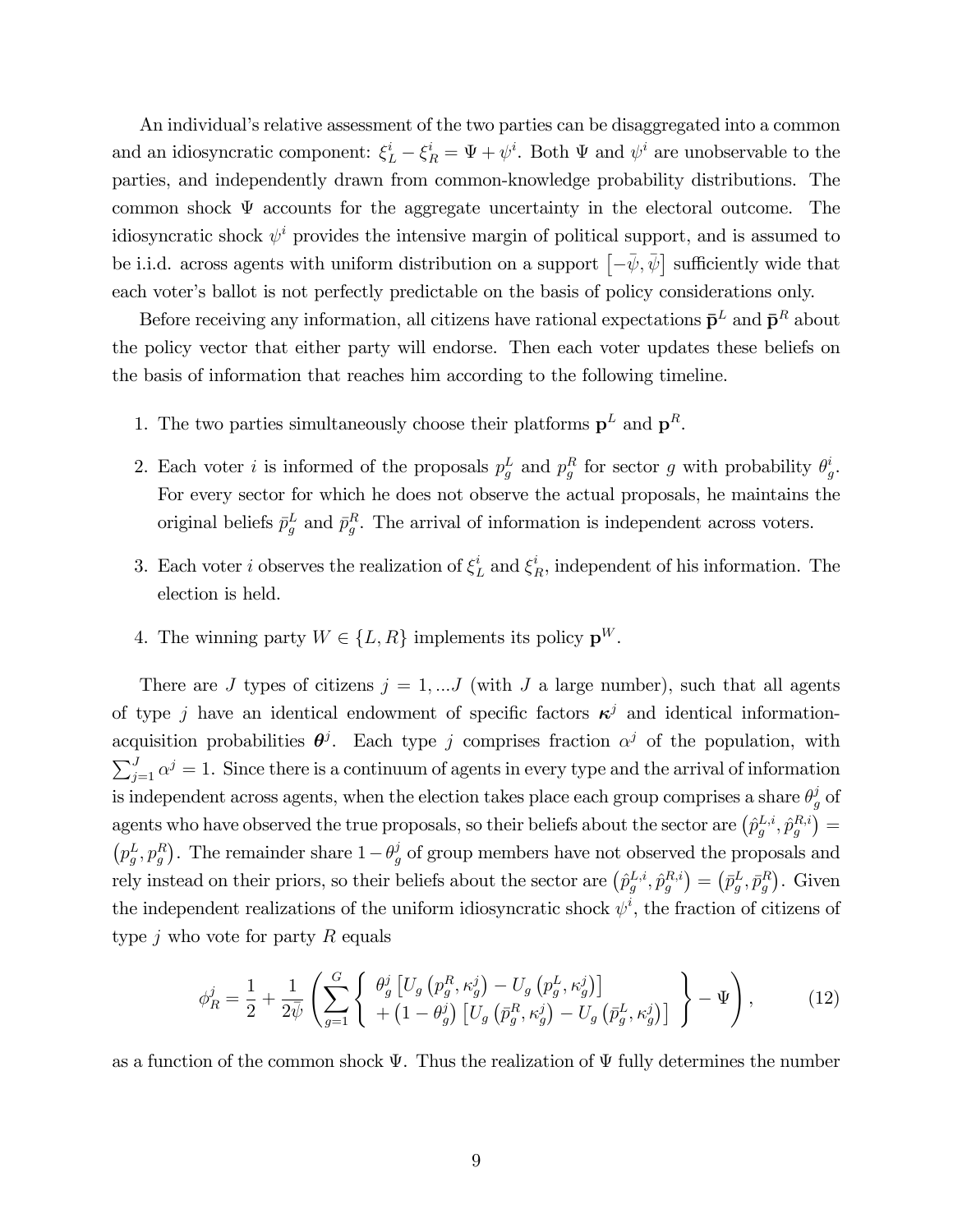of ballots cast for each politician: party  $R$  receives more votes than party  $L$  if and only if

$$
\Psi < \sum_{j=1}^{J} \alpha^{j} \sum_{g=1}^{G} \left\{ \begin{array}{l} \theta_{g}^{j} \left[ U_{g} \left( p_{g}^{R}, \kappa_{g}^{j} \right) - U_{g} \left( p_{g}^{L}, \kappa_{g}^{j} \right) \right] \\ + \left( 1 - \theta_{g}^{j} \right) \left[ U_{g} \left( \bar{p}_{g}^{R}, \kappa_{g}^{j} \right) - U_{g} \left( \bar{p}_{g}^{L}, \kappa_{g}^{j} \right) \right] \end{array} \right\}.
$$
\n(13)

Hence, for any distribution of the unobservable common shock  $\Psi$ , party R seeks to maximize the right-hand side, and party  $L$  to minimize it.

Information about a specific policy choice  $p<sub>g</sub>$  is the source of political power over the choice itself. Since all voters have rational expectations, even those who do not receive any information can correctly anticipate the equilibrium platforms of the two parties with perfect foresight  $(\mathbf{\bar{p}}^P = \mathbf{p}^P$  for  $P \in \{L, R\})$ . Politicians' optimal strategies, however, are driven by heterogeneous information off the equilibrium path. With probability  $\theta_g^j$  an agent of type J would notice a deviation from the expected policy choice  $\bar{p}_q$ , and react to the deviation when casting his vote. With probability  $1 - \theta_g^j$  $_g^j$ , the agent would fail to notice an unexpected deviation, and thus could not react to it. Parties optimally set  $p<sub>g</sub>$  to cater to the preferences of voters with high  $\theta_a^j$  $g<sub>g</sub>$ , who are likely to respond pivotally to actual proposals for the industry.

Suppose that a candidate's proposal for sector  $q$  is mostly observed by producers from the industry, who desire protectionism. The whole electorate rationally expects the politician to promise trade barriers for the sector. If unexpectedly he endorsed free trade for industry  $g$ , many of its producers would be informed and disappointed, and would thus withdraw their support for the candidate. Instead, the rest of the electorate is less likely to be informed of the deviation, and thus the politician would gain few new supporters among consumers. Hence, deviating from the expected protectionist proposal is unprofitable for the politician.

The assumption of rational expectations is standard, and it allows a clear distinction between voters' rationality and their information. Moreover, it lends an intuitive interpretation to the ensuing equilibrium structure. The equilibrium outcome, however, is robust to arbitrary alternative specifications of initial beliefs. The additive separability of equation 13 implies that a politicianís optimal policy proposal is independent both of the opponentís platform and of voters' initial beliefs. All that is required is for voters to react to subsequently observed policy proposal in the manner specified by the model. The same results hold identically if voters ignore the precise values of  $\theta^j$  and thus lack perfect foresight, or even if their initial expectations are not fully rational.

### 2.2 The Structure of Trade Policy

The parties' problem from equation 13 implies immediately that a purely office-seeking politician strategically behaves as if he were maximizing sector by sector a weighted average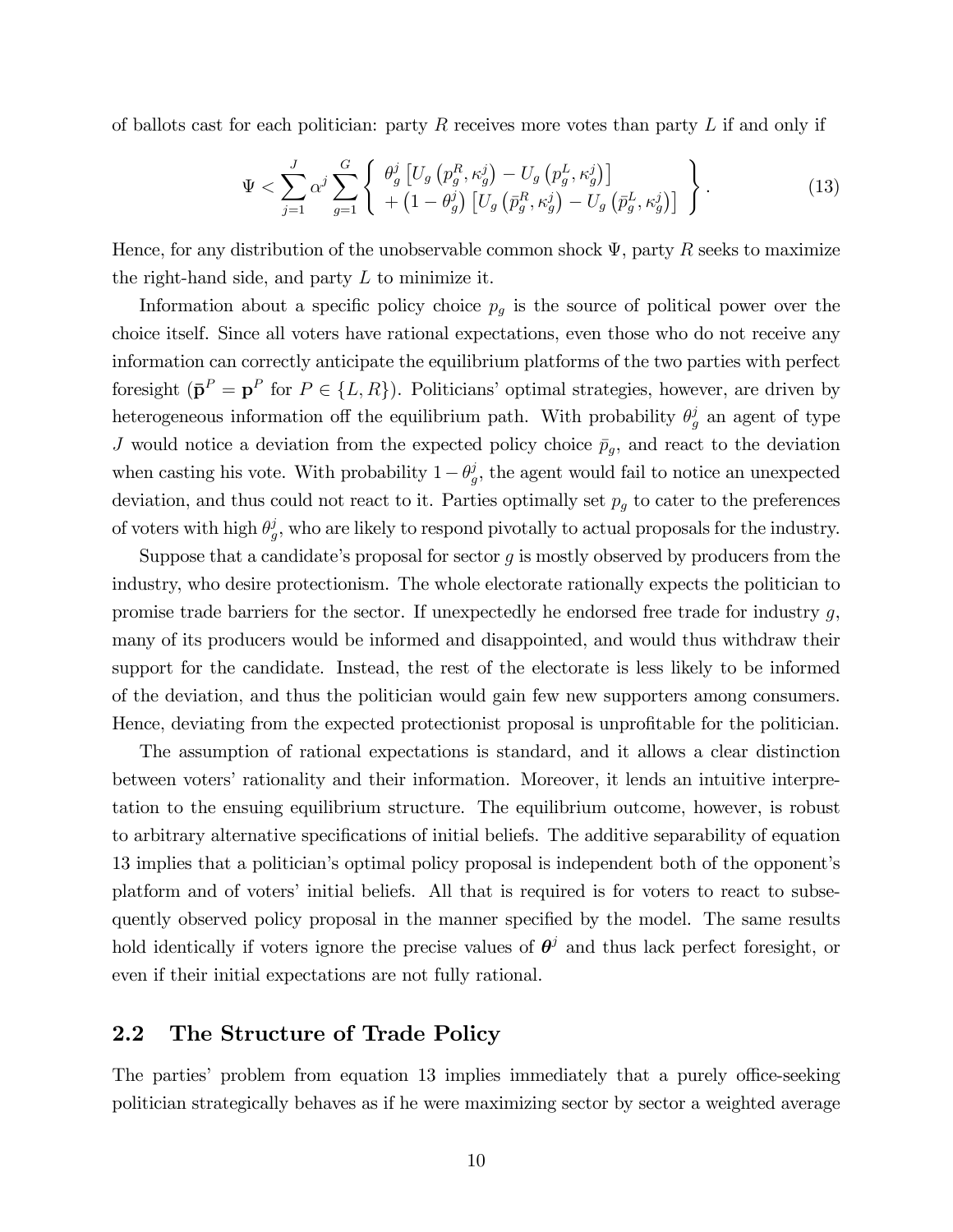of citizensí sub-utility functions, with weights equal to the likelihood that each voter is informed of the policy proposal for the sector.

Lemma 1 The optimal policy proposal is

$$
p_g
$$
 = arg max<sub>p</sub>  $\sum_{j=1}^{J} \alpha^j \theta_g^j U_g(p, \kappa_g^j)$  for  $g = 1, 2, ..., G$ .

This result embodies formally the notion that policies are chosen to maximize a political support function that attaches different weights to the preferences of different agents. Introduced by Stigler (1971) and Peltzman (1976) in the context of economic regulation, this approach was explicitly applied to tariff policy by Hillman (1982). Long and Vousden (1991) assumed in reduced form that politicians maximize a weighted average of the welfare of the average citizen and that of powerful special-interest groups. Grossman and Helpman (1994) derive such a weighted social welfare function from their model of protection for sale.

In my model, political support does not come from organized lobbies, but rather consistent with Becker's (1976) insight—from looser groupings of voters, characterized less by a shared special interest than by their members' privileged access to political information. This source of influence has long been recognized in the economic analysis of the political system (Downs 1957). It can explain the influence on government spending of the mass media, since these enable voters to judge whether their interests are being served and hold the government accountable (Besley and Burgess 2002). Closest to the present analysis, Strömberg (2004) shows that public spending is skewed towards constituencies with greater political information. Glaeser, Ponzetto and Shapiro (2005) stress that each individual need not be equally informed about different political parties. Such heterogeneity can explain the divergence of party positions, since rival politicians are concerned with pleasing different audiences of partisan voters.<sup>4</sup>

The main novelty of the present setup is that I emphasize the role of differences in a single voter's information about different industries. The objective functions depicted by Lemma 1 differ crucially from those of existing models because the do not aggregate up to an overall weighted social welfare function. Formally,  $\theta_g^j$  need not equal  $\theta_h^j$  $h \atop h$  for  $g \neq h$ . The same agent's influence varies across policy areas, because every individual wields political power only over the issues about which he is disproportionately knowledgeable. As a consequence, equilibrium policy will generally not be Pareto efficient. It does not maximize an overall

 $4$ Different strands of the literature have also considered forms of political knowledge other than information about policy decisions: the ability to estimate politicians' quality from the observation of their actions (Lohmann 1998, 2003; Myerson 1999); or to assess the indirect effects of observed policies (Grossman and Helpman 2001, ß3.2).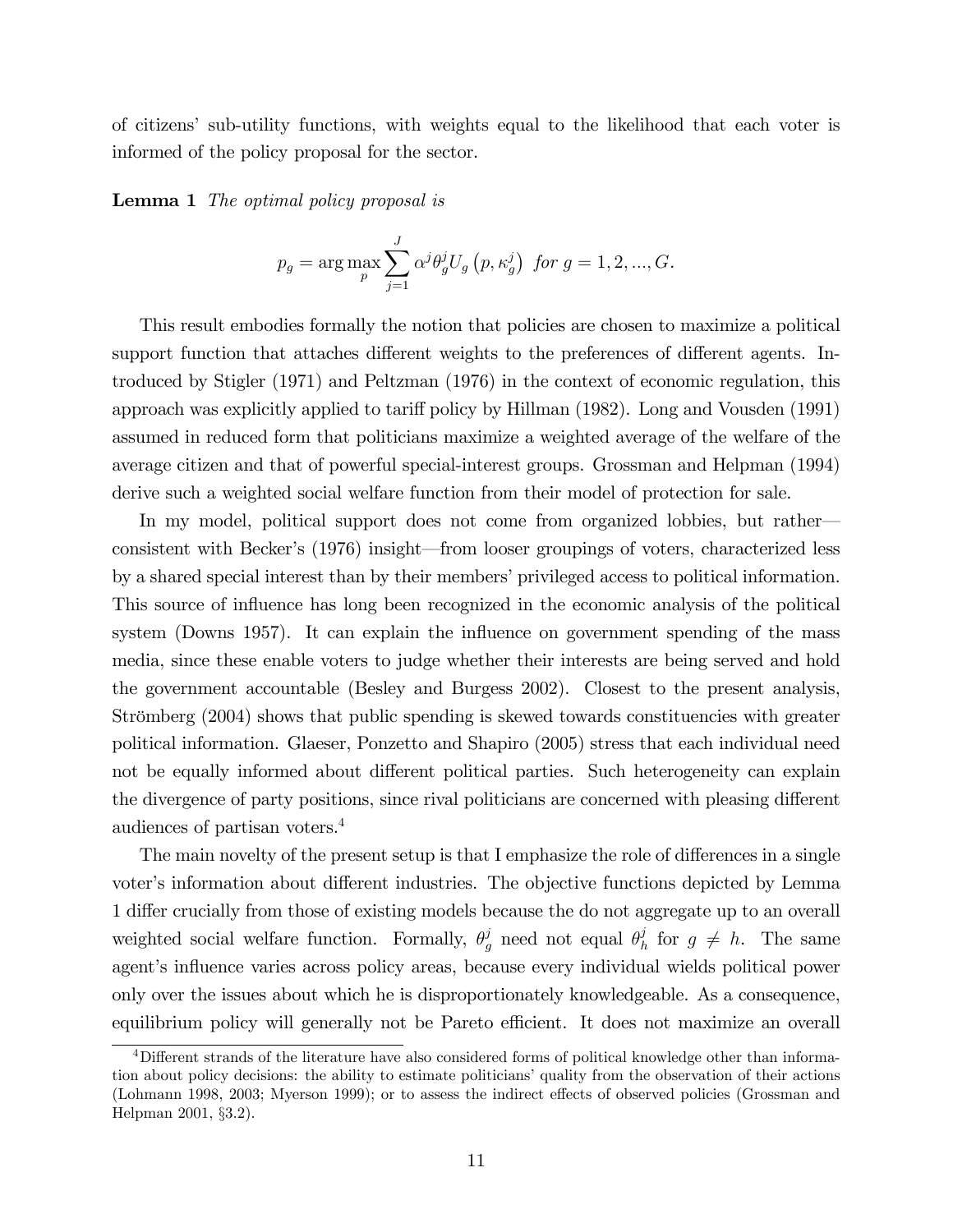weighted social welfare function, but rather weighs agents' preferences separately sector by sector, using different weights for the policy choice in each industry. A group can be extremely influential in the determination of trade policy for a particular sector that its members are especially informed about, while having marginal influence over policy decisions for other sectors. Pareto inefficiency arises because heterogeneous information gives agents the power to demand policy favors for themselves, but not to oppose the granting of favors to others.

This result contrasts with Grossman and Helpmanís (1994) model of lobbying. Organized special-interest groups rationally offer strategic contributions contingent on the entire vector of policy outcomes. Hence, solving the collective-action problem and forming a lobby grants a group identical power over all policy choices. Protection for sale leads to a Pareto-efficient equilibrium that maximizes a weighted social welfare function, with higher weight on lobby members' welfare. Every agent also has the same influence over all policy choices in electoral models of tariff formation with homogeneous information, in which a voter's political power depends on his likelihood of being pivotal (Mayer 1984; Yang 1995; McLaren and Karabay 2004). In the textbook model of probabilistic voting (Persson and Tabellini 2000, ch. 3) equilibrium policy maximizes a weighted social welfare function with higher weight on swing voters' welfare.

Both protection for sale and electoral competition with homogeneous information predict Pareto efficient policies, and in particular free trade when all agents are equally active respectively, equally represented by lobbies or equally likely to be pivotal. On the contrary, as we are about to see, my model predicts a Pareto inefficient protectionist bias when every agent is identically well-informed about his own sector of employment and poorly informed about other industries. Such a pattern is the key to explaining the Dracula effect across industries.

Equation 10 and Lemma 1 characterize for each sector the trade policy proposal that each party makes in equilibrium. Assuming that the prices belong to the feasible set  $\mathcal{F}$ , the following characterizes equilibrium platforms (all proofs are provided in Appendix C).

**Proposition 1** The optimal policy proposal satisfies

$$
\frac{p_g-p_g^*}{p_g}=\rho\left(\theta_g^j,\kappa_g^j\right)\frac{\sigma}{\mu}\left(\theta_g^j\right)\frac{\sigma}{\mu}\left(\kappa_g^j\right)\frac{x_g\left(p_g\right)}{m_g\left(p_g\right)}\frac{1}{e_g\left(p_g\right)} \; \text{for}\; g=1,2,...,G,
$$

where  $\rho$  denotes the correlation coefficient and  $\sigma/\mu$  the coefficient of variation of the population distribution of information  $\theta_g^j$  and human capital  $\kappa_g^j$ ; while  $e_g(p_g) \equiv -p_g m'_g(p_g) / m_g(p_g)$ denotes the import demand elasticity.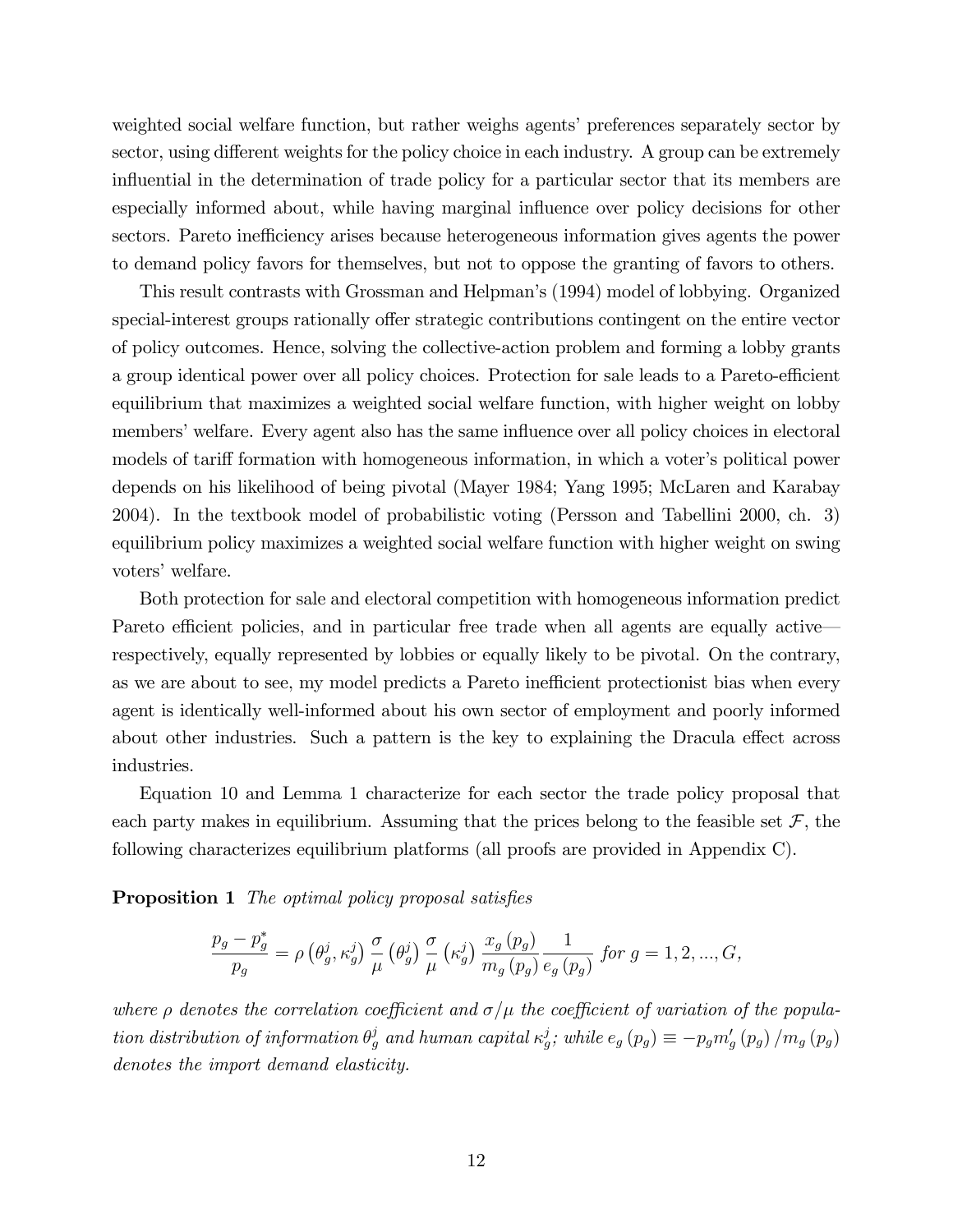The structure of protection is determined by the joint distribution of factor ownership and access to information, which in turn determines political influence. An industry is protected if and only if there is positive correlation between a person's ownership share of the specific factor and her knowledge of policy proposals affecting prices in the sector  $(\rho \left( \theta_a^j \right))$  $(g^j, \kappa_g^j) > 0$ ). Therefore, a protectionist bias emerges across the board when each agent is very informed about his own sector of employment, but has less knowledge of policy proposal for other industries. Microfoundations of precisely such a distribution of information are given below.

Evidence on the role of heterogeneous information as a determinant of trade policy is provided by Hall, Kao and Nelsonís (1998) historical analysis. The introduction of womenís suffrage throughout the United States in 1920 was associated with a decline in average tariff rates. This development was related to specialization within the American household in the early twentieth century. The husband was uniquely concerned with, and informed of, the effect of policy on factor rewards. It was instead the wife who was aware of consumer prices and the negative impact protectionism had on them. In the terms of the model, the enfranchisement of women then corresponds to the introduction of voters whose information is uncorrelated with household factor ownership. It follows that politicians would strategically endorse lower levels of protection for all sectors.

Proposition 1 shows that whenever trade policy is distorted away from free trade ( $\rho$  ( $\theta_a^j$  $\left(\begin{matrix}j&\kappa j\g&\kappa g\end{matrix}\right)$  $\neq$  0), the magnitude of the distortion is also proportional to the coefficient of variation of the population distributions both of specific-factor ownership and of information. While the correlation of the two variables dictates whether producers or consumers have the upper hand in the distributional conflict, the heterogeneity of knowledge determines the margin of victory and the dispersion of factor ownership measures the height of the stakes.

If information is almost homogeneous, agents with an informational advantage can obtain only minimal policy favors. At the opposite extreme, if there is a group of agents who receive information about a sector while all other voters do not, then the equilibrium tariff in that sector will be exactly the one preferred by the informed agents.

If ownership of the specific factor is widely dispersed, the average citizen not only coincides with the average consumer, but is also close to being the average producer. The desire for redistribution is then muted. Nobody wishes to deviate much from free trade, because everyone internalizes the deadweight loss, while anticipating no more than a small change in incomes. If instead factor ownership is very concentrated, the preferences of producers and consumers diverge. Changes in factor rewards are large, and overshadow the deadweight loss. Each producer is very keen on protection to increase his earnings, while every consumer desires a substantial import subsidy to extract producers' revenues.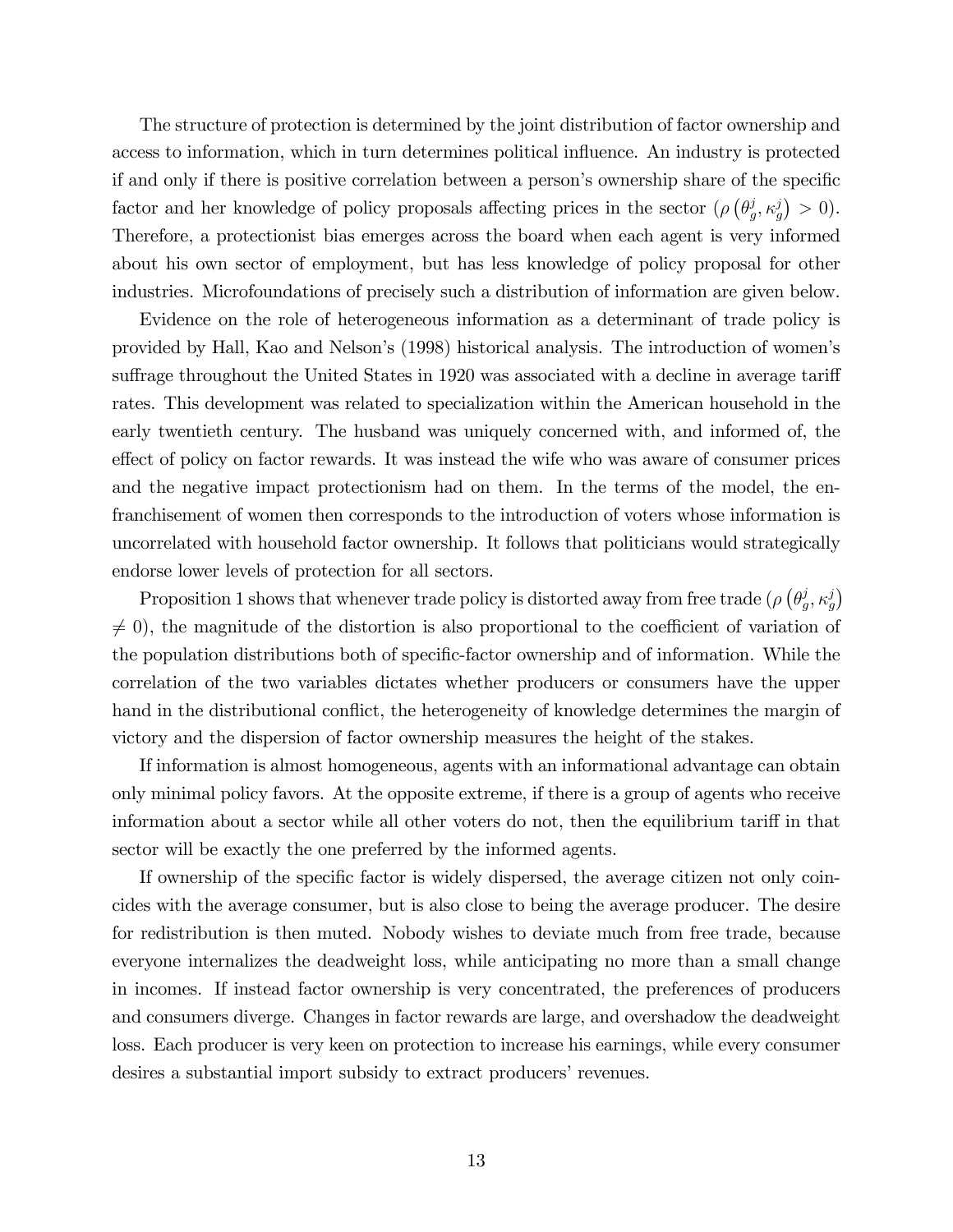Thus the model suggests that among protected sectors, those with greater industrial concentration should have higher tariffs, a pattern that has ample support in empirical evidence (Pincus 1975; Saunders 1980; Marvel and Ray 1983; Godek 1985; Treáer 1993; Bombardini 2008). Moreover, information asymmetry is naturally connected to the regional concentration of a sector, whose positive impact on the level of protection is also well documented (Pincus 1975; Caves 1983; Godek 1985).

Finally, any deviation from the first best is inversely proportional to the absolute elasticity of import demand  $(e_g \equiv -p_g m'_g/m_g)$  and to the import penetration ratio  $(m_g/x_g)$ . Higher-elasticity industries receive less distortive policies because they would incur greater deadweight losses, as in the Ramsey rule of commodity taxation. Similarly, trade penetration reflects the weighting of distributive and efficiency considerations. Redistribution is proportional to the size of domestic output  $(x_g)$ , while the deadweight loss is proportional to the amount of international trade  $(m_g)$ . Every agent incorporates these considerations in his preferences, which follow the universal pattern  $p_g - p_g^* \propto -x_g/m'_g$ , up to a proportionality coefficient varying with factor ownership. Hence enacted policy shares this pattern as a direct consequence of Lemma 1, and also in any model in which equilibrium policy maximizes a weighted sum of citizens' welfare, such as Mayer's (1984) and Grossman and Helpman's (1994).

Unlike those previous models, however, Proposition 1 describes an equilibrium structure of trade policy that typically embodies a Pareto-ine¢ cient bias, according to the intuition set out in Lemma 1. For a simple and stark illustration of Pareto inefficiency, consider an economy that consists of G symmetric industries with identical international prices  $p^*$ and identical domestic supply and import demand functions  $x(p)$  and  $m(p)$ . Each sector employs an identical share  $N/G$  of agents, who own each an identical amount of the sectorspecific human capital, and no specific factor for any other industry. The joint distribution of information and factor ownership is identical for all industries, with  $\rho(\theta^j, \kappa^j) > 0$ . Then in equilibrium identical positive tariffs are offered instead of free trade:  $p_g = p > p^*$  for all g.

Any reduction in tariffs by the same amount in all industries would make all agents strictly better off than the equilibrium policy. Everyone experiences a welfare change  $dU =$  $(G/N) (p - p^*) m'(p) dp > 0$  for an across the board tariff cut  $dp < 0$ . Nonetheless, a freetrade platform would not garner electoral support because candidates cannot credibly signal commitment to imperfectly informed voters. Each citizen would probably observe and dislike the proposal of low tariffs for his own sector. Likely failing to observe proposals for other sectors, he would rationally infer that they are being offered protection behind his back, further cementing his dislike of the politician's platform.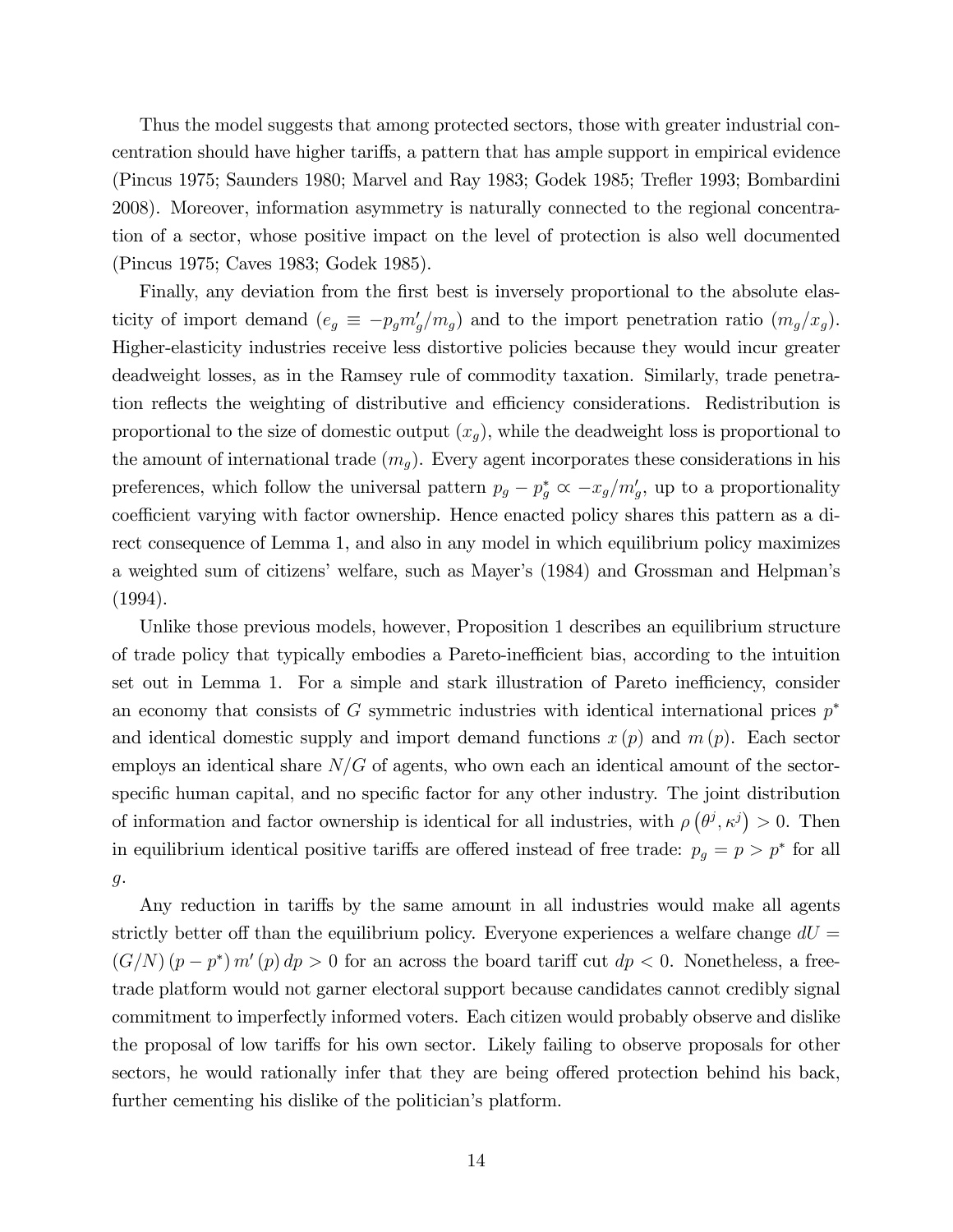#### 2.3 Information Acquisition and Protectionism

Proposition 1 describes how a Pareto-inefficient protectionist bias emerges when information about a sector and ownership of its specific factor are positively correlated ( $\rho$  ( $\theta_a^j$ )  $\left( \begin{array}{c} j \\ g, \kappa_g^j \end{array} \right) > 0$ . We shall now prove that this positive correlation emerges systematically for every industry from an endogenous process of information acquisition. Two parallel channels lead to this outcome. First, the spontaneous acquisition of information through social interactions. Second, the deliberate acquisition of information through purposeful and costly learning.

Let each agent own at most one type of sector-specific human capital, corresponding to his occupation in a single sector. Each sector g employs a fraction  $\alpha_g > 0$  of the total population. Every agent exogenously receives information about policy proposals  $(p_g^L, p_g^R)$  for sector g with homogeneous probability  $\underline{\theta}_q \in (0,1)$ . This baseline level of public information reflects, in particular, coverage of the industry by the mass media.

In addition to receiving information directly from politicians and the media, each voter acquires further political knowledge by interacting with informed fellow citizens (Granovetter 1973; Cialdini 1984; Zaller 1992; Beck et al. 2002). The workplace plays a crucial role in this process of social formation of political awareness: people are more likely to discuss politics with their co-workers than in almost any other context (Finifter 1974; Beck 1991; Mutz and Mondak 2006). The work-based aggregation of information explains an occupational bias in agents' political knowledge, as conversations among colleagues focus on their shared concern for their industry of employment.

To capture this intuition, I assume that every member of sector  $q$  belong to a network of  $n_g > 1$  colleagues. Within this workplace network, information regarding the industry itself is perfectly shared. If any one of the  $n<sub>g</sub>$  co-workers has been exogenously informed of the policy proposals  $(p_g^L, p_g^R)$ , he communicates it with certainty to the entire network. Instead, individuals do not share with their colleagues any information concerning other sectors; nor do they share any political information when interacting with people outside of the workplace.

These assumptions describe in the simplest manner how information is acquired along industry lines through spontaneous interactions in the workplace. Analogous results would obtain if we assumed that co-workers share sector-specific knowledge with probability less than one, and also share information unrelated to the industry with probability greater than zero. What matters is simply that colleagues are more likely to share sector-specific information. Furthermore, we could consider that agents also share some information outside of the workplace, but do so independently of their factor endowment. The following results would be qualitatively unchanged.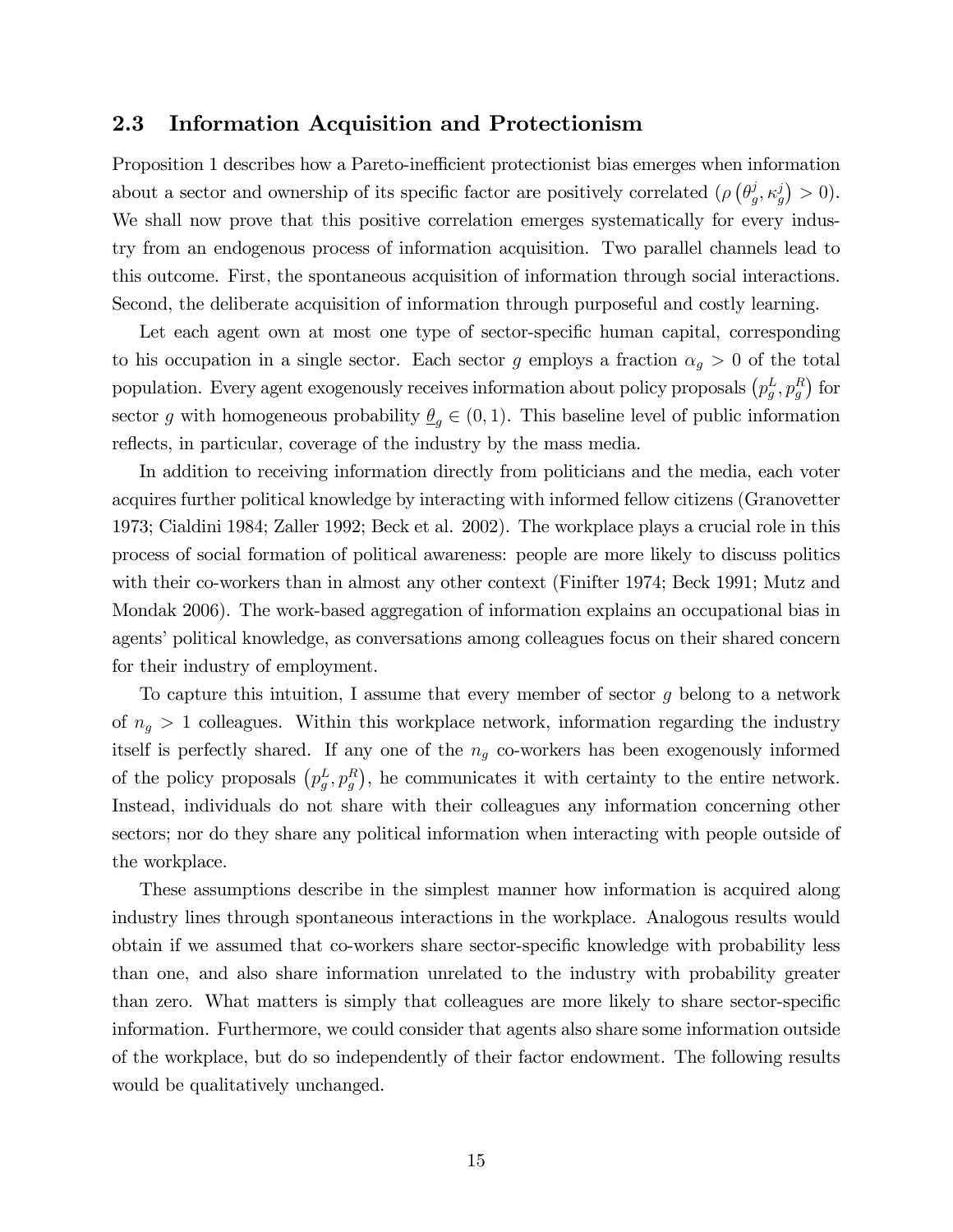**Proposition 2** The equilibrium policy proposal satisfies

$$
\frac{p_g - p_g^*}{p_g} = \frac{1 - \alpha_g}{\alpha_g + \underline{\theta}_g / (\Theta_g - \underline{\theta}_g)} \frac{x_g(p_g)}{m_g(p_g)} \frac{1}{e_g(p_g)},
$$

where  $\Theta_g$  denotes the endogenous probability that a member of sector g is informed about policy proposals for the sector itself. Insiders' information increases with the size of their workplace network  $(\partial \Theta_g / \partial n_g > 0)$ ; it is always greater than public information  $(\Theta_g > \underline{\theta}_g)$ and increases with it  $(\partial \Theta_g / \partial \underline{\theta}_g > 0)$ .

Every industry is offered positive protection  $(p_g > p_g^*)$ . The distortion is lower in sectors for which more widespread information is available  $(\partial p_g/\partial \underline{\theta}_q < 0)$ , and higher in industries whose members are fewer  $(\partial p_g/\partial \alpha_g < 0)$  and more connected  $(\partial p_g/\partial n_g > 0)$ .

Protectionism is a winning electoral platform because workers' social interactions and thus their knowledge are specialized by occupation. Voters' awareness of economic policy is disproportionately acquired as producers. Therefore, a protectionist policy proposal is more likely to be noticed by the factor owners whose income it supports than by the consumers who bear the burden of a price increase (Lohmann 2003). Each agent is disproportionately aware of the elements of a protectionist platform that bring him private benefits, and not of those that merely affect him through their social costs. This asymmetry can explain why a majority of voters report protectionist sentiments in opinion polls (Mayda and Rodrik 2005). In the terms of Proposition 1, the diffusion of information through social networks centered in the workplace induces a positive correlation between sector-specific knowledge and sector-specific factor ownership ( $\rho$  ( $\theta_a^j$ )  $(g, \kappa_g^j) > 0$ ). Hence, strategic office-seekers offer a positive import tariff to every industry, generating a universal protectionist bias  $(p_g > p_g^*$  for all  $g$ ).

This prediction accords with an apparent real-world feature of trade policy. Observed deviations from free trade almost invariably aim at constraining imports rather than subsidizing them (Rodrik 1995). The proposition accounts for a uniquely extreme form of this bias. The literature has explored an average protectionist bias in the choices of legislatures elected with a majoritarian system (Grossman and Helpman 2005; Fredriksson, Mathscke, and Minier 2011). The ruling party represents a majority of regions, thus intuitively a majority of industries; as a consequence, a majority of sectors receive positive tariffs. Although the expected tariff is positive for each sector, ex post the minority of industries represented by the opposition is typically hit by import subsidies. Proposition 2 predicts instead positive tariffs for all industries.<sup>5</sup> What is more, the bias is expected to be Pareto inefficient, according to the intuition set out above. On the contrary, previous models have predicted Pareto

 $5$ This outcome may also obtain in Grossman and Helpman's (2005) model, depending on the extent of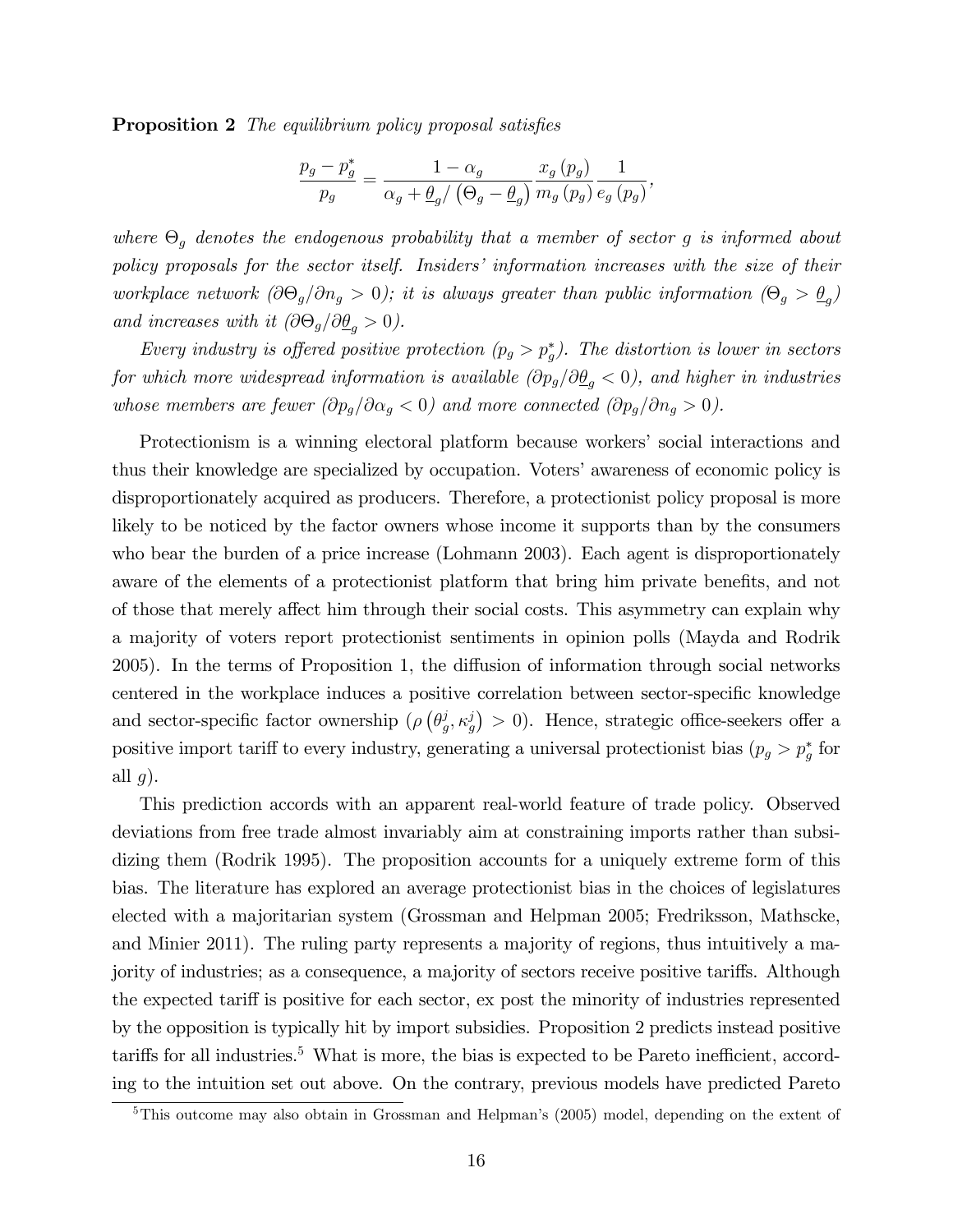efficient policies, which result from the combination of electoral models with homogeneously informed voters (including in a majoritarian system) and "protection for sale" to lobbies.

The most important result in Proposition 2 is the presence of a Dracula effect across industries. Given greater public awareness of a policy proposal, there is a correspondingly lower scope for asymmetric knowledge, so producers' informational advantage over consumers wanes  $(\partial p_g/\partial \underline{\theta}_g < 0)$ . In the terms of Proposition 1, the higher the amount of information about a sector that reaches the entire population  $(\underline{\theta}_g)$ , the lower the heterogeneity of information  $\left(\frac{\sigma}{\mu}\right)\left(\theta_g^j\right)$  $(g^{(j)}_g)$ ) and the lower the induced equilibrium tariff. Public information, sector by sector and policy by policy, counteracts the baseline protectionist bias.

The proposition also shows that trade barriers are higher for sectors that have a smaller number of producers and thus more concentrated ownership of sector-specific human capital (lower  $\alpha_g$  implying higher  $\frac{\sigma}{\mu}(\kappa_g)$ ). This result derives from the preferences of producers, whose ideal policy for their own sector satisfies

$$
\frac{p_g - p_g^*}{p_g} = \frac{1 - \alpha_g}{\alpha_g} \frac{x_g(p_g)}{m_g(p_g)} \frac{1}{e_g(p_g)}.
$$
\n(14)

The lower the fraction of the population employed in the sector, the lower the share of the deadweight loss they have to bear, and thus the more extreme their protectionist demands. The endogenous distribution of knowledge determines to what extent politicians are responsive to these requests. For a given information asymmetry in producers' favor  $(\Theta_g - \underline{\theta}_g)$ , more concentrated sectors desire and obtain higher protection

Finally, Proposition 2 establishes that trade policy is more distorted in favor of industries whose members are connected to a wider social network. A greater ability to share information increases the members' aggregate knowledge and therefore their political clout. This intuitive mechanism can be connected to two economic-policy biases that have prevailed historically in developing countries: an anti-trade bias (Edwards 1993) and an anti-rural bias (Lipton 1977). In terms of the model, both follow from the fact that urban manufacturing is the import-competing sector, and at the same time its workers are better placed than rural voters to obtain, share and aggregate political information.

In the limit as their number of workplace connections diverges, agents become perfectly informed about the sector whose specific human capital they are endowed with  $(\lim_{n_g \to \infty} \Theta_g =$ 

party discipline. It is a possibility in Grossman and Helpman's (1994) model of lobbying, though not an especially likely outcome. Willmann (2005) shows it is likely in a model of strategic legislative delegation, although it depends on the distribution of the specific factor across agents.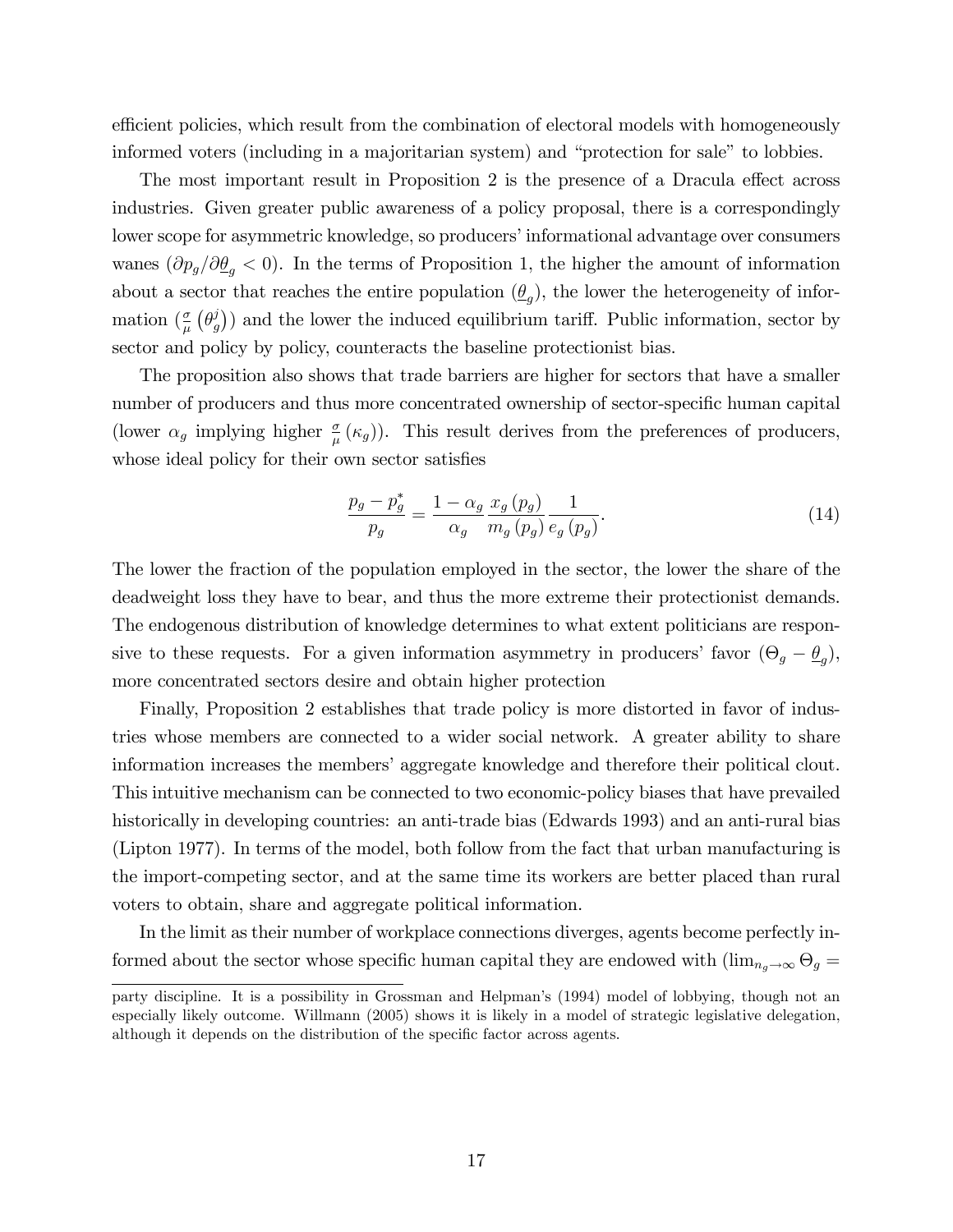1). The equilibrium condition in Proposition 2 then becomes

$$
\frac{p_g - p_g^*}{p_g} = \frac{1 - \alpha_g}{\alpha_g + \underline{\theta}_g / \left(1 - \underline{\theta}_g\right)} \frac{x_g(p_g)}{m_g(p_g)} \frac{1}{e_g(p_g)}.\tag{15}
$$

This prediction forms the basis of the empirical analysis in Section 3. It coincides with the equilibrium in Proposition 3 below, which portrays the outcome of the second channel of information acquisition: deliberate investment in costly learning activities.

### 2.4 Costly Information Acquisition

Proposition 2 has shown how a protectionist bias and the Dracula effect across industries emerge from the spontaneous social diffusion of political information. The mechanism reflects the lack of incentives to exert any effort to acquire political knowledge. This is a facet of the paradox of the rational voter, which is put into sharp relief by probabilistic-voting models with a continuum of agents. Every atomistic citizen has probability zero of influencing the outcome of the election, and therefore no instrumental reason to invest in making a more informed voting decision. Consistent with this theoretical perspective, Graber (1984) finds that for the majority of Americans being informed about politics is a consumption decision, not an investment with economic payoffs.

Producers, however, routinely invest in acquiring information that helps them assess and forecast industry trends, including knowledge of policy proposals affecting the sector. Consumers, instead, do not typically need advance information about market conditions. These asymmetric incentives for engaging ex ante in costly information acquisition constitute the second channel that leads to a protectionist bias in trade policy, and to lower trade barriers for industries exposed to greater coverage in the mainstream media.

To capture this mechanism analytically, assume that international prices  $p^*$  are volatile. Domestic prices **p** reflect this volatility, and may incorporate additional uncertainty resulting from the policy-making process. We shall focus on price movements around an election, distinguishing an ex-ante stage before the election and an ex-post stage after the election. Ex post, all agents costlessly observe the domestic price vector p, and can make their consumption decisions accordingly. Owners of the specific factors, however, cannot wait to make their production decisions ex post. Instead, they must hire labor ex ante, on the basis of their private expectation of future prices. When price information eventually becomes fully public, they are no longer able to adjust employment and output.

Producer *i*'s profit-maximization problem then implies that labor demand per unit of the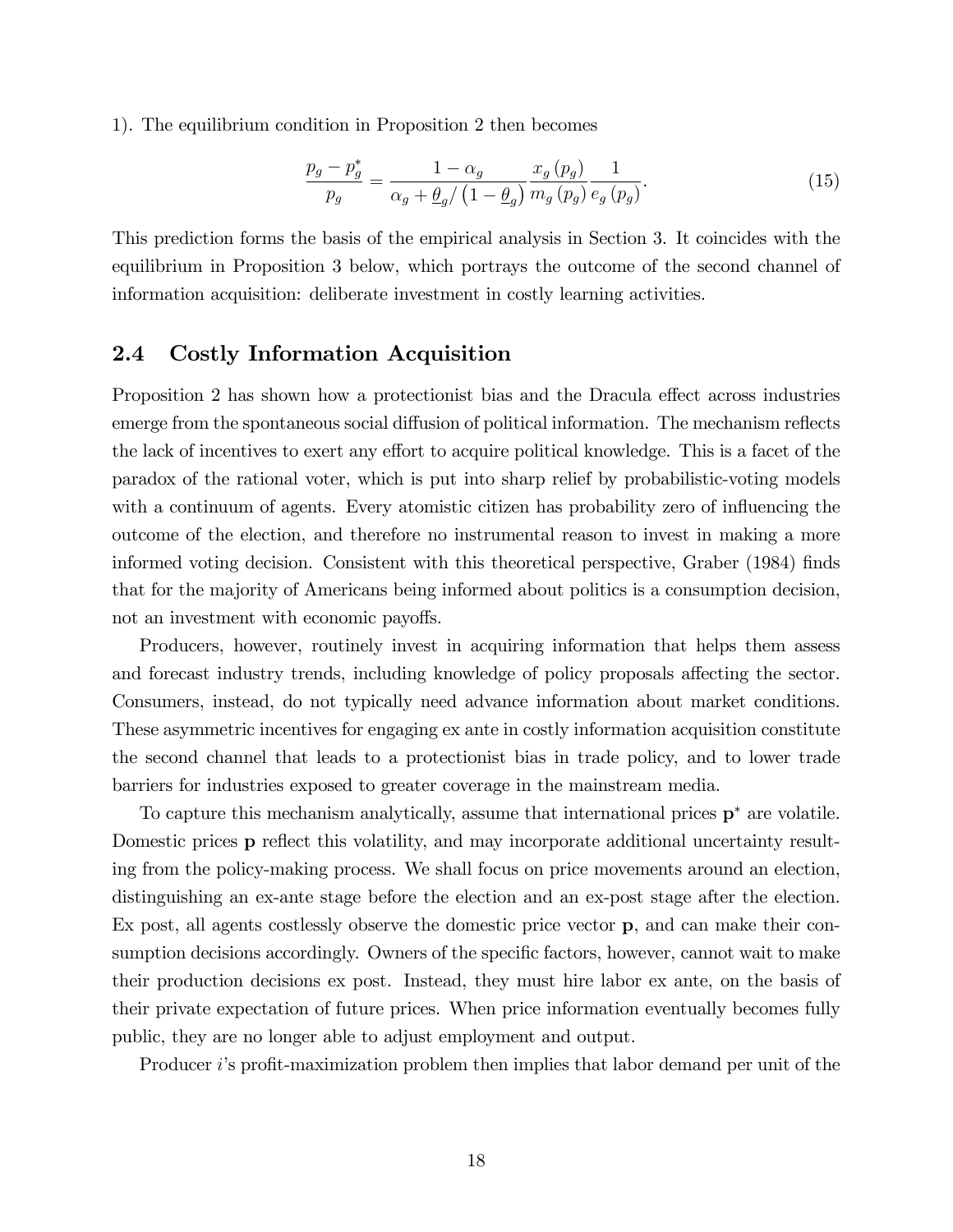specific factor is a function of his price expectation  $\mathbb{E}^i p_g$  alone:

$$
l_g\left(\mathbb{E}^i p_g\right) = \mathbb{E}^i p_g \pi'_g\left(\mathbb{E}^i p_g\right) - \pi_g\left(\mathbb{E}^i p_g\right). \tag{16}
$$

The output of the sector-g good by agent i with a share  $\kappa_g^i > 0$  of its specific factor and an expectation  $\mathbb{E}^i p_g$  of its price is determined ex ante as

$$
q_g\left(\kappa_g^i,\mathbb{E}^i p_g\right) = \kappa_g^i \pi'_g\left(\mathbb{E}^i p_g\right). \tag{17}
$$

Aggregate domestic output in sector g, which will be denoted by  $x_g$ , thus depends on the expectations  $\mathbb{E}^i p_g$  of all agents with  $\kappa_g^i > 0$ . It does not depend directly on the ex post realization of  $p<sub>q</sub>$ , which determines individual income

$$
y\left(\mathbf{p}, \mathbf{x}, \mathbb{E}^{i}\mathbf{p}, \kappa^{i}, l^{i}\right) =
$$
  
=  $l^{i} + \sum_{g=1}^{G} \left\{\kappa_{g}^{i}\left[\pi_{g}\left(\mathbb{E}^{i}p_{g}\right) + \left(p_{g} - \mathbb{E}^{i}p_{g}\right)\pi_{g}'\left(\mathbb{E}^{i}p_{g}\right)\right] + \left(p_{g} - p_{g}^{*}\right)\left[c_{g}\left(p_{g}\right) - \frac{1}{N}x_{g}\right]\right\},$  (18)

consumption, and therefore utility

$$
U\left(\mathbf{p}, \mathbf{x}, \mathbb{E}^{i} \mathbf{p}, \boldsymbol{\kappa}^{i}, l^{i}\right) = l^{i} + \sum_{g=1}^{G} U_{g}\left(p_{g}, x_{g}, \mathbb{E}^{i} p_{g}, \kappa_{g}^{i}\right),\tag{19}
$$

where the contribution of each sector q to agent is welfare is

$$
U_g(p_g, x_g, \mathbb{E}^i p_g, \kappa_g^i) =
$$
  
=  $\kappa_g^i \left[ \pi_g \left( \mathbb{E}^i p_g \right) + \left( p_g - \mathbb{E}^i p_g \right) \pi_g' \left( \mathbb{E}^i p_g \right) \right] + \left( p_g - p_g^* \right) \left[ c_g \left( p_g \right) - \frac{1}{N} x_g \right] + s_g \left( p_g \right).$  (20)

Ex post, the welfare impact of a marginal policy change is

$$
\frac{\partial U}{\partial p_g} = \kappa_g^i \pi_g' \left( \mathbb{E}^i p_g \right) - \frac{1}{N} x_g + \left( p_g - p_g^* \right) c_g' \left( p_g \right). \tag{21}
$$

Everyone suffers from deadweight losses when prices are distorted away from the efficient level  $p_g^*$ . This confirms the optimality of free trade. Artificially higher prices are an inefficient mechanism to redistribute towards producers. Since production is planned ex ante, each agent's stakes in the distributional game are given directly by his predetermined output  $(\kappa_g^i \pi'_g(\mathbb{E}^i p_g))$  compared to industry output per capita  $(x_g/N)$ , rather than indirectly by factor ownership as in the baseline model.

Citizens have rational expectations  $\bar{\mathbf{p}}^L(\mathbf{p}^*)$  and  $\bar{\mathbf{p}}^R(\mathbf{p}^*)$  about the strategies that the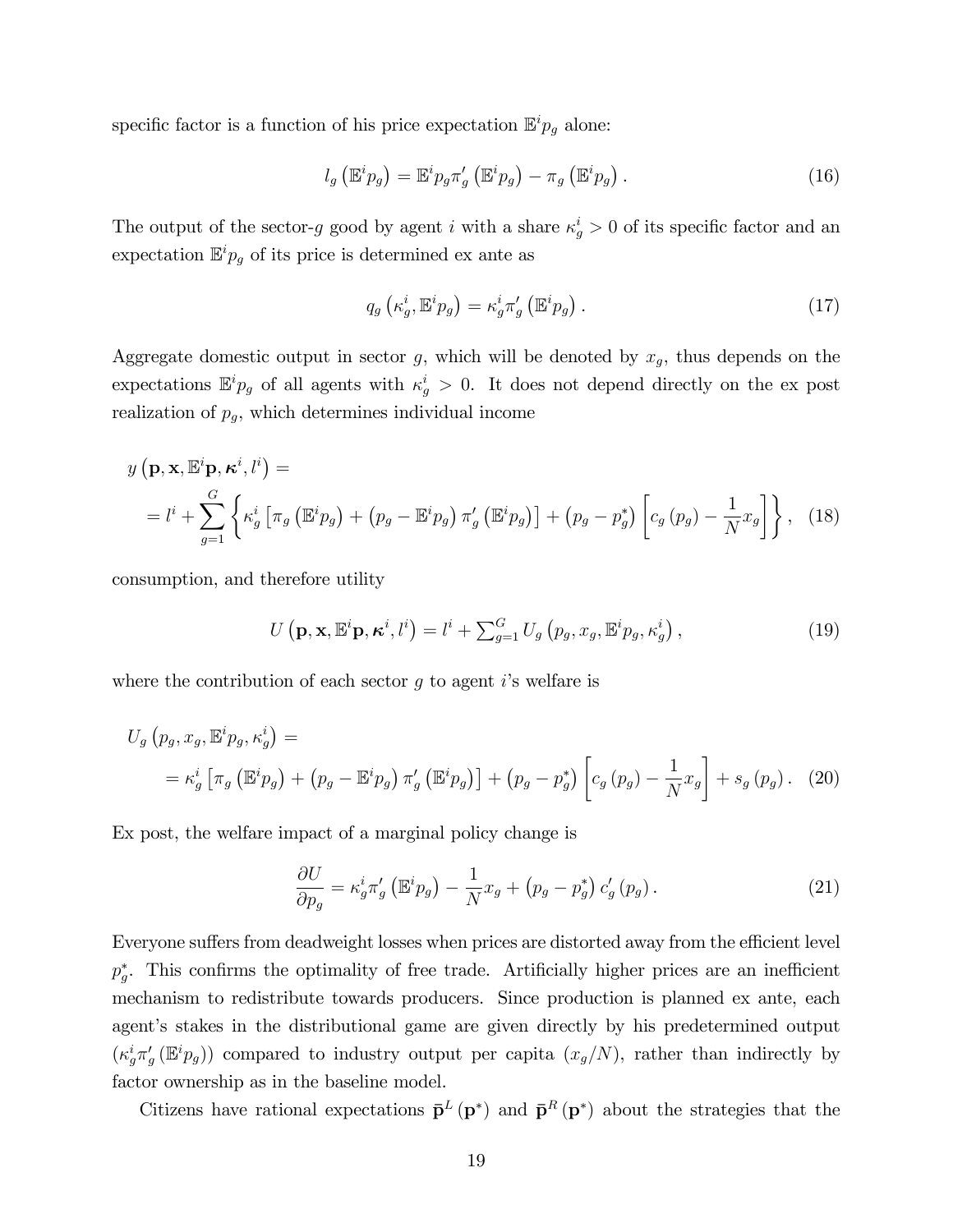parties will follow to formulate their platforms conditional on the realization of p . The realization is privately observed by the politicians, but the distribution of  $p^*$  is common knowledge. Its components are independently distributed, and none is deterministic. The timing of the policy-making game takes into account the ex-ante hiring of labor, and a preceding stage of costly information acquisition. Acquiring information requires an optional investment of effort that linearly reduces an agent's labor supply, and therefore his income and utility. The timeline is the following.

- 1. The two parties privately observe the realization of  $p^*$  and choose simultaneously their platforms  $\mathbf{p}^{L}(\mathbf{p}^*)$  and  $\mathbf{p}^{R}(\mathbf{p}^*)$ .
- 2. Each voter *i* makes a costly investment  $\iota_g^i \geq 0$  in learning about each sector *g*. This determines the probability  $\theta_g\left(\iota_g^i\right)$  that he is informed of  $(p_g^*, p_g^L, p_g^R)$ . The arrival of information is independent across voters and sectors.
- 3. Agents with specific capital  $\kappa_g^i > 0$  hire labor and thus predetermine individual output.
- 4. Each voter *i* privately observes the realization of  $\xi_L^i$  and  $\xi_R^i$ , independent of his information. The election is held.
- 5. The winning party  $W \in \{L, P\}$  implements its policy  $\mathbf{p}^W$ , which is publicly observed. Agents make their consumption decisions.

The problem faced by either party is identical. There are no economic linkages across sectors, as utility is quasilinear, there is a single mobile factor, and all random shocks are independently distributed. Thus we shall focus on an equilibrium in which voters rationally expect the parties to follow symmetric strategies and the proposed price for each sector to depend only on the international market price for the sector itself:

$$
\bar{p}_g^L(\mathbf{p}^*) = \bar{p}_g^R(\mathbf{p}^*) = \bar{p}_g(p_g^*).
$$
\n(22)

In addition, both voters and politicians have rational expectations that agents invest in acquiring information about each sector depending on their ownership of the respective specific factor, according to a function  $\bar{t}_g(k_g^i)$ . For ease of notation, let  $\bar{\theta}_g^j = \theta_g(\bar{t}_g(k_g^j))$  and denote by

$$
\bar{\omega}_g = 1 - N \sum_{j=1}^{I} \alpha^j \bar{\theta}_g^j \kappa_g^j \in [0, 1]
$$
\n(23)

the fraction of the specific factor that is expected to belong to uninformed producers.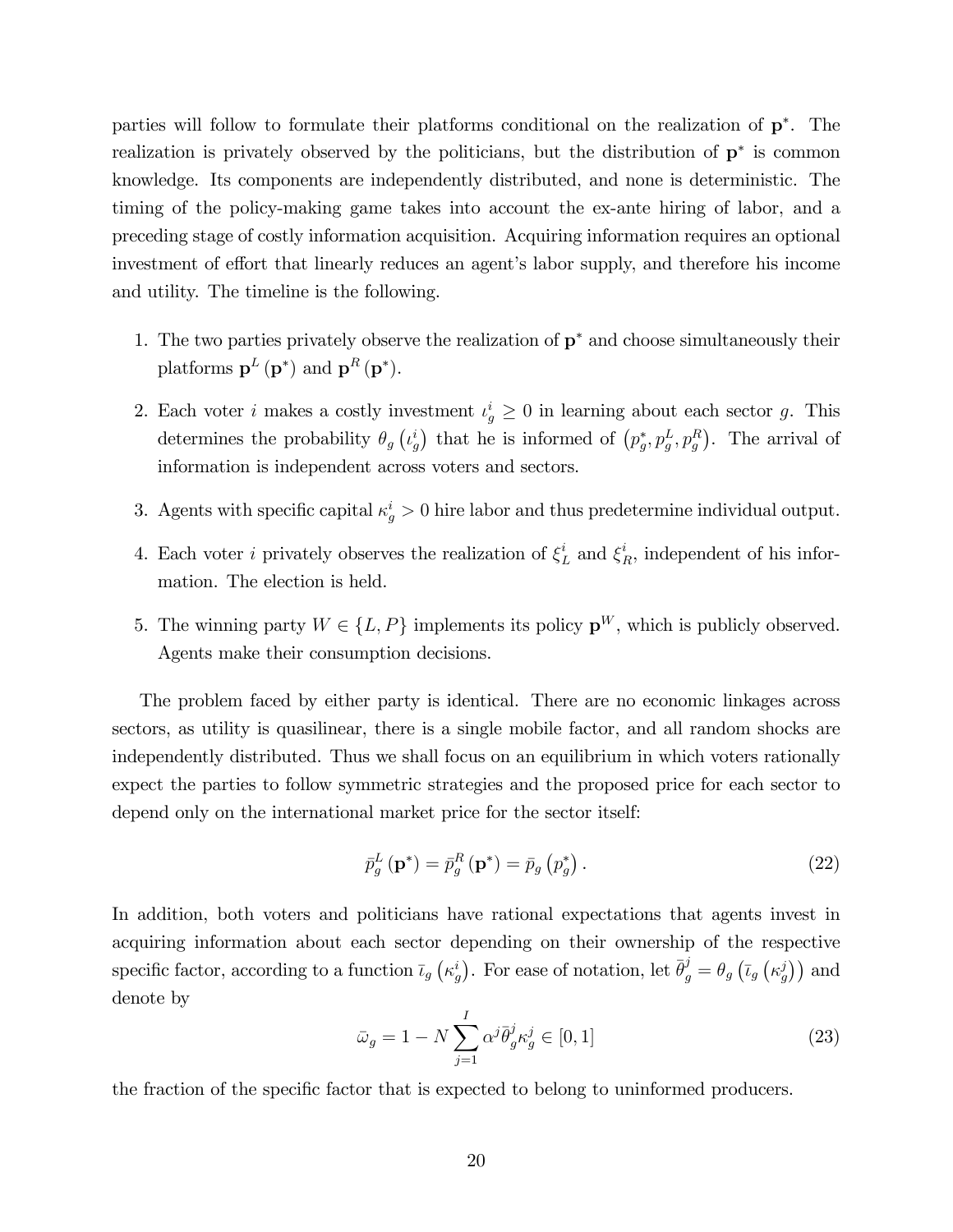Denote by  $\tilde{m}'_g(p_g) = Nc'_g(p_g)$  the sensitivity of net imports to unexpected price changes, and recall that  $x_g(\mathbb{E}p_g) = \pi'_g(\mathbb{E}p_g)$  is aggregate domestic supply as a function of expected price. Given expectations about citizens' information acquisition, the optimal platform admits a characterization analogous to Proposition 1.

Lemma 2 The optimal policy proposal satisfies

$$
\frac{p_g - p_g^*}{p_g} = \left\{ \rho \left( \bar{\theta}_g^j, \kappa_g^j \right) \frac{\sigma}{\mu} \left( \bar{\theta}_g^j \right) \frac{\sigma}{\mu} \left( \kappa_g^j \right) + \bar{\omega}_g \left[ 1 - \frac{x_g \left( \mathbb{E} \bar{p}_g \right)}{x_g \left( p_g \right)} \right] \right\} \frac{x_g \left( p_g \right)}{m_g \left( p_g \right)} \frac{1}{\tilde{e}_g \left( p_g \right)},
$$

where  $\rho$  denotes the correlation coefficient and  $\sigma/\mu$  the coefficient of variation of the population distribution of information  $\bar{\theta}_g^j$  and human capital  $\kappa_g^j$ ; while  $\tilde{e}_g(p_g) \equiv -p_g \tilde{m}'_g(p_g) / m_g(p_g)$ denotes the elasticity of import demand to unexpected price changes.

The only difference between this policy proposal and the equilibrium platform described by Proposition 1 for the baseline model consists in a desire to increase customs revenues by exploiting uninformed producers ( $\omega_g > 0$ ) who cannot adjust ex post to the eventual price realization. When prices are higher than expected, these producers cannot increase output, which implies greater net imports and higher tariff revenues than in the baseline model. For a given tariff rate, net imports and tariff revenues are conversely lower than the baseline when prices are below their expected value. As a consequence, it becomes more difficult in this setting for free trade to be politically feasible. It is no longer the politicians' preferred policy whenever information is uncorrelated with factor ownership ( $\rho$   $(\bar{\theta}_{q}^{j})$  $_g^j,\kappa_g^j$  $= 0$ ). For free trade to prevail almost surely in sector  $g$ , it is now necessary that all citizens are perfectly informed about the respective policy proposals  $(\bar{\theta}_{g}^{j} = 1 \text{ for all } j, \text{ which is the same})$ as  $\rho\left(\bar{\theta}_{a}^{j}\right)$  $_g^j,\kappa_g^j$  $= 0 = \bar{\omega}_g$ .

In equilibrium, for an agent with factor ownership  $\kappa_g^i$ , learning ex ante the true price  $p_g$ instead of retaining the rational expectation  $\mathbb{E} \bar{p}_g$  is worth an increase in income equal to

$$
\Delta_g \left( p_g, \kappa_g^i \right) = \kappa_g^i \left[ \pi_g \left( p_g \right) - \pi_g \left( \mathbb{E} \bar{p}_g \right) + \left( p_g - \mathbb{E} \bar{p}_g \right) \pi_g' \left( \mathbb{E} \bar{p}_g \right) \right]. \tag{24}
$$

The expected value of acquiring information about a sector is proportional to an agent's ownership share of the respective factor. The gain per unit of ownership is

$$
v_g = \mathbb{E}\pi_g \left(\bar{p}_g\right) - \pi_g \left(\mathbb{E}\bar{p}_g\right),\tag{25}
$$

which is positive for every non-degenerate distribution of  $\bar{p}_g$  and every convex profit function  $\pi_g$ .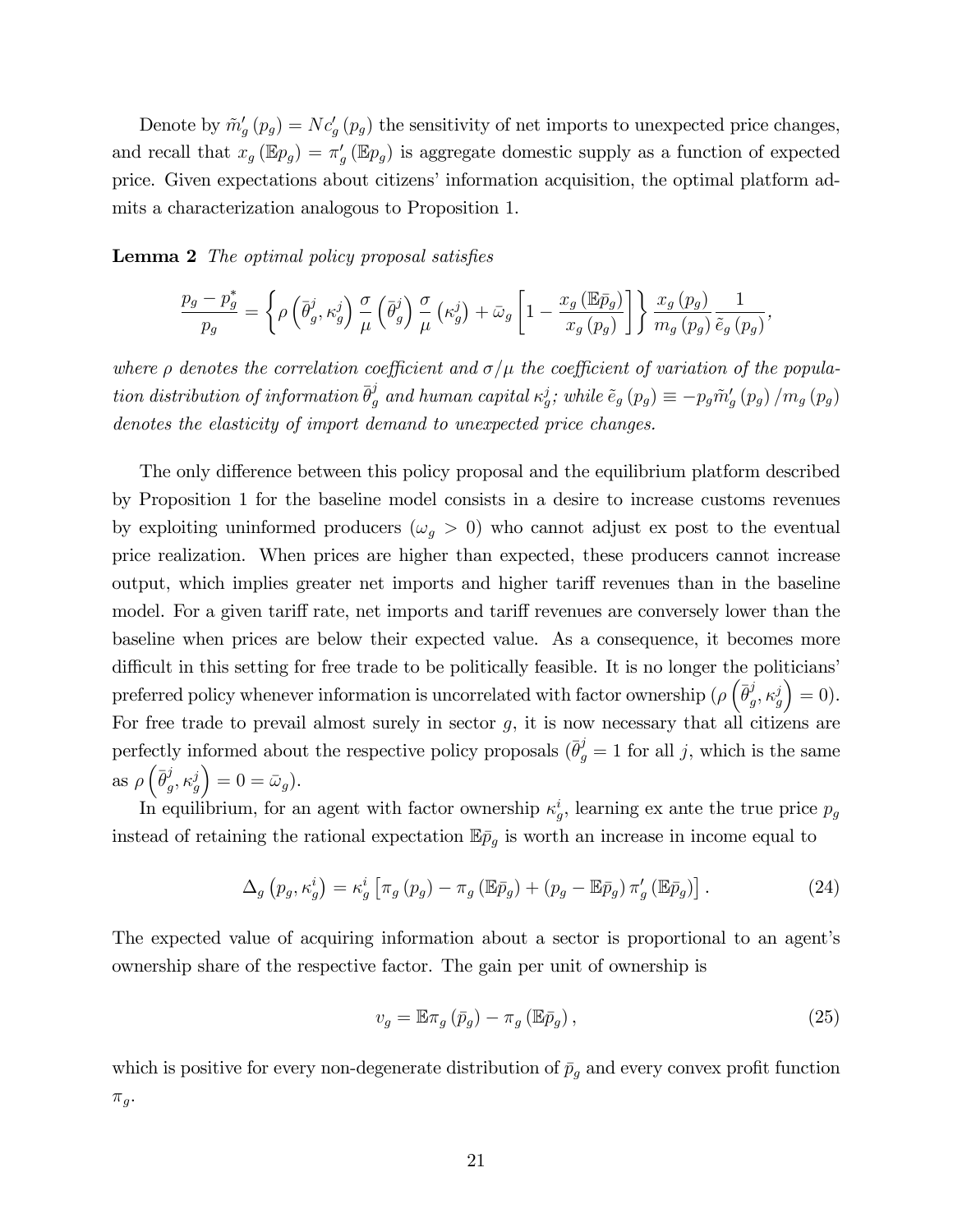When perfect political information can be acquired at a small but positive cost, the framework illustrates starkly the emergence of an aggregate protectionist bias and of a crosssector Dracula effect.

**Proposition 3** Let all agents with a positive ownership share of the specific factor for sector g own at least a minimum  $\underline{\kappa}_g > 0$  (for all  $i \in \mathcal{I}$ ,  $\kappa_g^i > 0 \Rightarrow \kappa_g^i \ge \underline{\kappa}_g > 0$ ). Let there be a level of investment  $\hat{\iota}_g > 0$  that yields perfect knowledge about sector g  $(\theta_g (\hat{\iota}_g) = 1)$ , while any lower investment  $\iota_g^i \in [0, \hat{\iota}_g)$  implies an exogenous probability of receiving information  $\underline{\theta}_g \in [0, 1).$ 

Then there is a threshold  $\bar{t}_g > 0$  such that for all  $\hat{t}_g \in (0,\bar{t}_g)$ , in equilibrium all consumers with  $\kappa_g^i = 0$  invest  $\iota_g^i = 0$  and are informed with probability  $\underline{\theta}_g$ , while all producers with  $\kappa_g^i > 0$  invest  $\iota_g^i = \hat{\iota}_g > 0$  and are informed with certainty. Enacted policy satisfies

$$
\frac{p_g - p_g^*}{p_g} = \frac{1 - \alpha_g}{\alpha_g + \underline{\theta}_g / (1 - \underline{\theta}_g)} \frac{x_g(p_g)}{m_g(p_g)} \frac{1}{\tilde{e}_g(p_g)}.
$$

Every industry is offered positive protection with certainty  $(p_g > p_g^*)$ . The distortion is lower in sectors for which more widespread information is available  $(\partial p_g/\partial \underline{\theta}_g < 0)$ , and higher in industries whose members are fewer  $(\partial p_g/\partial \alpha_g < 0)$ .

Advance information about sector g provides consumers only with an opportunity to cast a more knowledgeable ballot. Their consumption decision is made ex post, when full information is publicly available at no cost. Thus consumers have no incentives to become informed ex ante. Any positive cost of early information acquisition suffices to hold them to their exogenous probability of information  $\underline{\theta}_g$ , which represents the likelihood of learning about trade policy for the sector via the non-directed consumption of general-interest news.

Instead, it is profitable for every producer to acquire information ex ante, when he must invest in production capacity. Thus producers are willing to pay a strictly positive cost to obtain a perfect price forecast for their own industry. If the effort required to obtain such knowledge is sufficiently low, the unique equilibrium is for every owner of the specific factor to become perfectly informed in advance. The ex-ante information asymmetry between producers and consumers is then endogenously maximized.

The structure of protection described by Proposition 3 shows how factor owners obtain political clout even without solving the collective-action problem and organizing as a lobby. Each producer is privately motivated to acquire information for his own hiring decision. As a by-product of these uncoordinated individual actions, the industry becomes politically influential. However, producers' influence is then limited to policy choices that directly a§ect the determinants of their investment. This endogenous limitation stands in contrast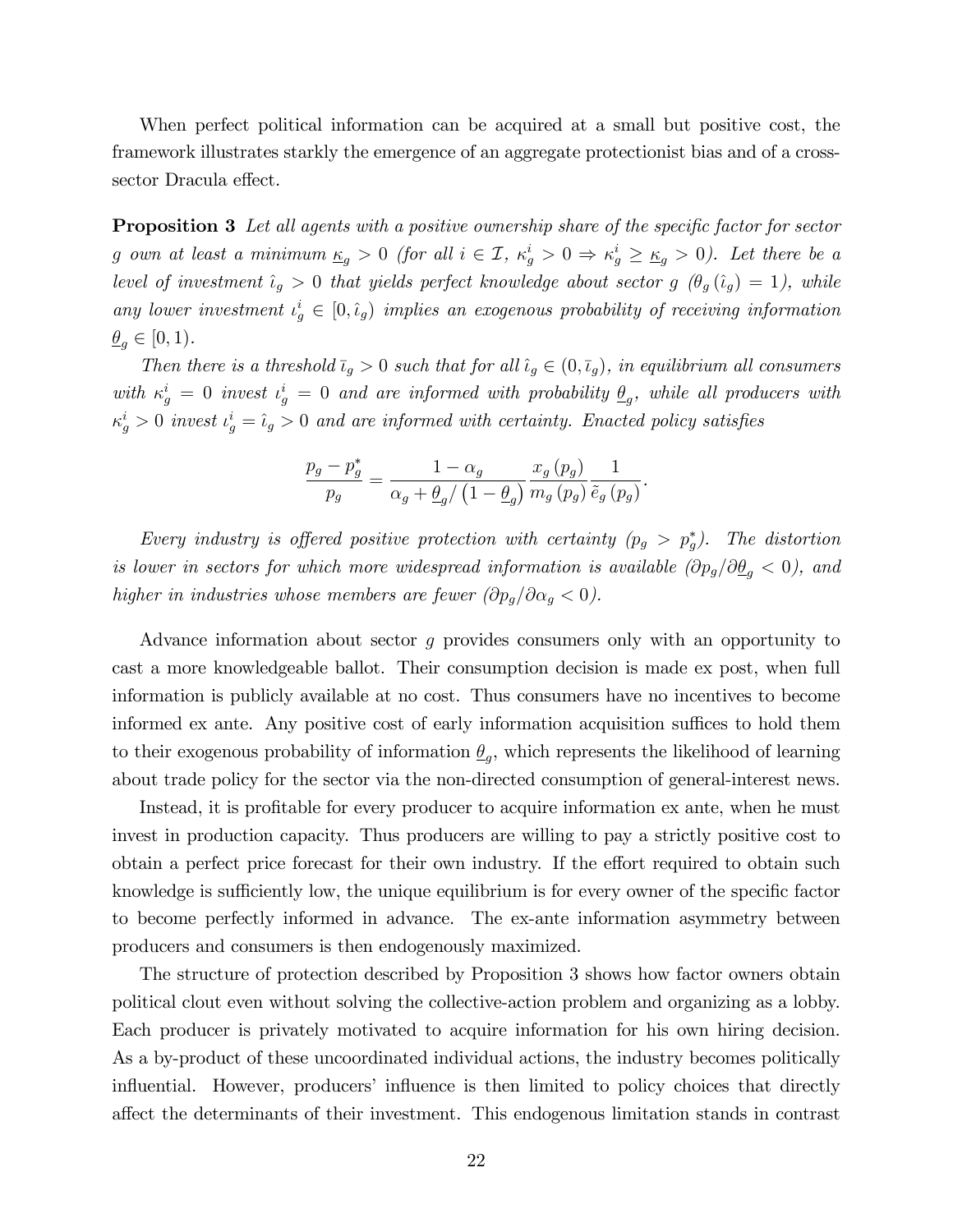to the classic analysis of special interest groups that have managed to solve the collectiveaction problem and forming a lobby. Grossman and Helpman (1994) show that bidding for protection for sale is an efficient way of exerting political power.

Costly information acquisition implies an additional inefficiency in policy-making, beyond the Pareto inefficient protectionist bias already highlighted in Propositions 1 and 2. Producers invest in learning about platforms merely because trade policy distorts ex ante investments. If instead politicians offered redistribution through non-distortive lump-sum transfers, there would be no differential incentives for the beneficiaries to learn about them in advance. Hence politicians deliberately choose to redistribute through inefficient mechanisms, such as trade barriers, production subsidies, and price supports, that distort prices and economic activity.

My model thus provides a microfoundation for Magee, Brock, and Youngís (1989) suggestion that trade policy is preferred to efficient transfers for reasons of "optimal obfuscation." Indirect transfers have the advantage of attracting their recipients' attention, rather than being more obscure than direct hand-outs for the voters who bear their cost. The emphasis on the beneficiaries' information instead of the victims' allows the theory to account for the political expediency of transfers that are unambiguously inefficient. This feature provides a more intuitive fit to trade policy than a model in which special interests can obtain disguised favors because taxpayers are unsure if an intervention is in fact efficient (Coate and Morris 1995).

Not only the aggregate protectionist bias  $(p_g > p_g^*$  for all g), but also the comparative statics mirror those of Proposition 2. The Dracula effect operates across industries: producer capture of trade policy, and the ensuing trade barriers and inefficient distortions, all decrease when more public information is available about a sector  $(\partial p_g/\partial \underline{\theta}_g < 0)$ . Moreover, protectionist demands and equilibrium tariffs are decreasing in the number of producers in an industry  $(\partial p_g/\partial \alpha_g < 0)$ . These properties embody the fundamental intuition conveyed by my theoretical analysis. They obtain equally in Proposition 2 with a simpler modelling of information sharing among colleagues, and here with a more complex structure of ex ante investment. Appendix B further establishes the robustness of these theoretical implications to different assumptions on the cost of acquiring information in advance. The identical equilibrium prediction of equation 15 and Proposition 3 underpins the empirical test of the model in Section 3.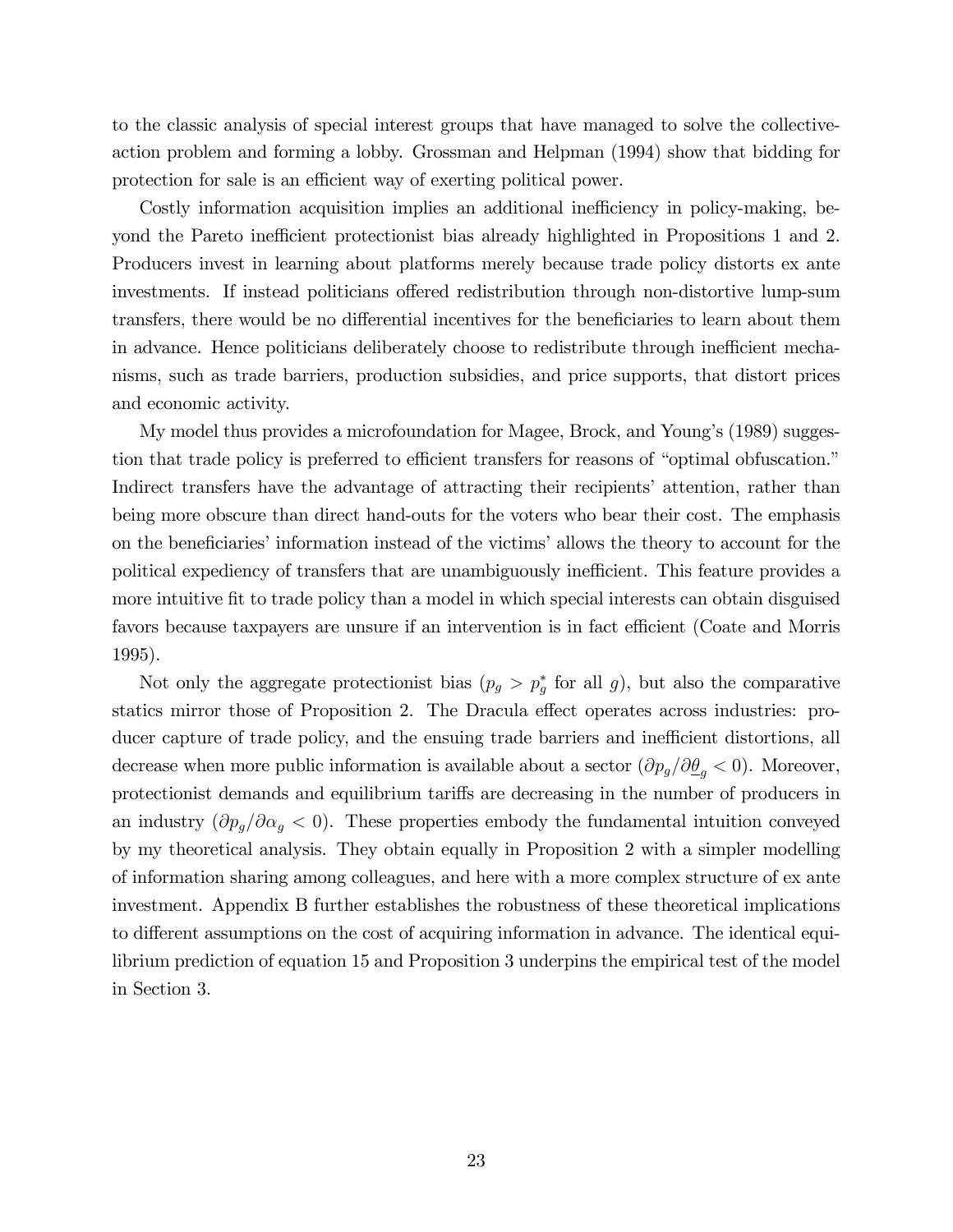# 3 The Dracula Effect Across Industries

### 3.1 Empirical Model

I estimate a linearized version of the equilibrium condition in equation 15 and Proposition 3. My goal is simply to test the theoretical predictions for the signs of partial derivatives, and to gauge the economic significance of the associated coefficients. I do not try to recover precise functional forms and estimate structural parameters. Such an attempt would be implausibly ambitious, given that not only is the equilibrium condition highly nonlinear, but we also do not directly observe three main variables: the tariff equivalent of trade barriers  $t<sub>g</sub>$ , the level of public information  $\underline{\theta}_g$ , and the share of specific-factor owners  $\alpha_g$ . As detailed below, the observable proxies for these variables are respectively the non-tariff barrier coverage ratio  $\tau_g$ , a measure of newspaper coverage  $a_g$ , and skilled employment  $N_g$ . While each theoretical variable is a monotone increasing function of the relative empirical measure, we cannot confidently assume exact functional forms for these relationships, save possibly for the case of employment.

From the equilibrium condition

$$
\frac{t\left(\tau_g\right)}{1+t\left(\tau_g\right)} = \frac{1-\alpha\left(N_g\right)}{\alpha\left(N_g\right) + \underline{\theta}\left(a_g\right)/\left[1-\underline{\theta}\left(a_g\right)\right]} \frac{x_g}{e_g m_g},\tag{26}
$$

linearizing and introducing an additive error term  $\varepsilon_g$  yields the estimation equation

$$
\tau_g = \beta_0 + \beta_1 \frac{x_g}{e_g m_g} + \beta_2 a_g \frac{x_g}{e_g m_g} + \beta_3 N_g \frac{x_g}{e_g m_g} + \varepsilon_g. \tag{27}
$$

For all monotone increasing functions  $t(\tau_q)$ ,  $\theta(a_q)$ , and  $\alpha(N_q)$ , this specification yields sign restrictions on three coefficients, which correspond precisely to the empirical predictions of the theory in Section 2.<sup>6</sup>

- 1.  $\beta_1 > 0$  captures the prediction of an overall protectionist bias, which results from producers' activities to acquire information about their own sector.
- 2.  $\beta_2$  < 0 captures the fundamental prediction of a Dracula effect across sectors. Industries exposed to greater newspaper coverage are subject to lower trade barriers, because protectionism in those sectors is more likely to be noticed by voters who suffer from it as consumers.
- 3.  $\beta_3$  < 0 captures the moderating effect of the size of an interest group. When owners of industry-specific human capital are more numerous, they internalize to a greater extent

 ${}^{6}$ Details of the linearization are provided in Appendix C.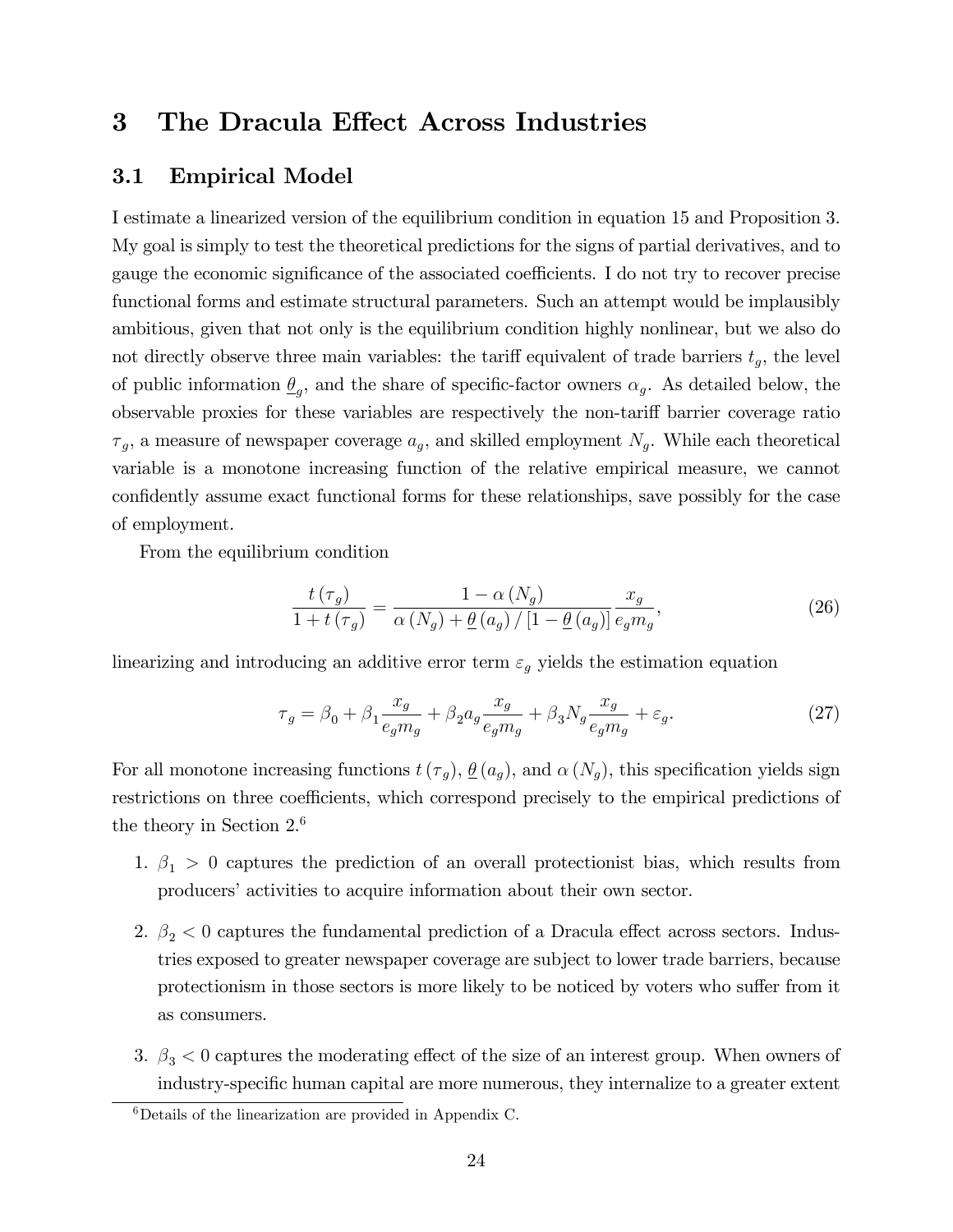the social cost of trade distortions. Thus they are less keen on protection, regardless of the countervailing influence of informed consumers.

All three effects are proportional to the Ramsey-rule term  $(x_g/m_g) / e_g$ , as always in the literature, because the preferences of all agents react linearly to the magnitude of the deadweight loss captured by the import elasticity and import penetration. These terms can be directly measured in the data, though for import elasticity  $(e_q)$  there is some imprecision in the estimates. Accordingly, among the robustness tests I also estimate the model with the elasticity on the left-hand side.

#### 3.2 Data

Cross-sector data on trade barriers in the United States are available for a sample of manufacturing industries in the year 1983. This sample has been used by all empirical studies of U.S. trade policy inspired by Grossman and Helpmanís (1994) lobbying model (Goldberg and Maggi 1999; Gawande and Bandyopadhyay 2000; Eicher and Osang 2002; Matschke and Sherlund 2006; Mitra, Thomakos, and Ulubaşoğlu 2006; Bombardini 2008).

The measure of protection adopted in the literature is the coverage ratio for non-tariff barriers  $(\tau_g)$ , constructed by Gawande and Bandyopadhyay (2000) from the UNCTAD database on trade control measures, using the methodology detailed in Leamer (1990). The trade barriers included in the definition consist of price instruments such as anti-dumping duties, quantity instruments such as quotas and voluntary export restraints, and other instruments such as trade investigations. The focus on non-tariff barriers is appropriate because the theory in Section 2 describes the outcomes of a purely domestic political process. Instead, U.S. tariffs are determined in multilateral negotiations in the context of the WTO, and previously the GATT. Admittedly, the coverage ratio is an imprecise measure of protection which does not map exactly onto the wedge between domestic and international prices predicted by the model. Nonetheless, it has been recognized as a valid and standard proxy for the extent of protection measured theoretically by the price wedge.

The import demand elasticity  $(e_g)$  is estimated by Gawande and Bandyopadhyay (2000) for each three-digit SIC industry group; the values are replicated for all component fourdigit industries. Their estimates derive from the original ones by Shiells et al. (1986), purged of measurement error by means of the correction procedure described in Gawande (1997). Import penetration is computed as the ratio of the value of gross imports (c.i.f.) to the value of shipments (f.o.b.) from all domestic plants.<sup>7</sup> Imports  $(m_g)$  are provided by

<sup>&</sup>lt;sup>7</sup>In the regressions, the import penetration ratio is scaled by 10,000 for presentational convenience.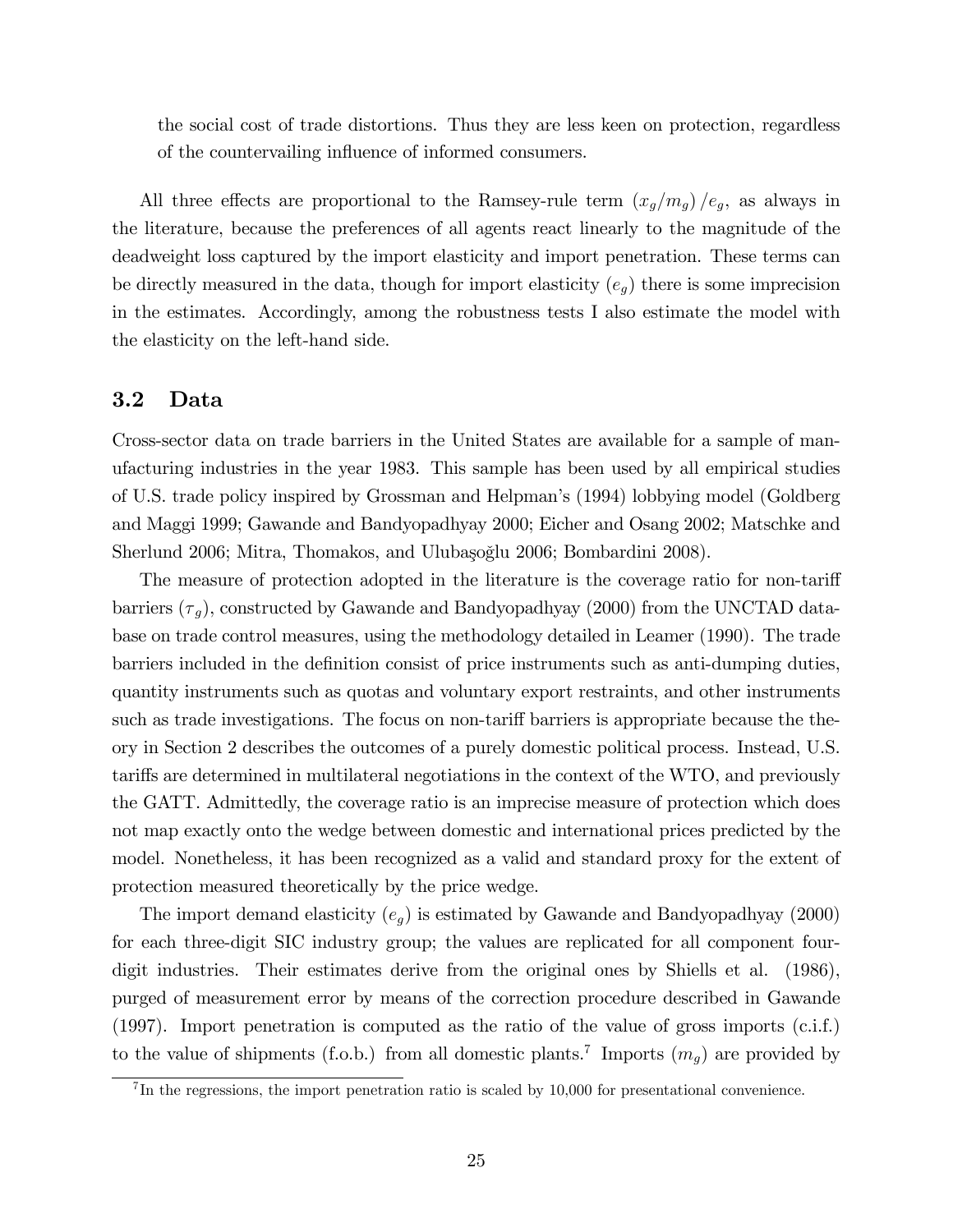the NBER Trade Database (Feenstra 1996), and domestic output  $(x_g)$  by the NBER-CES Manufacturing Industry Database (Bartelsman and Gray 1996).

In addition to standard data on industry output, international trade, and trade barriers, testing empirically the predictions of Section 2 as set out in equation 15 and Proposition 3 requires measures of public information about policy for each industry  $(\underline{\theta}_g)$ , and of the fraction of the population who owns industry-specific human capital  $(\alpha_q)$ .

I measure the number of specific-factor owners by the employment of skilled workers in each industry  $(N_g)$ .<sup>8</sup> The underlying assumption is that unskilled workers provide raw labor that is fungible across sectors, while skilled workers are endowed with sector-specific skills. On the one hand, this hypothesis might over-estimate ownership of industry-specific human capital, since workers' skills could be generic, or occupation- but not sector-specific. On the other hand, it might under-estimate specific-factor ownership, if workers classified as unskilled nonetheless have a positive, albeit small, endowment of industry-specific human capital. To mitigate such concerns, I include as robustness tests alternative measures, such as total employment in the sector. All my measures are derived from employment figures from the Annual Survey of Manufacturers, which include officers of corporations but not proprietors and partners of unincorporated businesses. The latter are surely endowed with industry-specific capital, but their omission causes at most a small under-estimate in the context of U.S. manufacturing, for which only 2% of employment consists of unincorporated self-employment.

Finally, I construct a measure of the level of public information based on coverage of a sector in the five major U.S. newspapers from 1980 to 1983. This approach is consistent with Graber's (1984) finding that at the time Americans predominantly acquired their knowledge of political news from reading the newspaper.

Specifically, I exploit the ProQuest Historical Newspapers database, which archives the full text of the Chicago Tribune, Los Angeles Times, New York Times, Wall Street Journal, and *Washington Post*. I search for documents identified in the database as "articles", "editorial articles" or "front pages". First, I identify documents that discuss international trade by searching for

("international trade" OR export\* OR (import\* AND NOT important\*)),

a search that returns 94,306 results. Then I select articles that discuss trade policy by adding

<sup>8</sup>Total employment is provided by the NBER-CES Manufacturing Industry Database, and the fraction of unskilled workers by Gawande and Bandyopadhyay (2000).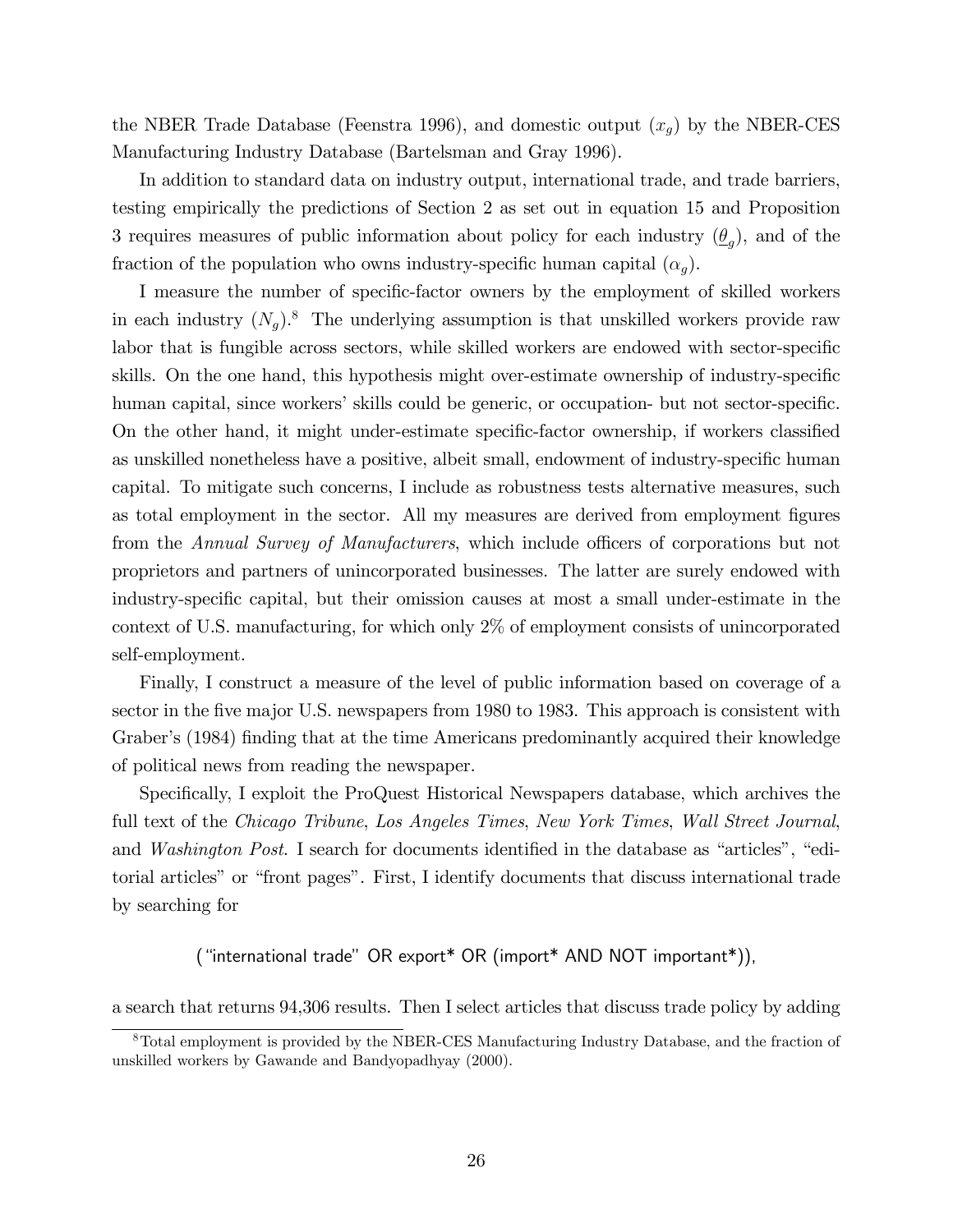the restriction

AND ("trade pol\*" OR protectionis\* OR tariff\* OR quota OR anti-dump\* OR (trade W/3 barrier\*) OR (import\* W/3 dut\* AND NOT duty-free) OR ((import\* OR export\*) W/3 (restrain\* OR subsid\*))).

The resulting  $10,246$  documents constitute the starting universe for my sector-specific searches.<sup>9</sup>

For each industry, the 1972 Standard Industrial Classification Manual records both a full o¢ cial title and an abbreviated short title. For each of the two, I search for documents that mention in the same paragraph all the words describing at least one of the products composing the title. I use minimal word stemming, to include both the singular and the plural of nouns, and both the -ing and the -ed form of verbal adjectives, while complying with the limitations on query length imposed by the ProQuest interface.<sup>10</sup> E.g., industry 2033, "Canned Fruit and Vegetables," corresponds to the search restriction:

AND ((canning OR canned) W/PARA (fruit OR fruits OR vegetable\*))

and its full official title "Canned Fruits, Vegetables, Preserves, Jams and Jellies" to:

## AND ((canning OR canned) W/PARA (fruit OR vegetable\*) OR preserve OR jam OR jelly)

For every sector, the average number of documents retrieved by the two searches constitutes my baseline estimate of the number of articles providing newspaper coverage of the industry  $(\bar{A}_g)$ . Among my robustness checks, I use estimates based on either of the searches alone.

Inevitably, such estimates are imprecise, as the ability of SIC titles to identify newspaper coverage does not seem homogeneous across sectors. E.g., the title of industry  $2082$ , "Malt Beverages," does not include the name of its main product, beer. On the other hand, searches for industry 3576 "Scales and Balances, Exc. Laboratory," will identify all documents that refer to its products, but also those mentioning the trade balance. Despite these drawbacks, SIC titles provide an objective, impartial description of each industry, and they should not introduce any systematic bias. Therefore, the number of articles returned by searches based on SIC titles provides a valid proxy for the number of articles conveying information about

<sup>9</sup>The operator W/3 indicates that two search terms are no more than three words apart: thus (trade  $W/3$  barrier<sup>\*</sup>) finds not only "trade barrier" but, e.g., "barriers to international trade." I exclude the term ìduty-freeî because it identiÖes articles about leisure travel rather than trade policy.

<sup>&</sup>lt;sup>10</sup>Personal communication with ProQuest representatives indicates that the search interface should automatically include both the singular and the plural of nouns, and both American and British spelling variants. However, a precise documentation of automatic query extension is not made available to the end user.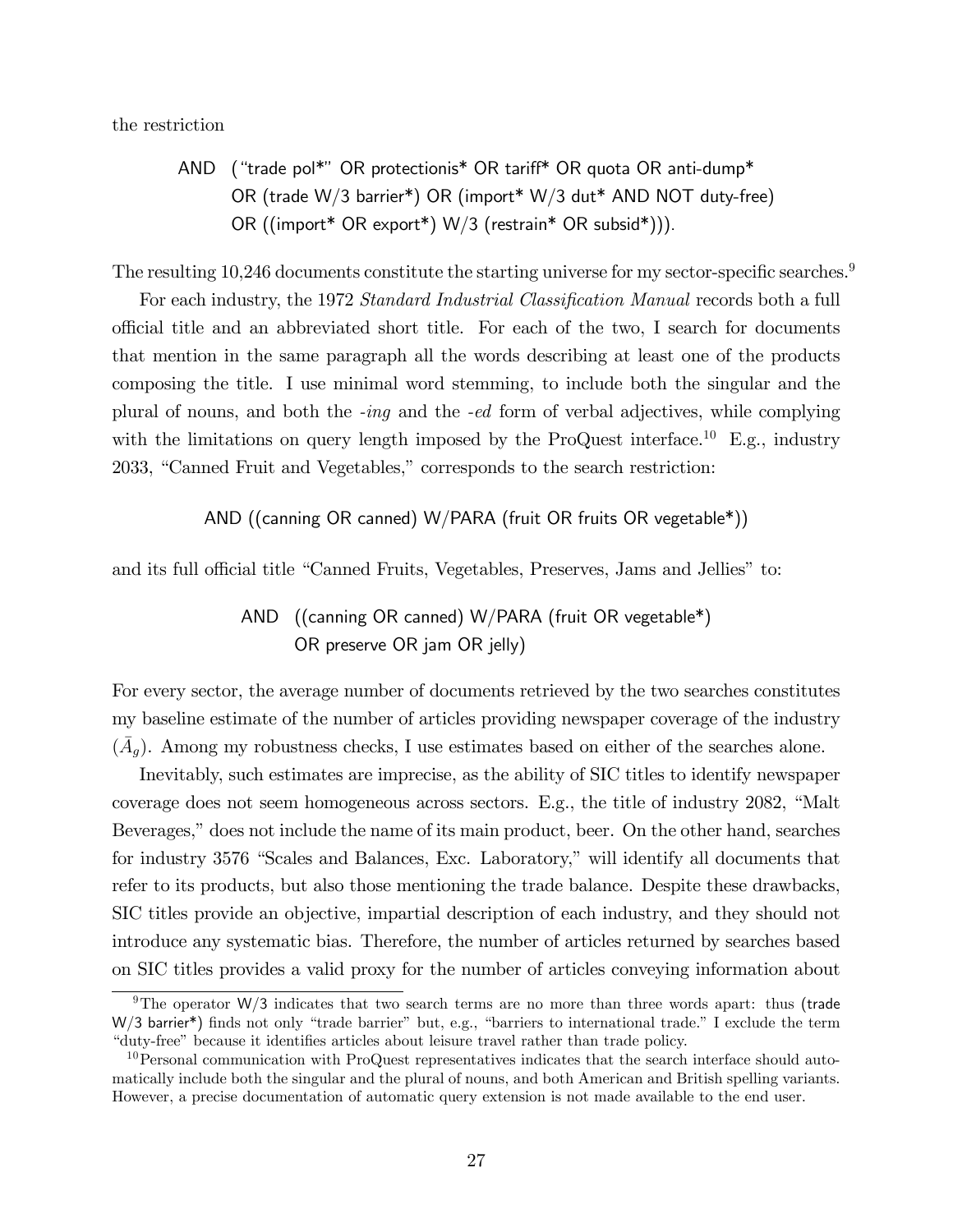a sector to the average newspaper reader.

The amount of media coverage is subject to decreasing returns in generating public information. A greater number of articles may indicate that more details are revealed about a sector, but also that the same information is repeated across multiple articles. Repetition increases the probability that each reader is informed, but also the chance that a given reader is exposed to redundant further mentions of facts he was already aware of. To capture decreasing returns to newspaper coverage, I use the simplest concave transformation and define my measure of public information as  $a_g = \log(1 + \bar{A}_g)$ .

This measure captures the amount of public information available about trade policy for a sector, but not its quality and its particular focus. In the theoretical model of Section 2, information concerns policy commitments made during electoral campaigns. Coverage of trade policy in a campaign context is captured in my newspaper sample, which spans from 1980 to 1983. The four-year window includes articles published during the campaigns for both the 1980 general election and the 1982 mid-term election, which determined the executive and the congressional majorities responsible for determining policy in 1983.

Moreover, my searches capture media coverage of enacted policy. According to the strictest reading of the model, policy interventions would not be newsworthy, since they should be entirely determined by previous electoral commitments. In practice, however, campaign platforms are not exhaustive. Politicians, and particularly incumbents, run on their past record as much as on their explicit promises for the future. At the time of the 1984 election, voters' expectations of the trade-policy stance of a second Reagan administration would be shaped in part by the observed level of protection under the first Reagan administration, and thus in the year 1983 for which data are available. A broader interpretation of my theory implies that the predictions of Proposition 3 should apply to the level of protection in 1983 not only as an outcome of promises made in 1980 and 1982, but also as an implicit plank of the 1984 campaign platform.

The latter reading mirrors Strömberg's (2004) finding that state governors allocated public funds in 1933–35 to counties with more radio listeners in 1930, so that the incumbent's largesse would be rewarded by the votes of informed recipients in subsequent elections in 1934–36. His analysis focuses on information reaching the beneficiaries of New Deal spending. Conversely, I measure the disclosure of protectionist policies to the general public that they harm. Therefore I predict that the government should set lower trade barriers in 1983 for industries that received more media coverage in 1980–83, to gain the votes of informed consumers in 1984.

In the theoretical framework, information is truthful and perfectly understood by voters who receive it. A final concern is that in the real world neither journalists nor newspaper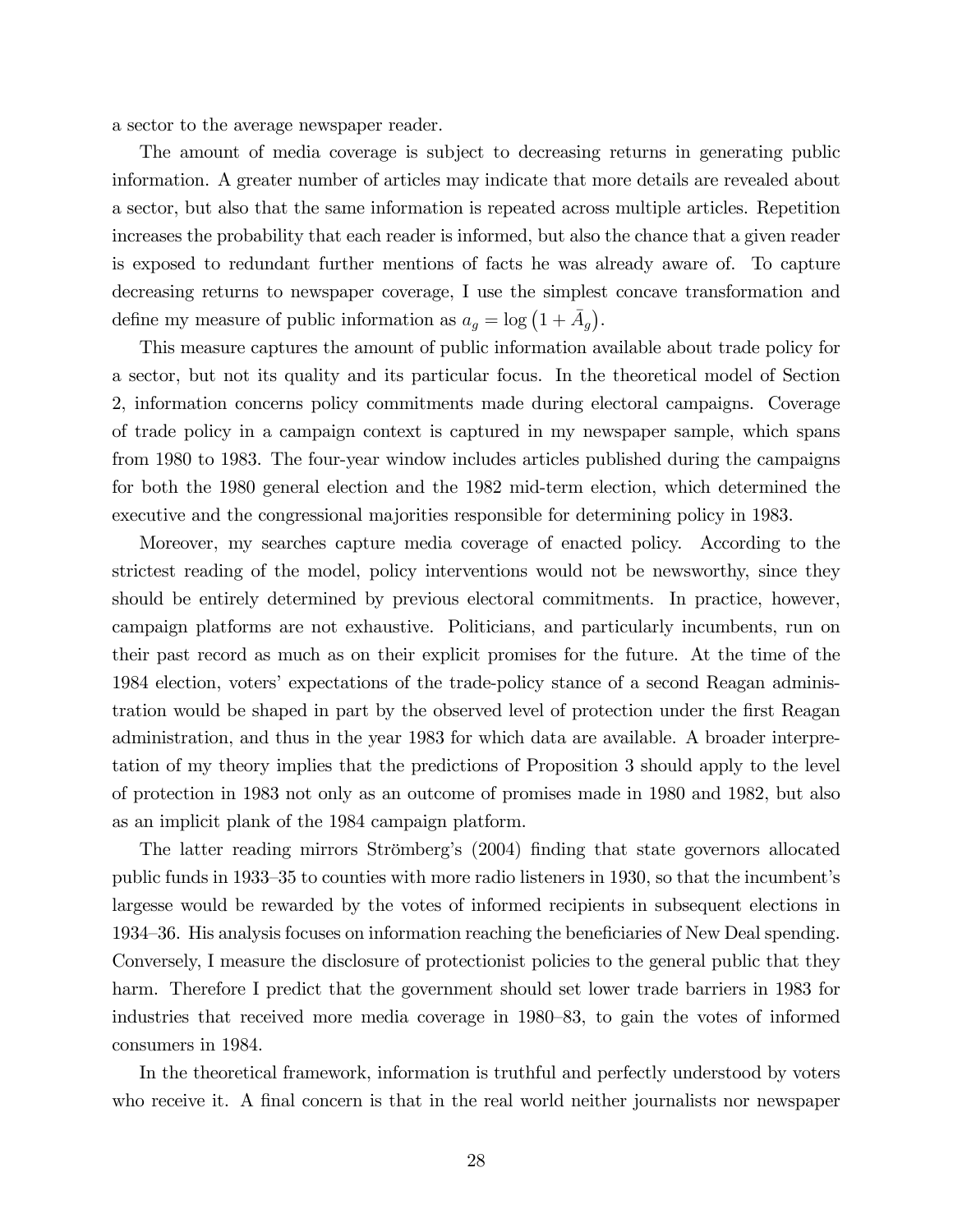readers necessarily live up to such a standard of objectivity. In particular, reporting and editorializing about trade policy could be distorted by a protectionist bias. It might drum up support for trade barriers among readers whose self-interest as rational economic agents favors free trade. Although we cannot rule out that such media bias may exist and succeed at shaping public opinion, the possibility does not create serious problems for the empirical analysis, since the bias would tend to counteract the theoretical prediction. Therefore, the finding of a Dracula effect validates both the theoretical prediction of Section 2, and the jointly tested hypotheses that U.S. newspapers convey reasonably objective political information, and that their readers are capable of interpreting it fairly accurately.

### 3.3 Estimation Methodology

The coverage ratio  $(\tau_g)$  on the left-hand side of equation 27 is an index restricted by definition to the interval  $[0, 1]$ . In fact, slightly more than half of the observations in our sample lie on the boundaries of the interval. Hence, to estimate equation 27 I specify a Tobit model with two-sided censoring.

Furthermore, the right-hand-side variables are known to contain an endogenous component. At a minimum, not only does import penetration determine the level of protection in the political equilibrium, but in turn equilibrium trade barriers influence import penetration. In the long run, trade policies also ináuence patterns of human-capital accumulation, and thus the number of specific-factor owners in each sector. Newspaper coverage could be endogenous as well. An intuitive conjecture is that higher levels of protection may be more newsworthy, generating reverse causation whose sign counteracts that of the hypothesized direct effect from media attention to policy choices. As a consequence, I treat each of the regressors as endogenous, as did previous empirical studies of trade policy based on lobbying. Instrumental variables have the further advantage of controlling for measurement error in the endogenous variables, and thus in the measures of media coverage  $(a<sub>a</sub>)$  and specific-factor ownership  $(N_a)$ .

Following the standard approach in the literature, I use as instruments for the endogenous variables measures of factor composition and of market structure in product and labor markets. Like Goldberg and Maggi (1999), I obtain from Trefler (1993) factor shares for physical capital, inventories, engineers and scientists, white-collar labor, skilled labor, semiskilled labor, cropland, pasture, forest, coal, petroleum, and minerals; as well as seller concentration, buyer concentration, seller number of firms, buyer number of firms, plant scale, geographic concentration, unionization, and average worker tenure. In addition, Gawande and Bandyopadhyay (2000) provide the skill composition of the labor force (percentage of scientists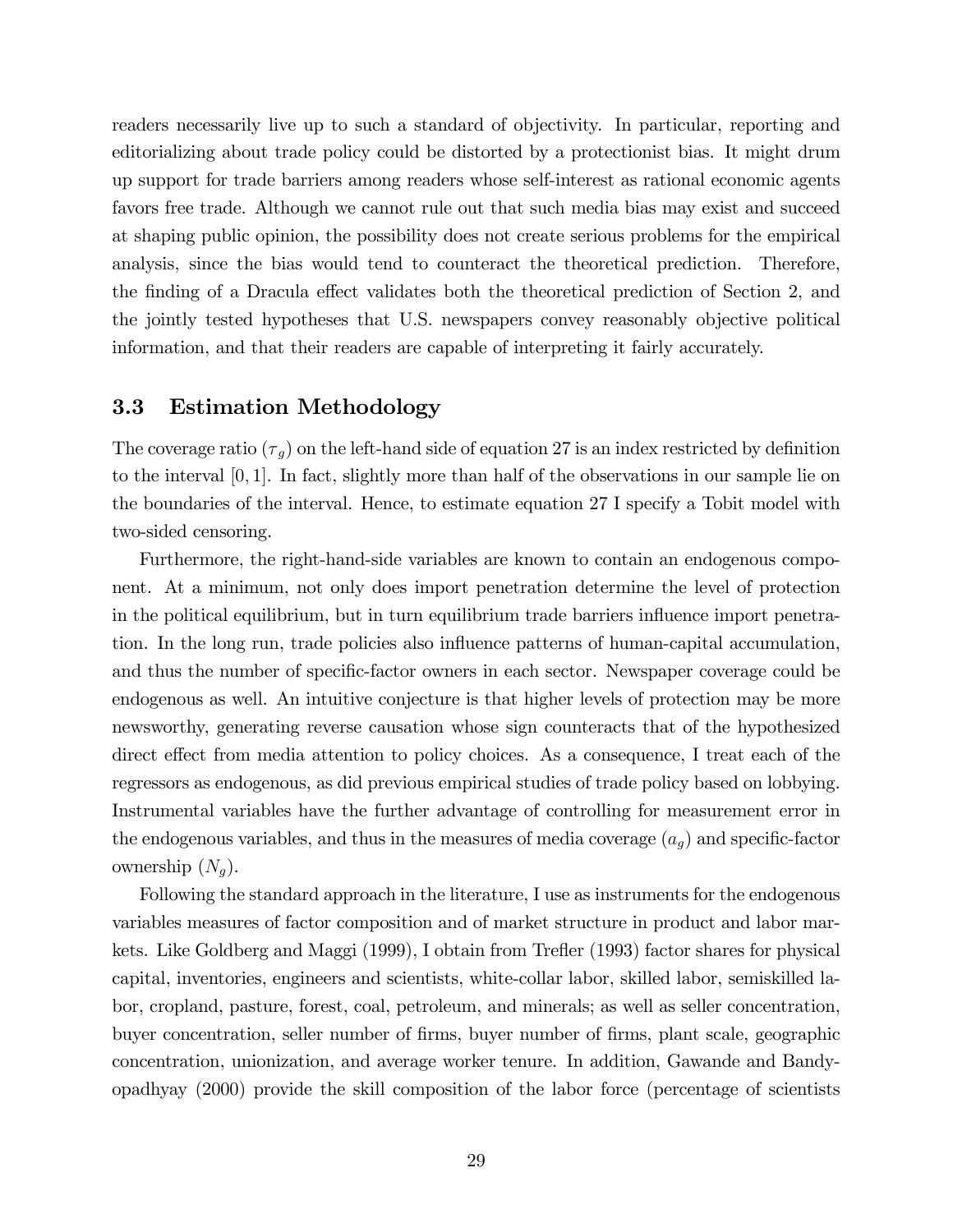and engineers, managers, and unskilled workers), and the share of industry output that is sold downstream as intermediate goods. Finally, I compute directly from the NBER-CES Manufacturing Industry Database measures of capital intensity (total real capital stock per employee), capital composition (share of structures in the capital stock), energy intensity (share of electricity and fuel in the total cost of materials), and economies of scale (share of production workers in total employment). Just as in previous studies, the instruments have significant predictive power in the first stage, and they capture a reasonable amount of the variation in the endogenous variables. $^{11}$ 

I estimate the instrumental-variable Tobit model with Newey's (1987) efficient two-step minimum chi-squared estimator. I use block-bootstrap standard errors, adjusting for clusters at the level of three-digit SIC industry groups, and implementing the bootstrap with 100 replications.

#### 3.4 Empirical Results

The data on production, trade, and trade policy, as well as all the instruments, are available for 194 four-digit SIC industries. For 34 of these, my measure of media coverage cannot be constructed, since the SIC title defines the sector residually, by indicating that it comprises products "Not Elsewhere Classified" in the respective three-digit industry group. As a consequence, my sample is composed of  $160$  manufacturing industries.<sup>12</sup> Descriptive statistics are given in Table 2.

Table 3 presents the estimation results. The first column provides the baseline estimates of equation 27. The signs of the coefficients are consistent with the theoretical predictions of Section 2. The data are particularly supportive of the hypothesis of a Dracula effect across sectors. The coefficient on information  $(\beta_2)$  is significantly negative at the one percent confidence level. The point estimate describes an economically significant effect. An increase in  $a_qx_q/(m_qe_q)$  by one standard deviation corresponds to a decrease in  $\tau_q$  by 1.7 standard deviations. At the sample mean of  $x_q/(m_qe_q)$ , a ten percent increase in the number of newspaper articles about a sector is associated with a decline in its non-tariff barrier coverage ratio by 1.4 percentage points. The standardized coefficient on employment  $(\beta_3)$  is larger. An increase in  $N_gx_g/(m_ge_g)$  by one standard deviation corresponds to a decrease in  $\tau_g$  by 5 standard deviations. At the sample mean of  $x_g/(m_g e_g)$ , an increase in skilled employment by ten thousand workers corresponds to a decline in the non-tariff barrier coverage ratio by

 $11$ The instruments perform best for my most important and novel variable, the Dracula-effect term  $a_g(x_g/m_g) e_g$ , which has a first-stage  $R^2$  of 0.31.

 $12$ The sample size rises to 167 when I rely only on the search for the full SIC title, which in seven cases resolves in greater detail what the short title presents as a residual category.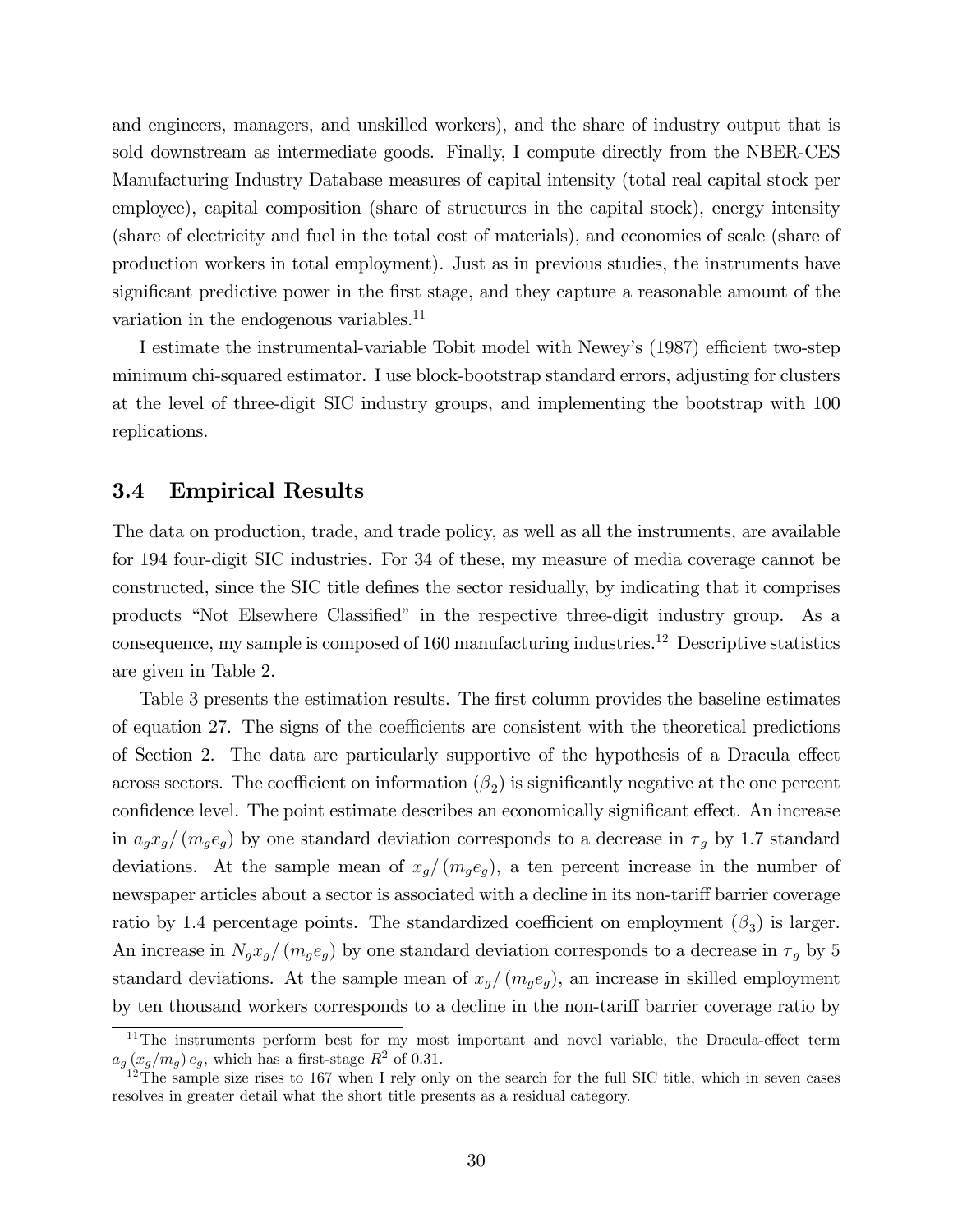2.7 percentage points. The point estimate of  $\beta_3$ , however, is less precise than that of  $\beta_2$ , and only significant at the ten percent confidence level. As to the overall protectionist bias, the point estimate for  $\beta_1$  is positive as predicted, but not statistically significant. The Wald test confirms the overall explanatory power of the model, rejecting the null hypothesis that all coefficients are jointly insignificant.

Columns 2 to 4 confirm the basic findings, and provide additional support for the Ramseyrule specification of equation 27, theoretically predicted by equation 15 and Proposition 3. The level of public information  $(a_g)$  and the size of skilled employment  $(N_g)$  are added to the right-hand side without interacting them with the elasticity term  $(x_g/(e_g m_g))$ . As predicted, these additional regressors are insignificant, and they do not detract from the explanatory power of the interacted variables suggested by the theory. In all columns but the Örst, the coefficient estimate for  $\beta_1$ , denoting an overall protectionist bias, also becomes significant at the five percent confidence level.

Table 4 explores the sensitivity of the results to different measures of the right-hand side variables. Overall, the findings of Table 3 are robust to such alterations. The first two columns change the measure of public information  $(a<sub>q</sub>)$ , each relying on searches based on only one of the titles of the sector in the SIC manual. The point estimates for all coefficients hardly react to these changes, and the key finding of a Dracula effect  $(\beta_2 < 0)$  always remains significant at the five percent level. The estimates for the other coefficients are insignificant in column 1, but all the signs predicted by equation  $27$  are significant in column 2, which uses only searches based on the full title of an industry, and which therefore benefits from a slightly expanded sample.

Similar results obtain in columns 3 and 4, which change the measure of factor ownership  $(N_g)$ . The third column considers total employment in each sector. The point estimates are only slightly affected, and the coefficient on information  $(\beta_2)$  remains significantly negative. The lower overall fit of the regression suggests that the baseline measure of skilled employment may be better at capturing ownership of sector-specific human capital. The coefficient on employment  $(\beta_3)$  is again significant in the fourth column, which further restricts the focus to employees classified as scientists or managers.

Further robustness checks are reported in Table 5, which presents modifications to the estimation strategy. The first column displays results obtained by estimating equation 27 with the import demand elasticity  $(e_g)$  on the left-hand side. The results from this alternative specification are analogous to those in Table 3. The point estimates are very similar to the baseline, and each coefficient is significant.

The second and third columns include a dummy variable  $(I_q)$  intended to capture whether the sector is politically organized as a special interest group. The additional regressor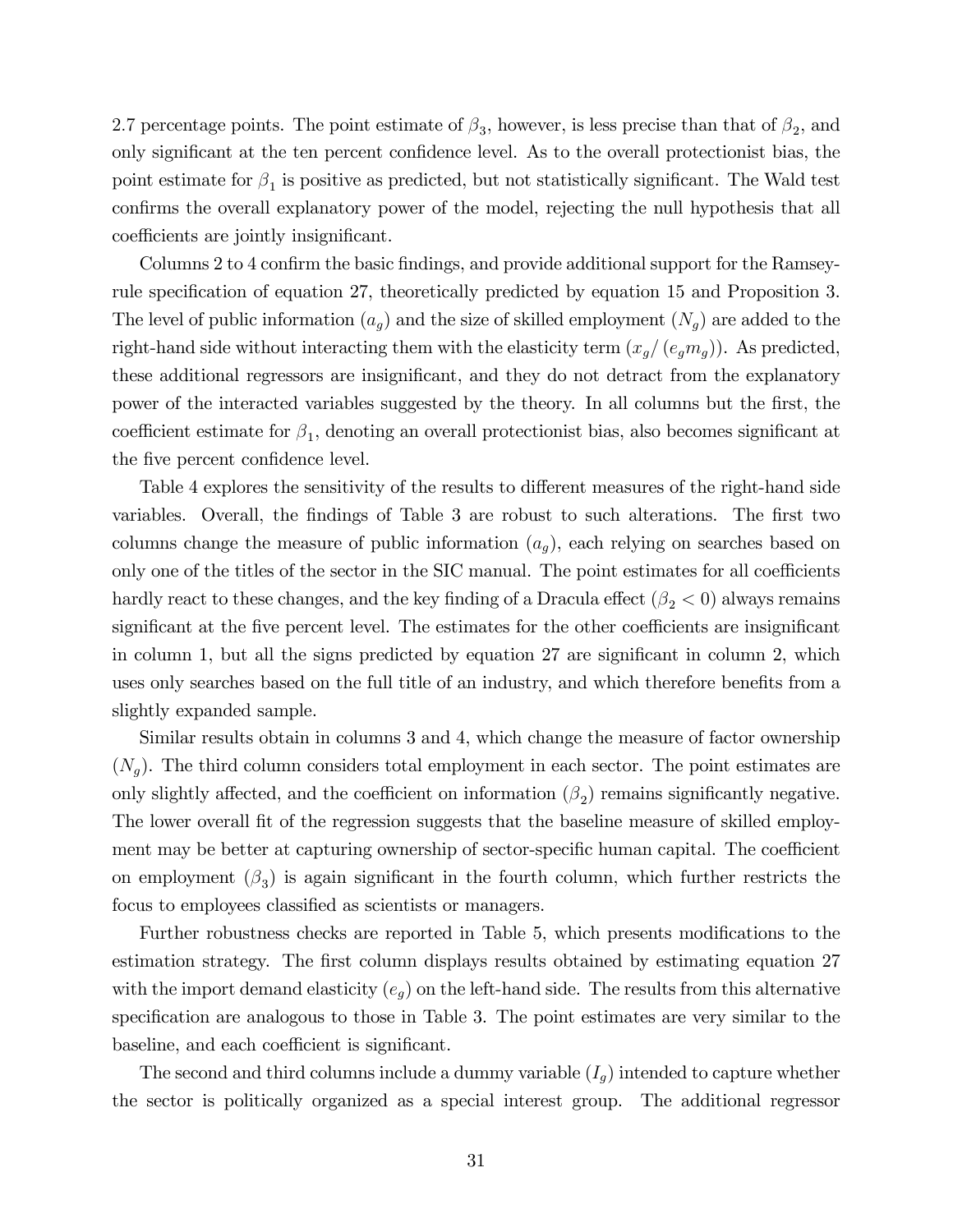$(I_g (x_g/m_g) / e_g)$  is the main variable of interest in the literature on lobbying for protection, whose methodology I have followed in my empirical analysis. Column 2 uses the indicator for political organization constructed by Goldberg and Maggi (1999), and column 3 the one by Gawande and Bandyopadhyay (2000). In both cases, the baseline results are preserved. The coefficient estimates for my original variables all show only small changes, and there is significant evidence of a Dracula effect  $(\beta_2 < 0)$ . The additional lobbying variables are themselves insignificant in this regression.<sup>13</sup>

The fourth column presents the estimates of equation 27 obtained by linear two-stage least squares instead of IV Tobit. The predictions of Section 2 are again validated. All coefficients have the predicted signs  $(\beta_1 > 0, \beta_2 < 0, \text{ and } \beta_3 < 0)$ , and all estimates are significant, most strongly in the case of the Dracula effect  $(\beta_2 < 0)^{14}$  Tables 6, 7, and 8 further assess the robustness of the entire sensitivity analysis to a linear specification, estimated by two-stage least squares with clustered sandwich standard errors.<sup>15</sup> A linear model may be preferred over a nonlinear alternative for its greater simplicity, standardization, transparency, and robustness, particularly for use with instrumental variables (Angrist and Pischke 2009). All the results and robustness checks discussed above are substantially unaffected by the use of the linear two-stage least squares estimator.

Overall, the empirical Öndings constitute robust evidence consistent with the implications of my theoretical model. The data provide particularly strong support for the prediction of a Dracula effect across industries, which is consistently validated using different measures of newspaper coverage, different measure of human-capital ownership, and different estimation strategies.

## 4 Extensions

#### 4.1 Information Management by Lobbies

Section 2 has shown that special interests can acquire political influence without organizing into lobbies, thanks to the power of individual agents' uncoordinated policy knowledge.

<sup>&</sup>lt;sup>13</sup>Goldberg and Maggi (1999) and Gawande and Bandyopadhyay (2000) use not only different estimation strategies, but also different and larger samples of industries for which data other than media coverage are available.

<sup>&</sup>lt;sup>14</sup>In the linear model, the coefficients  $\beta_1$ ,  $\beta_2$ , and  $\beta_3$  are all smaller in absolute value than in the Tobit baseline. This difference is intuitive, because half the observations lie on the bounds  $\tau_g = 0$  and  $\tau_g = 1$ . The linear fit is then flatter than the one of the Tobit model, which imputes latent coverage ratios below zero and above unity. The intercept  $\beta_0$  is higher in the linear model because almost all the boundary observations have  $\tau_q = 0$  rather than  $\tau_q = 1$ .

<sup>&</sup>lt;sup>15</sup>A comparison of Table 5, column 4, and Table 6, column 1, highlights that block bootstrap and clustered sandwich standard errors are very close for the two-stage least squares model.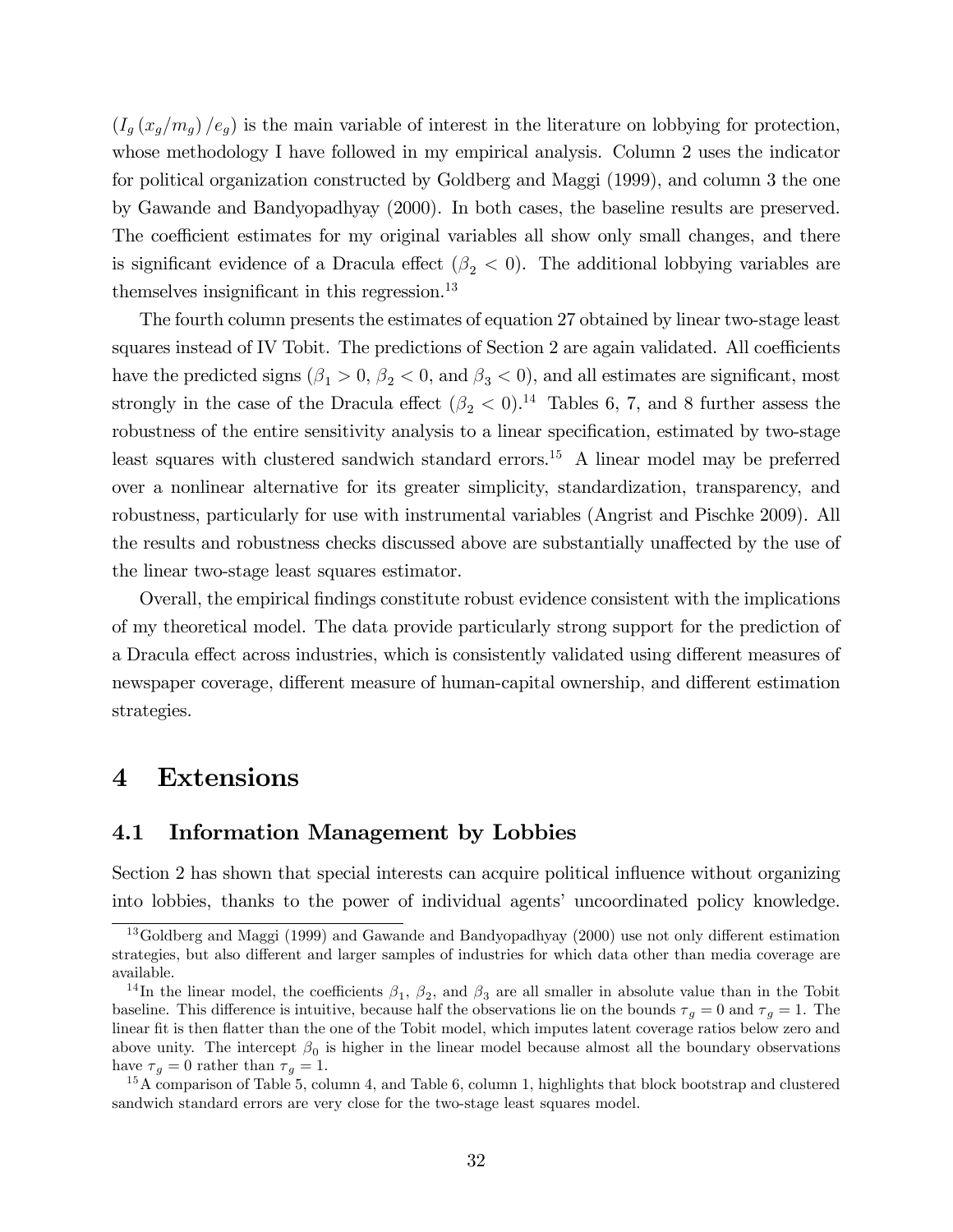This does not mean that organized interest groups are irrelevant for policy formation. On the contrary, the very mechanism of endogenous information heterogeneity presented above highlights a new strategy they can exploit to influence the political process. In addition to offering pecuniary contributions to politicians, lobbies can gain power by increasing the flow of information to their members. Empirically, both are major activities of organized lobbies (Schlozman and Tierney 1986, Grossman and Helpman 2001). Murphy and Shleifer (2004) suggest in particular that entrepreneurs purposefully construct social networks to derive political benefits from their operation. In the formal setting of Proposition 2, one of the most intuitive determinants of the size of workers' social networks is the presence of organizations such as trade unions and industry associations.

Suppose for analytical convenience that factor ownership among group members follows a Pareto distribution with shape parameter  $\eta_g > 1$  (i.e., Gini coefficient  $1/(2\eta_g - 1)$ ). The operation of industry lobbies is then characterized by the following result.

**Proposition 4** Let all sector-g producers be represented by an organized interest group. The group controls access to a network that links a continuum of workers, and thus provides all available information about the sector  $(p_g^L, p_g^R)$ .

The group chooses to connect to the network all agents whose ownership share of sectorg specific capital is more than  $\lambda_g$  times the population average. For  $\underline{\theta}_g < \alpha_g$  there exists a threshold  $\bar{\eta}_g \left( \underline{\theta}_g, \alpha_g \right) > 1$ , with  $\partial \bar{\eta}_g / \partial \underline{\theta}_g < 0$  and  $\partial \bar{\eta}_g / \partial \alpha_g > 0$ , such that for all  $\eta_g \leq$  $\bar{\eta}_g \left(\underline{\theta}_g, \alpha_g\right)$  the interest group obtains its preferred level of protection. If  $\eta_g > \bar{\eta}_g \left(\underline{\theta}_g, \alpha_g\right)$  or  $\underline{\theta}_q \ge \alpha_g$ , the group can obtain a maximum price described by

$$
\frac{p_g - p_g^*}{p_g} = \left[\lambda_g \left(\underline{\theta}_g, \alpha_g, \eta_g\right) - 1\right] \frac{x_g \left(p_g\right)}{\left|m_g \left(p_g\right)\right|} \frac{\left|m_g \left(p_g\right)\right|}{\left|m'_g \left(p_g\right)\right| p_g},
$$

for an optimal threshold  $\lambda_g \left( \underline{\theta}_g, \alpha_g, \eta_g \right) \geq \left[ \underline{\theta}_g + \left( 1 - \underline{\theta}_g \right) \alpha_g \right]^{-1} > 1$  such that  $\partial \lambda / \partial \underline{\theta}_g \leq 0$ ,  $\partial \lambda / \partial \alpha_q \leq 0$  and  $\partial \lambda_q / \partial \eta_q \leq 0$ .

By acting as the gatekeeper for a capillary social network, the interest group controls the flow of information about its sector. Its optimal strategy excludes from the network those group members who are not sufficiently keen on protection, due to their low level of factor ownership. This ensures that the political debate on protection for the sector is dominated by producer interests, so that politicians are going to support high tariffs. At a minimum, if all industry-q producers are included in the network the equilibrium policy proposal is the same as in equation 15 and Proposition 3.

When the distribution of factor ownership is sufficiently skewed, and precisely for  $\eta_g$   $<$  $1 + \alpha_g / [(1 - \alpha_g) \underline{\theta}_g]$ , controlling the access to information gives the interest group even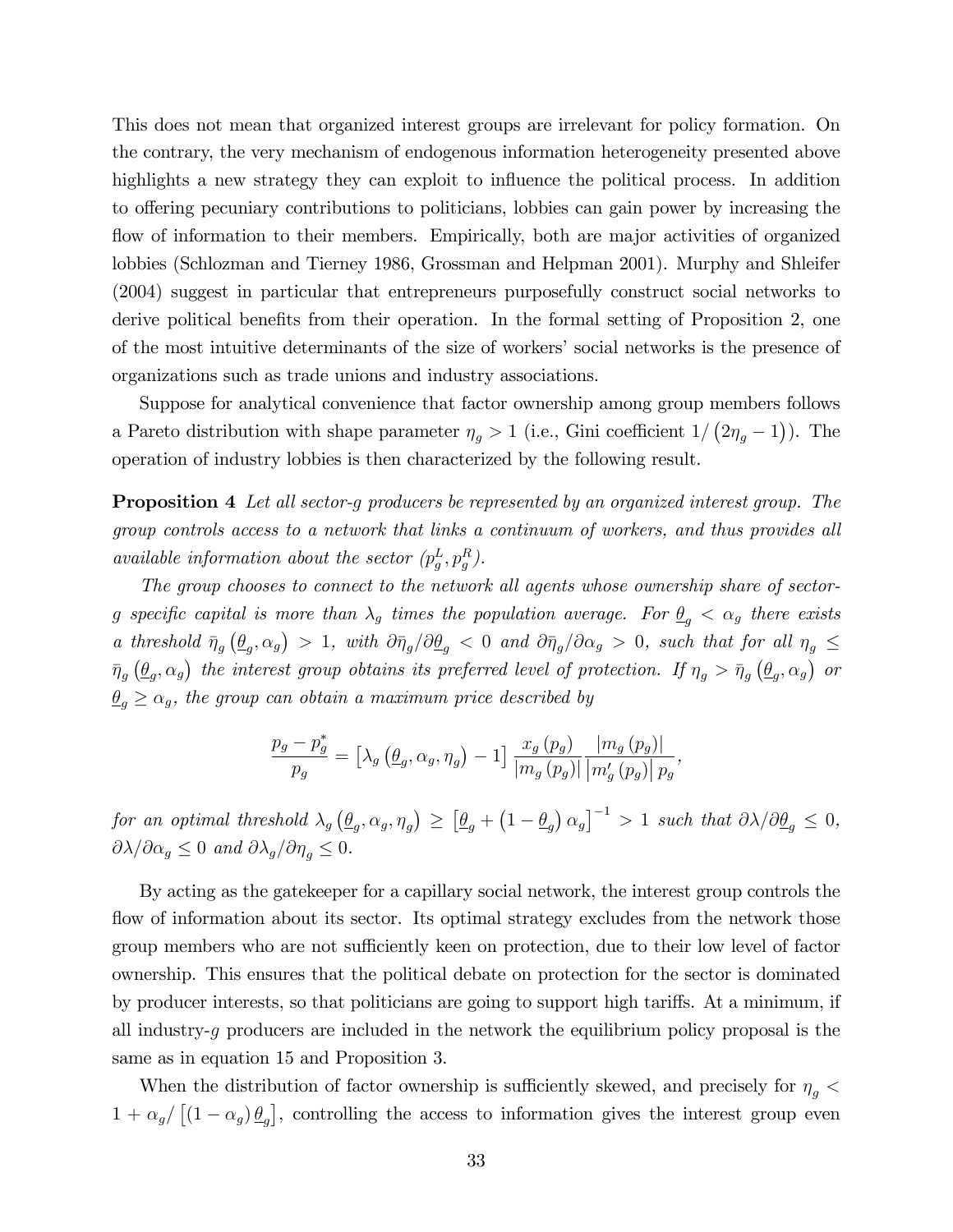more political power then the members would obtain by independently acquiring complete information. The optimal network does not include all the owners of the specific factor. The comparative statics then hold with strict inequality: the optimal discrimination is more restrictive and more effective when public information is scarce (low  $\underline{\theta}_g$ ), factor ownership is heavily concentrated (low  $\eta_g$ ), and the interest group is small (low  $\alpha_g$ ). These results correspond to intuitive changes in the potential to leverage information asymmetry. When the opaqueness of the policy environment dominates the extremism of the group's preferences  $(\underline{\theta}_g < \alpha_g:$  group size is a measure of the alignment of consumers' and producers' preferences) a sufficiently high degree of concentration enables producer interests to succeed in controlling entirely the policy decisions affecting their industry, by exploiting the joint asymmetries in information availability and factor ownership. The interest group then induces its preferred protectionist policy, described by equation 14.

Proposition 4 shows that a special-interest group can obtain trade barriers for its sector by managing political information, just as it could by offering cash contributions to politicians. The simultaneous recourse to these two channels of lobbying helps explain why U.S. trade policy appears to provide large industry profits (and large deadweight losses) for small equilibrium contributions by industry lobbies (Gawande and Bandyopadhyay 2000; Gawande and Krishna 2003). Information management can be an especially powerful strategy for a special-interest group. If maintaining a social network is either inexpensive or independently useful for other purposes than gaining political influence, its obvious appeal is that it yields benefits that need not be shared with politicians.

These results Öt within a broader literature that highlights the ability of interest groups to influence policies by disseminating information. Previous studies have analyzed in particular the behavior of lobbyists strategically conveying to politicians their private knowledge about the welfare outcomes of policy decisions (Potters and van Windend 1992; Lohmann 1993, 1995; Austen-Smith 1995; Ball 1995; Krishna and Morgan 2001; Battaglini 2002). Proposition 4 highlights the additional role of communication within the group itself. Not only can an informed lobby is the energied from transmitting information to the agents he represents (Grossman and Helpman 2001, ch.  $6$ ). Group organization is beneficial even when knowledge is dispersed across members instead of concentrated among the leaders. Extending Murphy and Shleifer's (2004) insights on social entrepreneurship, the role of the lobby is to create and manage a network that allows rank-and-Öle members to share their individual information.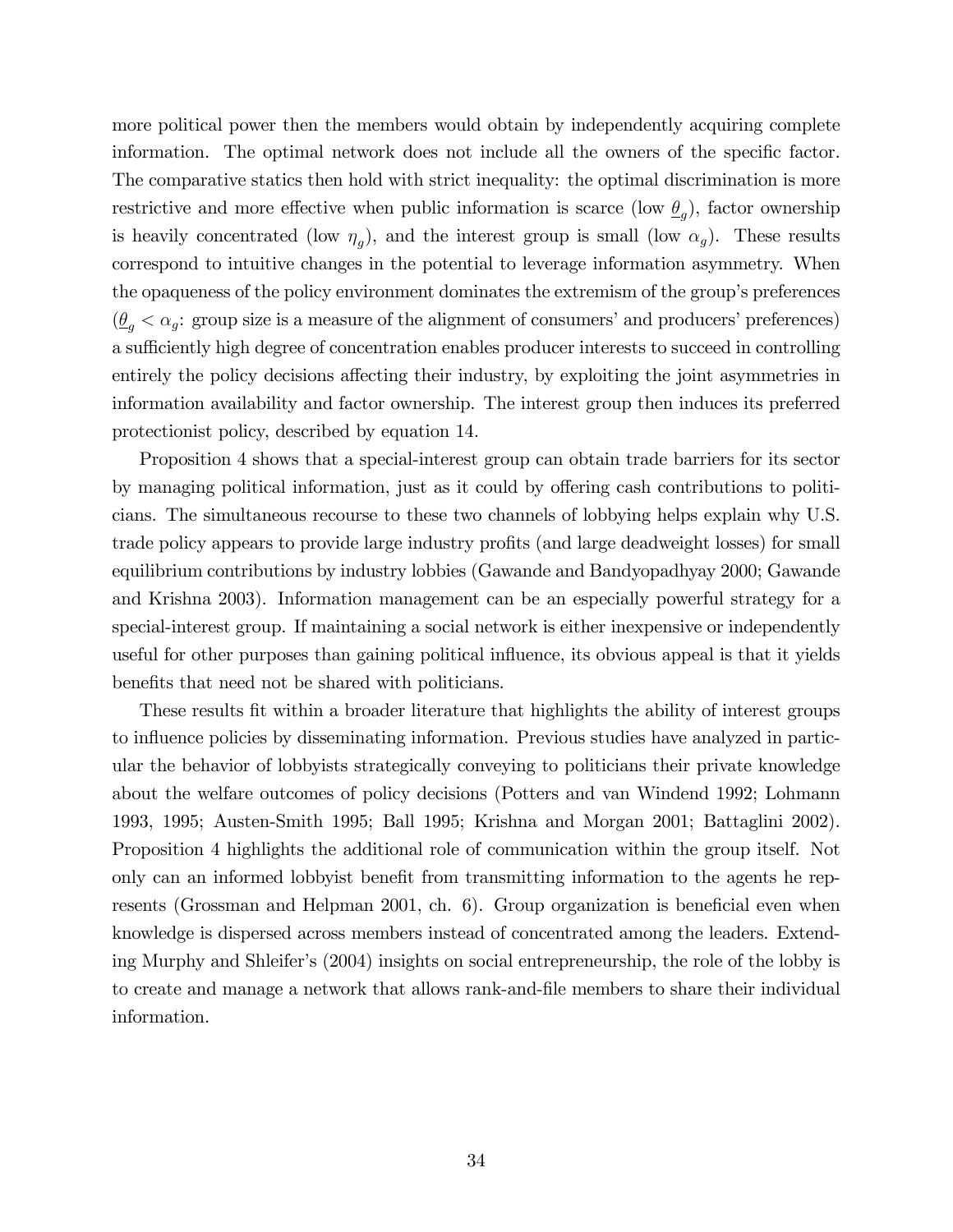#### 4.2 Party Divergence

My analysis has focused, both theoretically and empirically, on the cross-sector structure of trade policy. Another notable feature of the real-world political landscape is the presence of sharp partisan divisions. In American politics, the tariff defined party differences for more than a hundred years, from the early nineteenth century to the Smoot-Hawley Act of 1930. First the Whigs and then the Republicans were identified with support for protective tari§s, which the Democratic Party naturally came to oppose. These division resulted in sharp swings in tariff rates as parties alternated in power (Epstein and O'Halloran 1996). Although no longer as acute, partisan divisions over protectionism persist both in the United States and around the world. Dutt and Mitra (2005) document a significant influence of the partisan ideology of governments on the cross-national variation in protection. The differences in rhetoric between right-wing and left-wing parties are even starker (Milner and Judkins 2004).

The most common explanation for divergence is that different parties represent owners of different factors: specifically, the left represents labor and the right capital. A Heckscher-Ohlin model then predicts that protectionism should be favoured by the party representing the domestically scarce factor, which in the United States was capital in the nineteenth century but labor in the second half of the twentieth (Rogowski 1987; Keech and Pak 1995; Milner and Judkins 2004; Dutt and Mitra 2005). However, Grossman and Helpman (1996) show that such an identification between one factor and one party should not occur if politicians are influenced only by the contributions offered by organized lobbies. Political action committees can and do support politicians of either party, targeting their contributions towards incumbents, and even towards winners who defeated a loser they previously supported (Magelby and Nelson 1990).

Instead, in the model of heterogeneous information presented in Section 2, equilibrium policies reflect the preferences of informed voters. Different parties then optimally choose different policies if they have different partisan audiences (Glaeser, Ponzetto and Shapiro 2005). This view is consistent with the notion of rational partisanship (Alesina 1987; Alesina and Rosenthal 1995): changes in the identity of the ruling party have real economic consequences because political parties are not mere conduits used by special-interest groups to exercise their influence, but independent determinants of policy variation (O'Halloran 1994; Brady, Goldstein and Kessler 2002). Voters' ideological preferences may induce them to pay more attention to the proposals of one of the parties, and therefore to become more ináuential in the determination of its policy choices than in those of its opponent.

An investigation of the determinants of voters' partisanship is beyond the scope of this paper. Party affiliation may simply derive from ideological cleavages inherited from the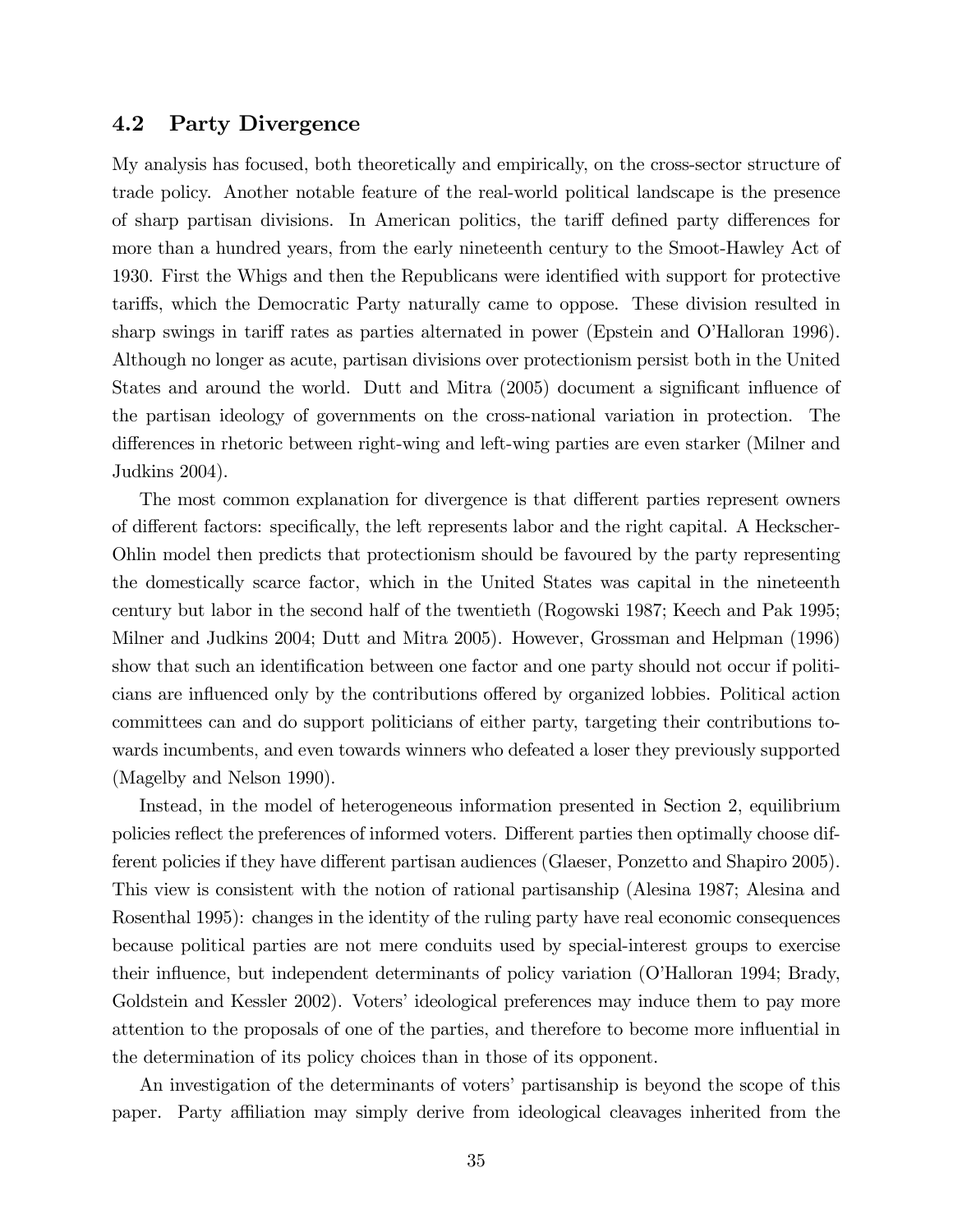past (Lipset and Rokkan 1967). However, my theoretical framework points to a suggestive explanation of the changes in the trade-policy stances of American political parties during the twentieth century. After 1970, Republicans and Democrats switched their historic roles, the former becoming the more explicit advocates of free trade (Keech and Pak 1995). Since the 1970s, right-wing identification in the United States has become increasingly correlated with religious belief (Layman 1997, 1999, 2001). Today, individual religiosity is arguably a better predictor of Republican partisanship than income (Fiorina 2005). On the other hand, the Democratic party has retained its association with organized labor (Dark 2001), and union members remain more likely to affiliate with the Democrats (Freeman 2003). If social conservatism is uncorrelated with ownership of sector-specific human capital, the theory implies that Republicans should present a less protectionist platform, because the preferences of their partisan audience are more representative of the whole electorate in so far as trade policy is concerned. On the other hand, Democratic candidates should veer towards protectionism to please unionized workers with industry-specific human capital. This sketch is consistent with political platforms for the 2008 U.S. presidential election. The Republican ran as a free-trader, emphasizing the negative consequences of protection for consumers: ìMcCain will lower barriers to trade ... to control the rising cost of living that hurts our families.". Instead the Democrat sounded a skeptical note on free-trade agreements, focusing on the negative effect of foreign competition on workers: "Obama will work ... to fix NAFTA so that it works for American workers."

# 5 Conclusion

Does greater transparency lead to better policies? For trade policy, this paper has presented a theoretical model and empirical evidence consistent with a Dracula effect: industries for which more public information is available have lower trade barriers.

I have modelled tariff formation as the outcome of an electoral competition in which o¢ ce-seeking politicians seek the support of heterogeneously informed voters. In equilibrium, the policy proposal for each sector caters to the preferences of those voters who are more informed about the sector itself. An overall protectionist bias results from an endogenous distribution of information that favors producers over consumers, industry by industry. I have highlighted two sources of this systematic asymmetry. It arises from workplace interactions that provide agents with knowledge of the industry they work in. It also emerges from costly learning. Rational voters are unwilling to spend resources to gain political knowledge as such. Producers, however, need to anticipate prices to optimize their production decisions. In equilibrium, all agents acquire greater knowledge of proposed tariffs for their own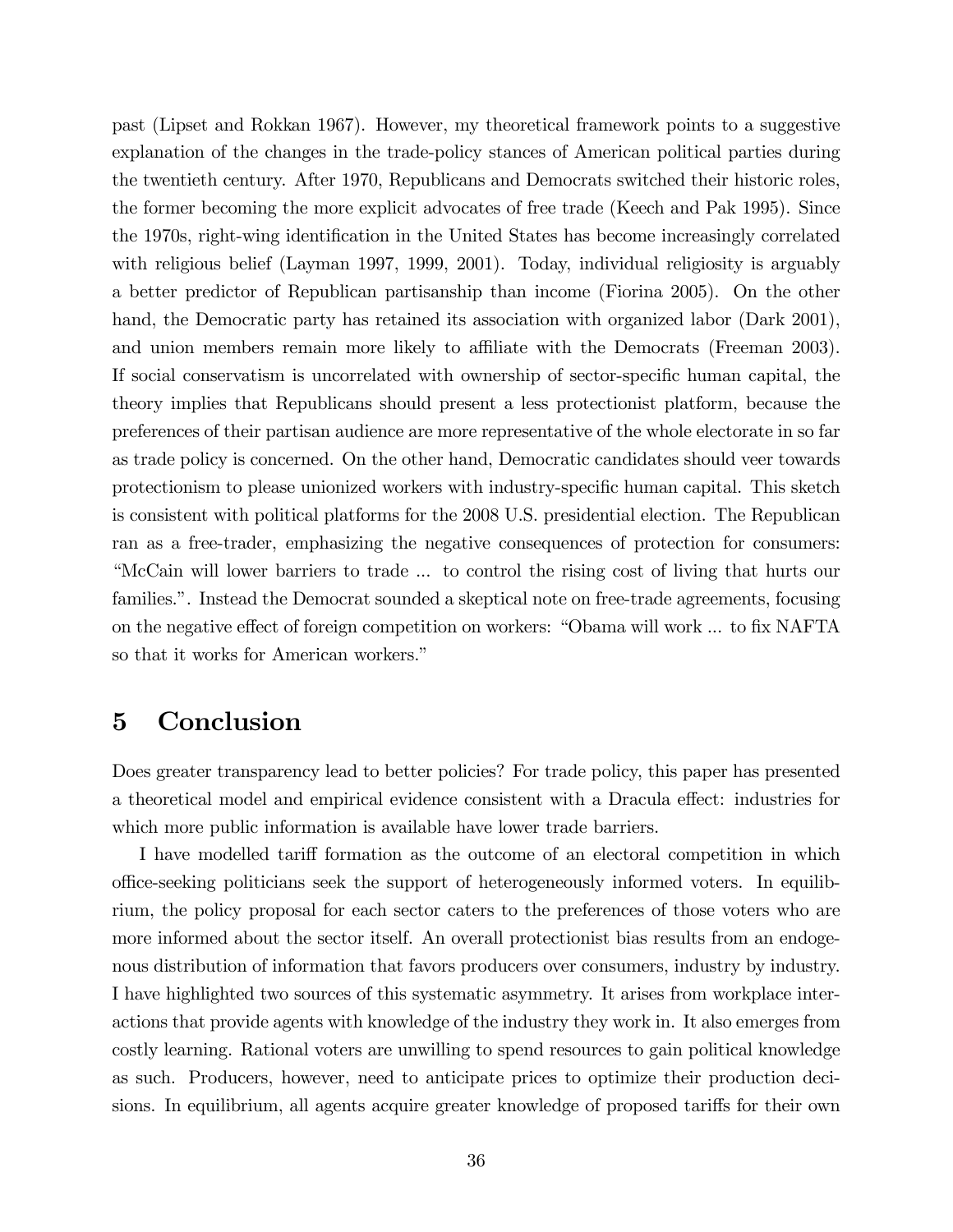industry of employment than for those in which they are only consumers.

When more public information is available about a sector, the difference between its producers' and its consumers' information is reduced. As a consequence, protection for the industry declines. I have tested the empirical predictions of the model with cross-sector data for the United States, constructing a measure of newspaper coverage of trade policy for each industry. The empirical evidence accords with the theory. Greater media scrutiny of a sector is associated with a lower level of protection. Moreover, industries with a greater number of skilled employees have lower trade barriers, since their insiders internalize a greater share of the deadweight loss from trade policy and thus mitigate their demands for protection.

While my analysis supports the prediction of a Dracula effect linking information to efficiency, other findings are less optimistic. In my framework, the power of special interests stems from individuals' superior knowledge about specific issues. This microfoundation explains why welfare-reducing protectionist measures are popular with voters. Each agent learns of the proposed trade barriers that benefit him as a worker, but not of those that harm him as a consumer. As a consequence, equilibrium policy is Pareto inefficient. Since the influence of each group is concentrated on a specific policy choice, powerful insiders can obtain policy favors for their sector, but cannot prevent the parallel granting of favors to others.

Costly learning highlights a further source of inefficiency. The incentive for information acquisition derives from producers' need to forecast prices before making investments. As a consequence, politicians choose to provide transfers to producers by means of policies, such as trade barriers, that distort prices and investments. It is the very distortion that makes these transfers noticeable for their intended recipients, and thus politically expedient.

Finally, I have briefly shown how organized lobbies can control the flow of political information by exploiting social networks. This strategy allows organized interest groups to wield political influence even without offering pecuniary contributions to politicians.

Optimism about the Dracula effect itself should perhaps be tempered. Public information about a policy may make the policy more efficient, but merely displace inefficient redistribution toward more opaque instruments. Over time, protectionism in developed countries has not only declined, but also evolved from more transparent tariffs to less transparent non-tariff barriers. My empirical analysis has shown that media coverage induces a decline in non-tariff barrier coverage as well. Nonetheless, we cannot rule out a parallel rise in more covert subsidies and preferential tax rules.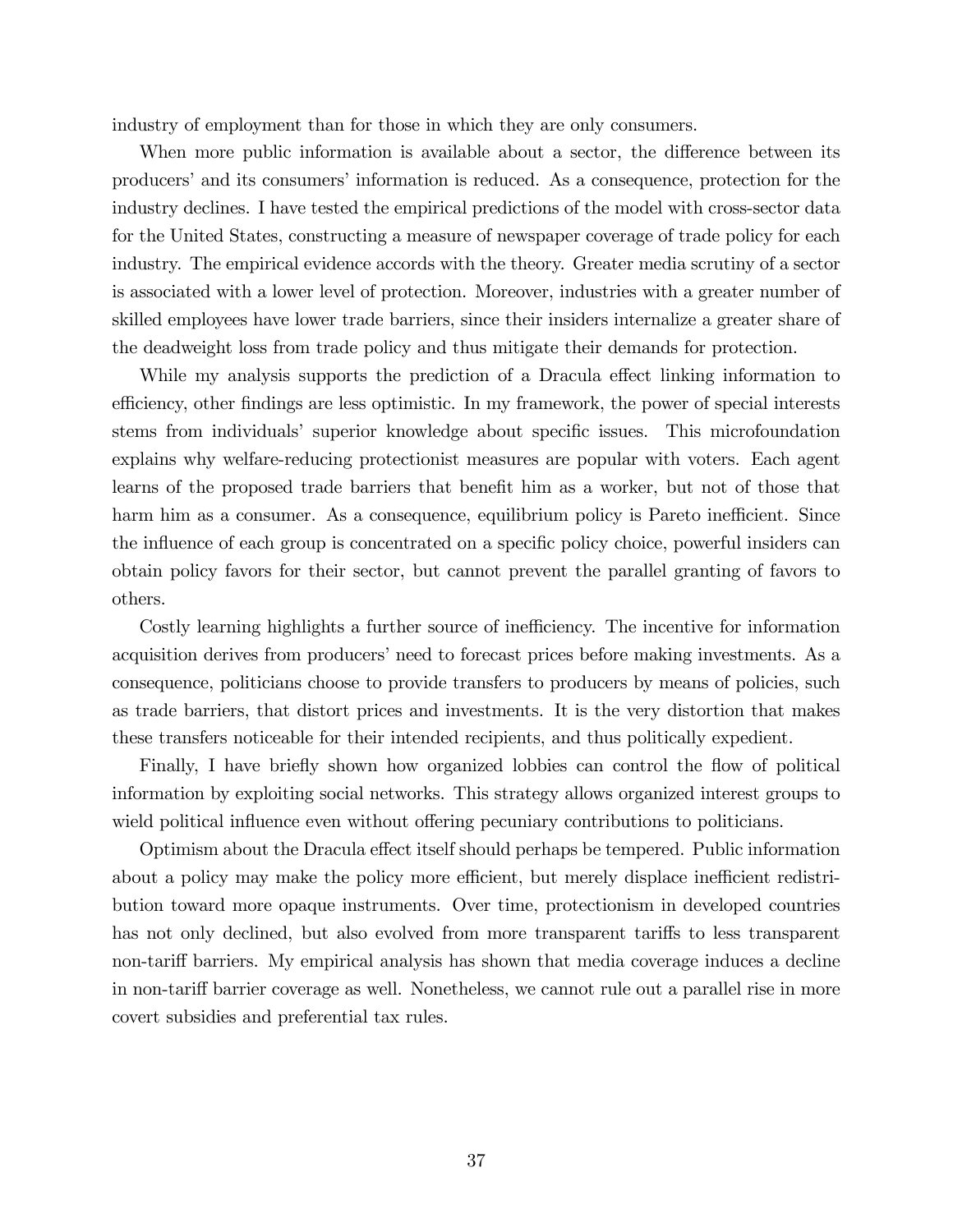# A Cross-Country Data

Cross-country measures of tariff rates and media access are included among the World Development Indicators (WDI) provided by the World Bank. The construction of a panel with a significant time dimension is made possible by the use of several editions of the dataset. Average tariff rates can be computed as the ratio of customs and other import duties to the total value of imports. Both indicators are available in the WDI database, but due to the change from the 1986 to the 2001 IMF Government Finance Statistics manual, there are two series for duties. The 2004 WDI reported data from 1970 to 2002 using the older cash-based accounting method. The 2010 WDI report data from 1990 to 2009 using the current method of accrual accounting. The difference in the reporting methods has a negligible impact on this indicator: for the 613 country-years in which the two series overlap their correlation is 99.5%, and 304 of those observations differ by less than one basis point. Hence I construct and use an indicator composed of the most recent data available from either series, controlling in unreported robustness checks that all results are preserved if I use only the original series from the 2004 WDI. As a measure of media access, the 2005 WDI reported the number of television sets in use per 1,000 people going back to 1975, as reported by the International Telecommunication Union. In addition to the variables of direct interest, I include as controls the logarithm of real GDP per capita from the 2010 WDI, and the Freedom House index of political rights. In unreported robustness checks, I confirm that all results are preserved if the quality of institutions is measured instead by the combined Polity score. Table A1 presents the descriptive statistics for the unbalanced panel of 162 countries and 29 years (1975 to 2003), which is used in Figure 1 and Table 1.

Kee, Nicita, and Olarreaga (2009) construct a theoretically superior measure of tariff barriers at the country level. Using bilateral trade áows and the import demand elasticities derived in Kee, Nicita, and Olarreaga  $(2008)$ , they compute the equivalent tariff rate that, if applied uniformly to all items, would yield the same import levels as a countryís actual tariff schedule. This value is called the Tariff Trade Restrictiveness Index in the World Trade Indicators, which report data for applied tariffs in 2006 and 2007; updated values for 2008 are available on the authors' World Bank web page.<sup>16</sup> Although this more accurate measure of protection lacks a significant panel dimension, a pure cross-section analysis confirms the finding of a Dracula effect. I construct the average of each variable for each country over the ten years up to the most recent available observation. In this sample, television ownership can also be measured by the fraction of households with a television set, reported by the 2010 WDI with data from the International Telecommunication Union for 1990-2007. The descriptive statistics are presented in Table A2. Figure A1 illustrates that the raw correlation of the Tariff Trade Restrictiveness Index and either measure of television ownership is strongly negative. Table A3 shows that the correlation is robust to controlling for income per capita and for the quality of a countryís institutions. The control variables themselves have the expected signs—higher income and stronger political rights are associated with lower tariffs—and are independently significant, although the coefficient on GDP per capita loses significance when all regressors are included simultaneously, due to their collinearity.<sup>17</sup>

<sup>16</sup>http://go.worldbank.org/FG1KHXSP30.

<sup>&</sup>lt;sup>17</sup>The same results could be derived by using the TTRI for Most Favored Nation tariffs instead of the applied tariff structure including preferences. This series has observations for marginally more countries,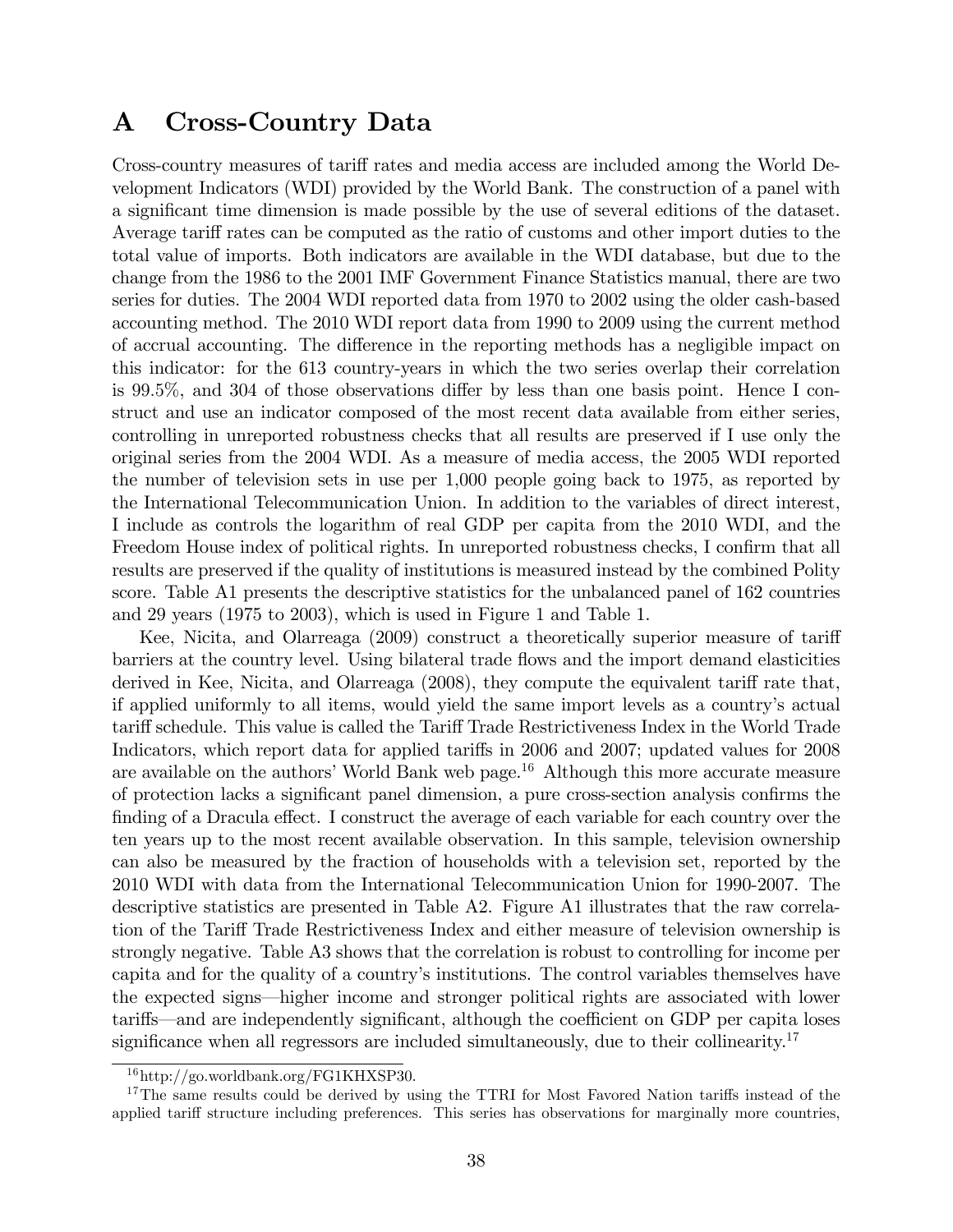# B Costlier Information Acquisition

Proposition 3 assumes that political information can be acquired with certainty at a small but positive cost. Analogous results obtain when acquiring information in advance is more expensive, so that even producers shy away from obtaining perfect information ex ante.

For analytical convenience we adopt linear functional forms. The domestic supply function is

$$
x_g(p_g) = \xi_g \left(p_g - \underline{p}_g\right) \text{ with } \xi_g > 0,
$$
\n(B1)

and every industry is always active domestically under free trade: the support of  $p_g^*$  has minimum  $\underline{p}_g^* > \underline{p}_g > 0$ . The aggregate demand function has slope

$$
Nc'_{g}(p_{g}) = -\gamma_{g}\xi_{g} \text{ with } \gamma_{g} > 0. \tag{B2}
$$

For ease of notation, let

$$
\bar{\rho}_g = \frac{Cov\left(\kappa_g^j, \bar{\theta}_g^j\right)}{\mathbb{E}\kappa_g^j \mathbb{E}\bar{\theta}_g^j}.
$$
\n(B3)

Lemma 2 implies that given beliefs  $(\bar{p}_g, \bar{\omega}_g)$  about voter information the optimal policy proposal is

$$
p_g = \frac{\gamma_g p_g^* - \bar{\rho}_g p_g - \bar{\omega}_g \mathbb{E} \bar{p}_g}{\gamma_g - \bar{\rho}_g - \bar{\omega}_g},\tag{B4}
$$

where  $\gamma_q > \bar{\rho}_q + \bar{\omega}_g$  ensures an interior equilibrium. In equilibrium, rational expectations imply that citizens have correct second-order beliefs about the politicians' expectation  $(\bar{\rho}_g, \bar{\omega}_g)$ , and they correctly anticipate  $\bar{p}_g(p_g^*) = p_g(p_g^*)$ . The expected domestic price is

$$
\mathbb{E}\bar{p}_g = \mathbb{E}p_g^* + \frac{\bar{p}_g}{\gamma_g - \bar{p}_g} \left( \mathbb{E}p_g^* - \underline{p}_g \right),\tag{B5}
$$

and equilibrium policy is

$$
p_g = p_g^* + \frac{\bar{\rho}_g + \bar{\omega}_g}{\gamma_g - \bar{\rho}_g - \bar{\omega}_g} \left( p_g^* - \mathbb{E} p_g^* \right) + \frac{\bar{\rho}_g}{\gamma_g - \bar{\rho}_g} \left( \mathbb{E} p_g^* - \underline{p}_g \right). \tag{B6}
$$

The profit function

$$
\pi_g(p_g) = \frac{1}{2} \xi_g \left( p_g - \underline{p}_g \right)^2 \tag{B7}
$$

implies that the expected gain from information acquisition per unit of ownership is

$$
v_g = \frac{1}{2} \xi_g Var\left(\bar{p}_g\right) = \frac{1}{2} \xi_g \left(\frac{\gamma_g}{\gamma_g - \bar{p}_g - \bar{\omega}_g}\right)^2 Var\left(p_g^*\right),\tag{B8}
$$

where  $\gamma_g \ge \bar{\rho}_g + \bar{\omega}_g \left( \mathbb{E} p_g^* - \underline{p}_g \right)$  $\left( \frac{p_{g}^{*} - p_{g}}{2} \right)$ ) ensures that no value  $p_g < p_g$  is in the support

and for the years 2001 and 2005 as well as 2006-2008.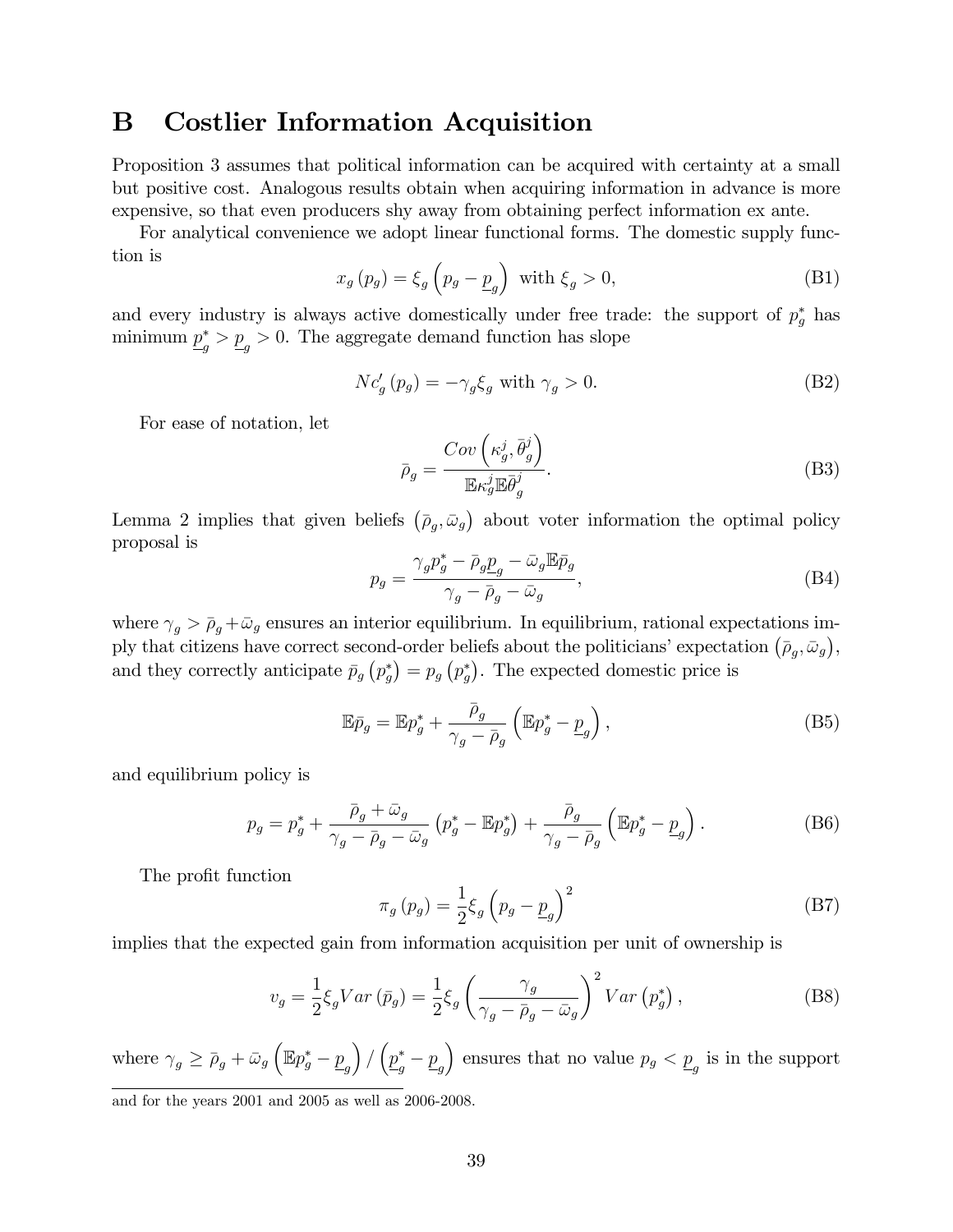of  $\bar{p}_a$ .

The problem is well-behaved as long as that the slope of the aggregate demand function is sufficiently large compared to that of the domestic supply function. Under this regularity condition, we can establish the following result.

**Proposition 5** Let sector-g producers represent a fraction  $\alpha_g > 0$  of the total population and have homogeneous factor ownership  $\kappa_g^i = 1/(\alpha_g N) > 0$ . Let an investment  $\iota_g^i \geq 0$  in information acquisition allow agent i to be informed about sector g with probability

$$
\theta_g\left(\iota_g^i\right) = \underline{\theta}_g + \left(1-\underline{\theta}_g\right)\phi_g\left(\iota_g^i\right),
$$

with  $\underline{\theta}_g \in [0, 1)$ ,  $\phi'_g(\iota_g) > 0$  and  $\phi''_g(\iota_g) < 0$  for all  $\iota_g \in \mathbb{R}^+$ ,  $\phi_g(0) = 0$ ,  $\lim_{\iota_g \to \infty} \phi_g(\iota_g) = 1$ , and the Inada conditions  $\lim_{\epsilon_g \to 0} \phi_g(\iota_g) = \infty$  and  $\lim_{\epsilon_g \to \infty} \phi_g(\iota_g) = 0$ .

Then there exists a threshold  $\frac{\gamma}{g} > 0$  such that for all  $\gamma_g > \frac{\gamma}{g}$ , in equilibrium all consumers with  $\kappa_g^i = 0$  invest  $\iota_g^i = 0$  and are informed with probability  $\underline{\theta}_g \in [0,1)$ , while all producers with  $\kappa_g^i > 0$  invest  $\hat{\iota}_g > 0$  and are informed with probability  $\hat{\theta}_g \in (\underline{\theta}_g, 1)$ . The average protectionist bias in enacted policy is

$$
\mathbb{E}\left(p_g - p_g^*\right) = \frac{\rho_g}{\gamma_g - \rho_g} \left(\mathbb{E}p_g^* - \underline{p}_g\right), \ \text{with } \rho_g = \frac{1 - \alpha_g}{\alpha_g + \underline{\theta}_g / \left(\hat{\theta}_g - \underline{\theta}_g\right)} \in \left(0, \underline{\gamma}_g\right].
$$

Producers are more informed and the average protectionist bias is greater in sectors with more volatile world prices, greater price sensitivity, and fewer producers: the lowest and highest equilibrium values of  $\hat{\theta}_g$  and  $\mathbb{E}\left(p_g - p_g^*\right)$  are increasing in  $Var\left(p_g^*\right)$  and  $\xi_g$  and decreasing in  $\alpha_g$ . The average protectionist bias is lower in sectors for which public information is more widespread: the lowest and highest equilibrium values of  $\mathbb{E}\left(p_g - p_g^*\right)$  are decreasing in  $\underline{\theta}_g$ .

Investment in information acquisition with a smooth cost function has the potential for multiple equilibria, because the expected value of information to each producer depends ambiguously on his beliefs about other producers' information. A unique equilibrium is ensured if  $\alpha_g + \underline{\theta}_g \geq 1$ , which implies that price volatility decreases monotonically as politicians expect producers to be more informed  $\left(\partial \left(\bar{\rho}_g + \bar{\omega}_g\right) / \partial \hat{\theta}_g < 0\right)$ .

Proposition 5 establishes comparative statics that apply both locally to a unique equilibrium and globally for a set of multiple equilibria, following Milgrom and Roberts's (1994) approach to equilibrium comparisons. The endogenous asymmetry between producers and consumers always leads to an overall protectionist bias in policy. The distortion is greater when the incentives for factor owners to acquire information are sharper. Stronger incentives emerge when prices are more variable on international markets, since this volatility is reflected in domestic prices as well. Equally intuitive is that producers are keener on accurate price forecasts when quantities supplied and demanded are more sensitive to price movements.

The key comparative statics from Propositions 2 and 3 are preserved. Proposition 5 confirms the prediction of a Dracula effect across industries: more public information reduces protectionist distortions. Furthermore, industries with fewer producers demand and ceteris paribus also receive greater protection. This last effect is magnified in Proposition 5.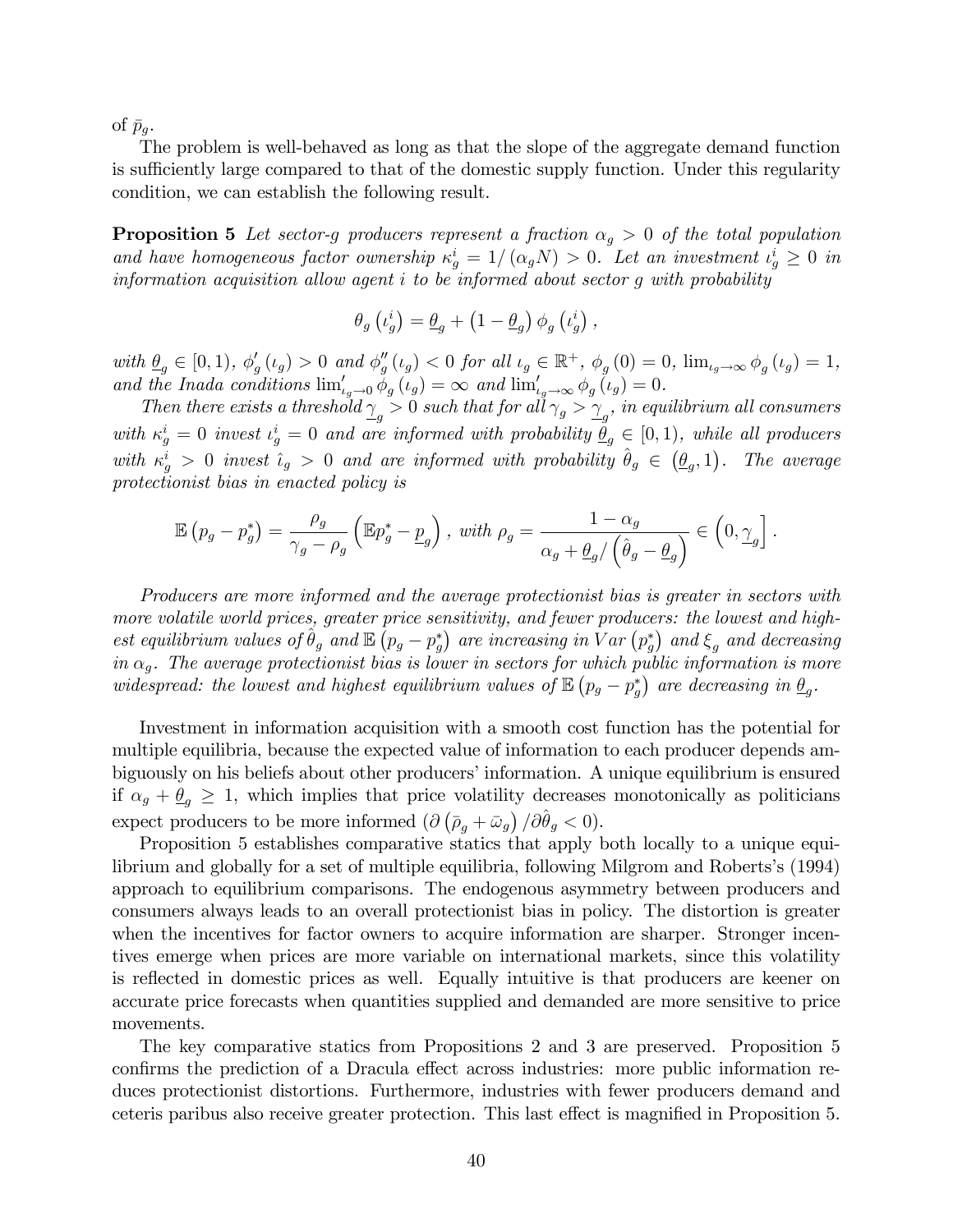Fewer producers are keener on tariffs not only because they internalize a lower share of the deadweight loss, but also because they correctly expect greater volatility in the prices that politicians set in response to their preferences.

# C Analytical Derivations

## C.1 Proof of Proposition 1

From Lemma 1, an optimal policy proposal  $p_g$  interior to the feasible set  $\mathcal F$  is characterized by the first-order condition

$$
\sum_{j=1}^{J} \alpha^{j} \theta_{g}^{j} \frac{\partial U_{g}}{\partial p_{g}} \left( p_{g}, \kappa_{g}^{j} \right) = 0.
$$
 (C1)

Substituting equation 10,

$$
\sum_{j=1}^{J} \alpha^{j} \theta_{g}^{j} \left[ \left( \kappa_{g}^{j} - \frac{1}{N} \right) x_{g} \left( p_{g} \right) + \frac{1}{N} \left( p_{g} - p^{*} \right) m_{g}^{\prime} \left( p_{g} \right) \right] = 0, \tag{C2}
$$

and rearranging,

$$
p_g - p_g^* = -\left(N \frac{\sum_{j=1}^J \alpha^j \theta_g^j \kappa_g^j}{\sum_{j=1}^J \alpha^j \theta_g^j} - 1\right) \frac{x_g(p_g)}{m'_g(p_g)},\tag{C3}
$$

such that by the second-order condition for a maximum  $p_g - p_g^*$  is increasing with the term in parentheses.

Recalling that the shares of factor ownership add up to one over the whole population  $(N \sum_{j=1}^{J} \alpha^j \kappa_g^j = 1)$ , we can rewrite

$$
\frac{p_g - p_g^*}{p_g} = \frac{\sum_{j=1}^J \alpha^j \theta_g^j \kappa_g^j - \sum_{j=1}^J \alpha^j \theta_g^j \sum_{j=1}^J \alpha^j \kappa_g^j}{\sum_{j=1}^J \alpha^j \theta_g^j \sum_{j=1}^J \alpha^j \kappa_g^j} \frac{x_g(p_g)}{m_g(p_g) - m'_g(p_g)p_g},
$$
(C4)

and denoting more compactly the moments of the population distribution of factor ownership and the probability of information acquisition,

$$
\frac{p_g - p_g^*}{p_g} = \frac{Cov\left(\theta_g^j, \kappa_g^j\right)}{\mathbb{E}\theta_g^j \mathbb{E}\kappa_g^j} \frac{x_g\left(p_g\right)}{m_g\left(p_g\right)} \frac{1}{e_g\left(p_g\right)},\tag{C5}
$$

for

$$
e_g(p_g) \equiv -\frac{p_g m'_g(p_g)}{m_g(p_g)}.\tag{C6}
$$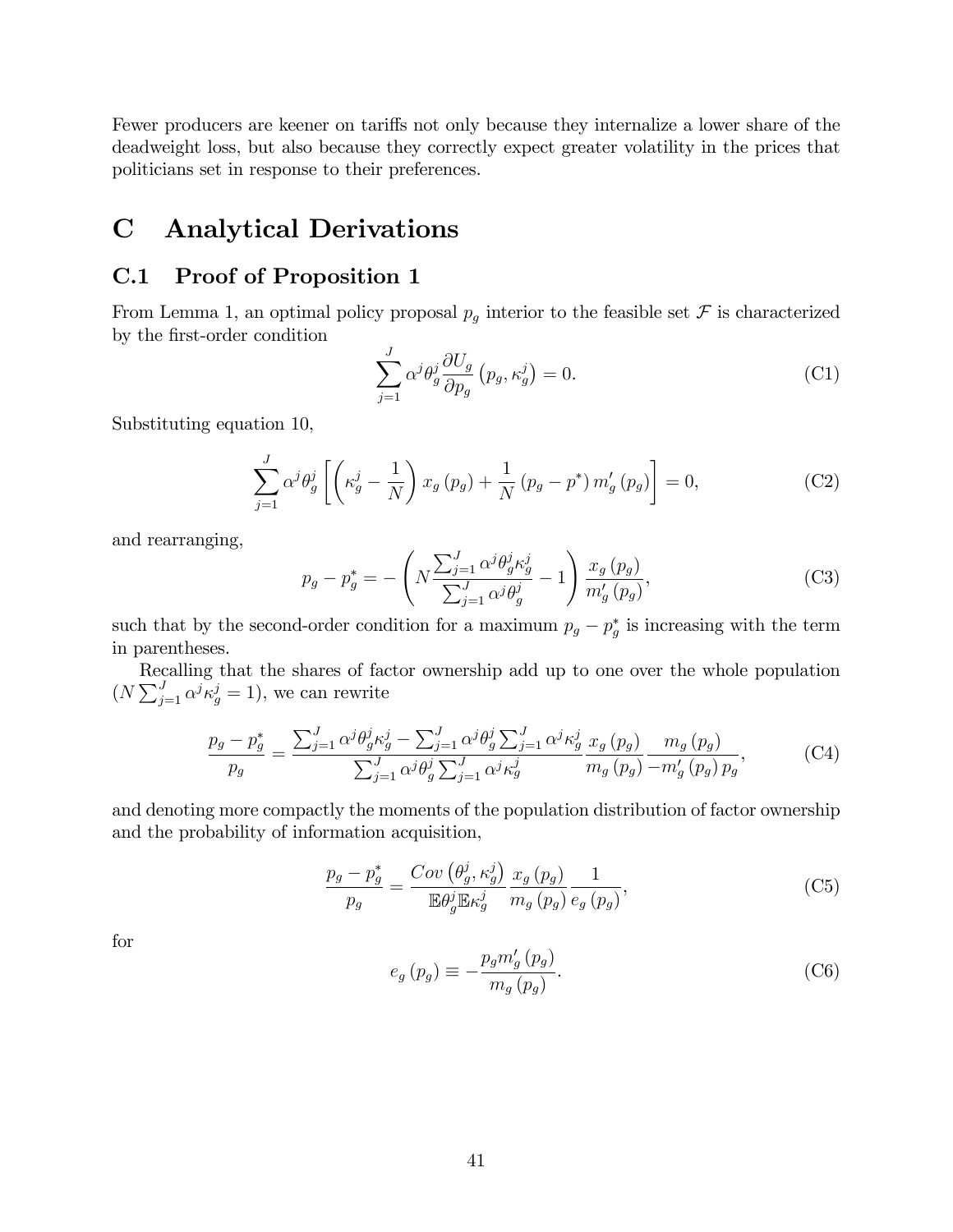## C.2 Proof of Proposition 2

The eventual information structure is  $\theta_g^i = \underline{\theta}_g$  for all agents who are not employed in sector g, and  $\theta_g^i = \Theta_g$  for sector-g employees, with

$$
\Theta_g = 1 - \left(1 - \underline{\theta}_g\right)^{n_g} > \underline{\theta}_g,\tag{C7}
$$

such that

$$
\frac{\partial \Theta_g}{\partial n_g} = -\left(1 - \underline{\theta}_g\right)^{n_g} \log\left(1 - \underline{\theta}_g\right) > 0\tag{C8}
$$

and

$$
\frac{\partial \Theta_g}{\partial \underline{\theta}_g} = n_g \left( 1 - \underline{\theta}_g \right)^{n_g - 1} > 0. \tag{C9}
$$

Hence Proposition 2 implies an equilibrium structure of protection described by

$$
p_g - p_g^* = \frac{1 - \alpha_g}{\alpha_g + \underline{\theta}_g / \left(\Theta_g - \underline{\theta}_g\right)} \frac{x_g \left(p_g\right)}{-m'_g \left(p_g\right)} > 0. \tag{C10}
$$

By the second-order condition for a maximum,  $p_g$  is increasing in  $(1 - \alpha_g)$ /  $\left[\alpha_g + \frac{\theta_g}{\theta_g}\right]$ , and therefore  $\partial p_g/\partial n_g > 0$  and  $\partial p_g/\partial \alpha_g < 0$ . Finally,  $\partial p_g/\partial \frac{\theta_g}{\theta_g} < 0$ because

$$
\frac{d}{d\underline{\theta}_g} \frac{\theta_g}{\Theta_g - \underline{\theta}_g} = \frac{\Theta_g}{(\Theta_g - \underline{\theta}_g)^2} - \frac{\underline{\theta}_g}{(\Theta_g - \underline{\theta}_g)^2} \frac{\partial \Theta_g}{\partial \underline{\theta}_g} =
$$
\n
$$
= -\frac{1}{(\Theta_g - \underline{\theta}_g)^2} \left[ \left( 1 + \frac{\underline{\theta}_g}{1 - \underline{\theta}_g} n_g \right) \left( 1 - \underline{\theta}_g \right)^{n_g} - 1 \right] > 0 \quad \text{(C11)}
$$

for all  $n_g > 1$ .

### C.3 Proof of Lemma 2

Let  $\mathcal{G} = \{1, ..., G\}$  be the set of all sectors, and  $2^{\mathcal{G}}$  its power set. Let  $\Gamma^i \in 2^{\mathcal{G}}$  be the set of sectors for which an agent  $i$  has received information, which fully describes the agent's information. Agent *i* with information  $\Gamma^i$  and factor ownership  $\kappa^i$  votes for party R if his idiosyncratic partisanship shock has a realization

$$
\psi^i < \sum_g \left\{ \begin{array}{l} \left( \mathbb{E}_{\Gamma^i} p_g^R - \mathbb{E}_{\Gamma^i} p_g^L \right) \left[ \kappa_g^i \pi_g' \left( \mathbb{E}_{\Gamma^i} p_g \right) - \frac{1}{N} \mathbb{E}_{\Gamma^i} x_g \right] \\ + \mathbb{E}_{\Gamma^i} \left[ \left( p_g^R - p_g^* \right) c_g \left( p_g^R \right) + s_g \left( p_g^R \right) - \left( p_g^L - p_g^* \right) c_g \left( p_g^L \right) - s_g \left( p_g^L \right) \right] \end{array} \right\} - \Psi. \tag{C12}
$$

If agents of type j follow the information-acquisition strategy  $\bar{\iota}(\kappa^j)$ , the fraction having information  $\Gamma$  is

$$
\bar{\theta}_{\Gamma}^{j} = \prod_{g \in \Gamma} \bar{\theta}_{g}^{j} \prod_{g \notin \Gamma} \left( 1 - \bar{\theta}_{g}^{j} \right) \text{ for all } \Gamma \in 2^{\mathcal{G}}, \tag{C13}
$$

such that  $\sum_{\Gamma \in 2^{\mathcal{G}}} \bar{\theta}_{\Gamma}^{j} = 1$ . Given the independent realizations of the uniform idiosyncratic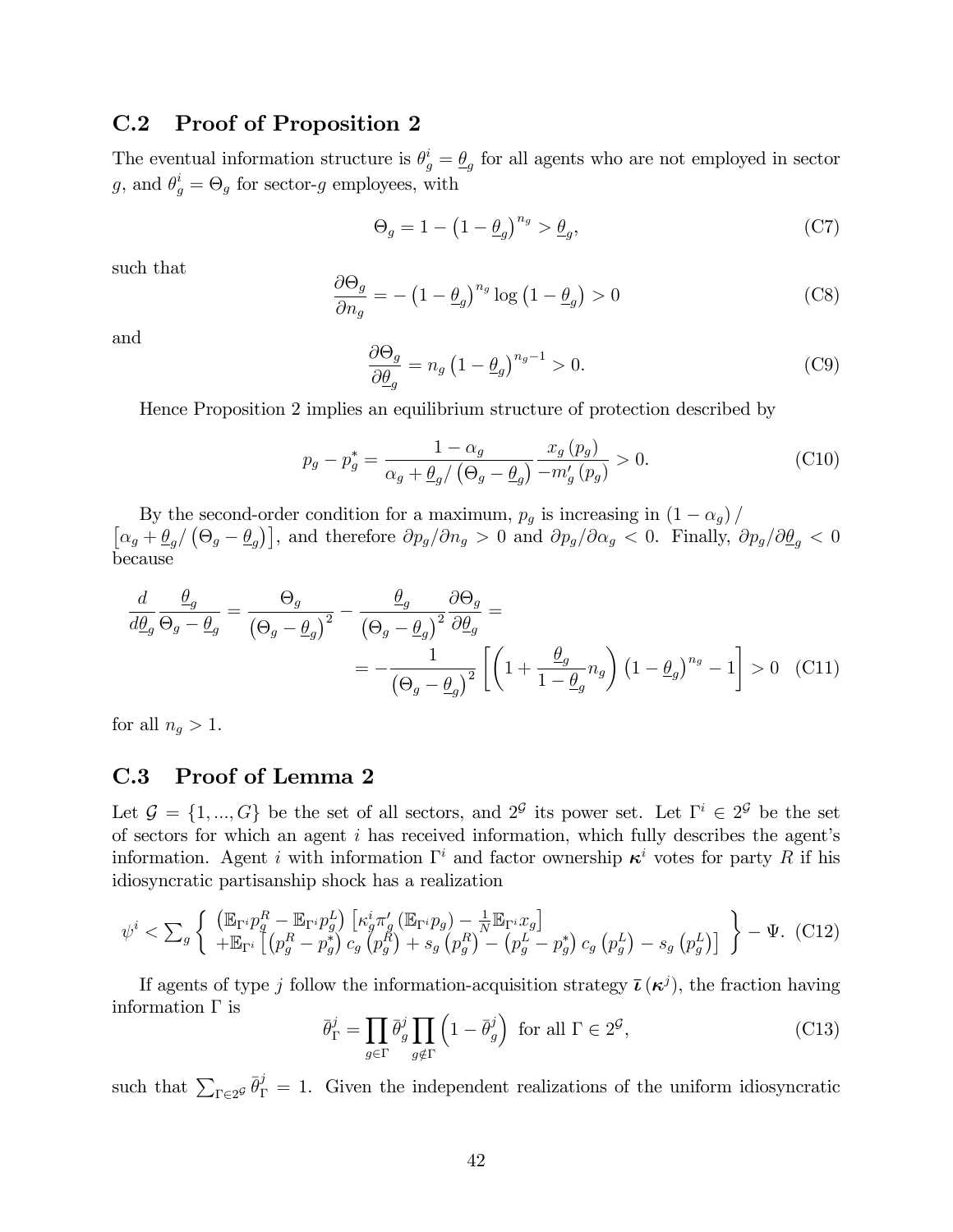shock  $\psi^i$ , the fraction of citizens of type j who vote for party R equals

$$
\phi_R^j = \frac{1}{2} - \frac{\Psi}{2\bar{\psi}} + \frac{1}{2\bar{\psi}}
$$
  

$$
\sum_{\Gamma \in 2^{\mathcal{G}}} \bar{\theta}_{\Gamma}^j \sum_g \left\{ \begin{array}{l} (\mathbb{E}_{\Gamma} p_g^R - \mathbb{E}_{\Gamma} p_g^L) \left[ \kappa_g^j \pi_g' (\mathbb{E}_{\Gamma} p_g) - \frac{1}{N} \mathbb{E}_{\Gamma} x_g \right] \\ + \mathbb{E}_{\Gamma} \left[ \left( p_g^R - p_g^* \right) c_g \left( p_g^R \right) + s_g \left( p_g^R \right) - \left( p_g^L - p_g^* \right) c_g \left( p_g^L \right) - s_g \left( p_g^L \right) \right] \end{array} \right\}, \quad (C14)
$$

as a function of the common shock  $\Psi$ . For all sectors  $g \notin \Gamma$ , a voter retains the original belief that the two parties make identical proposals. Thus party  $R$  wins the election if the aggregate shock is

$$
\Psi < \sum_{j=1}^{I} \alpha^{j} \sum_{\Gamma \in 2^{G}} \bar{\theta}_{\Gamma}^{j} \sum_{g \in \Gamma} \left\{ \begin{array}{c} \left( p_g^R - p_g^L \right) \left[ \kappa_g^j \pi_g' \left( \mathbb{E}_{\Gamma} p_g \right) - \frac{1}{N} \mathbb{E}_{\Gamma} x_g \right] \\ \left. + \left( p_g^R - p_g^* \right) c_g \left( p_g^R \right) + s_g \left( p_g^R \right) \\ \left. - \left( p_g^L - p_g^* \right) c_g \left( p_g^L \right) - s_g \left( p_g^L \right) \right] \end{array} \right\}.
$$
\n(C15)

For each good  $g$ , the first-order condition for party  $R$ 's optimization problem is

$$
\sum_{j=1}^{I} \alpha^{j} \sum_{\Gamma \in 2^{\mathcal{G}} | g \in \Gamma} \bar{\theta}_{\Gamma}^{j} \left\{ \begin{array}{l} \kappa_{g}^{j} \pi_{g}^{{\prime} \left( \mathbb{E}_{\Gamma} p_{g} \right) - \frac{1}{N} \mathbb{E}_{\Gamma} x_{g} + \left( p_{g}^{R} - p_{g}^{*} \right) c_{g}^{\prime} \left( p_{g}^{R} \right) \\ + \sum_{h \in \Gamma} \left( p_{h}^{R} - p_{h}^{L} \right) \left[ \kappa_{h}^{j} \pi_{h}^{\prime\prime} \left( \mathbb{E}_{\Gamma} p_{h} \right) \frac{\partial \mathbb{E}_{\Gamma} p_{h}}{\partial p_{g}^{R}} - \frac{1}{N} \frac{\partial \mathbb{E}_{\Gamma} x_{h}}{\partial p_{g}^{R}} \right] \end{array} \right\} = 0, \qquad (C16)
$$

while the one for party  $L$  is

$$
\sum_{j=1}^{I} \alpha^{j} \sum_{\Gamma \in 2^{\mathcal{G}} | g \in \Gamma} \bar{\theta}_{\Gamma}^{j} \left\{ \begin{array}{l} \kappa_{g}^{j} \pi_{g}^{{\prime} \left( \mathbb{E}_{\Gamma} p_{g} \right) - \frac{1}{N} \mathbb{E}_{\Gamma} x_{g} + \left( p_{g}^{L} - p_{g}^{*} \right) c_{g}^{\prime} \left( p_{g}^{L} \right) \\ + \sum_{h \in \Gamma} \left( p_{h}^{R} - p_{h}^{L} \right) \left[ \kappa_{h}^{j} \pi_{h}^{\prime\prime} \left( \mathbb{E}_{\Gamma} p_{h} \right) \frac{\partial \mathbb{E}_{\Gamma} p_{h}}{\partial p_{g}^{L}} - \frac{1}{N} \frac{\partial \mathbb{E}_{\Gamma} x_{h}}{\partial p_{g}^{L}} \right] \end{array} \right\} = 0. \tag{C17}
$$

In an interior, symmetric equilibrium, both parties propose  $p_g$  such that

$$
\sum_{j=1}^{I} \alpha^{j} \overline{\theta}_{g}^{j} \left[ \kappa_{g}^{j} \pi_{g}^{\prime} (p_{g}) - \frac{1}{N} \mathbb{E}_{\Gamma} x_{g} + (p_{g} - p_{g}^{*}) c_{g}^{\prime} (p_{g}) \right] = 0.
$$
 (C18)

Given shared beliefs  $\bar{\theta}^j$  about everyone's information acquisition,

$$
\mathbb{E}_{\Gamma} x_g = N \sum_{j=1}^{I} \alpha^j \kappa^j \left[ \bar{\theta}_g^j \pi'_g \left( p_g \right) + \left( 1 - \bar{\theta}_g^j \right) \pi'_g \left( \mathbb{E} \bar{p}_g \right) \right] \text{ for all } \Gamma \in 2^{\mathcal{G}} \text{ such that } g \in \Gamma. \tag{C19}
$$

Thus an interior and symmetric equilibrium is uniquely defined by

$$
\frac{\left(1 - \sum_{j=1}^{I} \alpha^{j} \bar{\theta}_{g}^{j}\right) \sum_{j=1}^{I} \alpha^{j} \bar{\theta}_{g}^{j} \kappa_{g}^{j}}{\sum_{j=1}^{I} \alpha^{j} \bar{\theta}_{g}^{j}} \pi_{g}'\left(p_{g}\right) + \left(\sum_{j=1}^{I} \alpha^{j} \bar{\theta}_{g}^{j} \kappa^{j} - \frac{1}{N}\right) \pi_{g}'\left(\mathbb{E}\bar{p}_{g}\right) + \left(p_{g} - p_{g}^{*}\right) c_{g}'\left(p_{g}\right) = 0, \quad (C20)
$$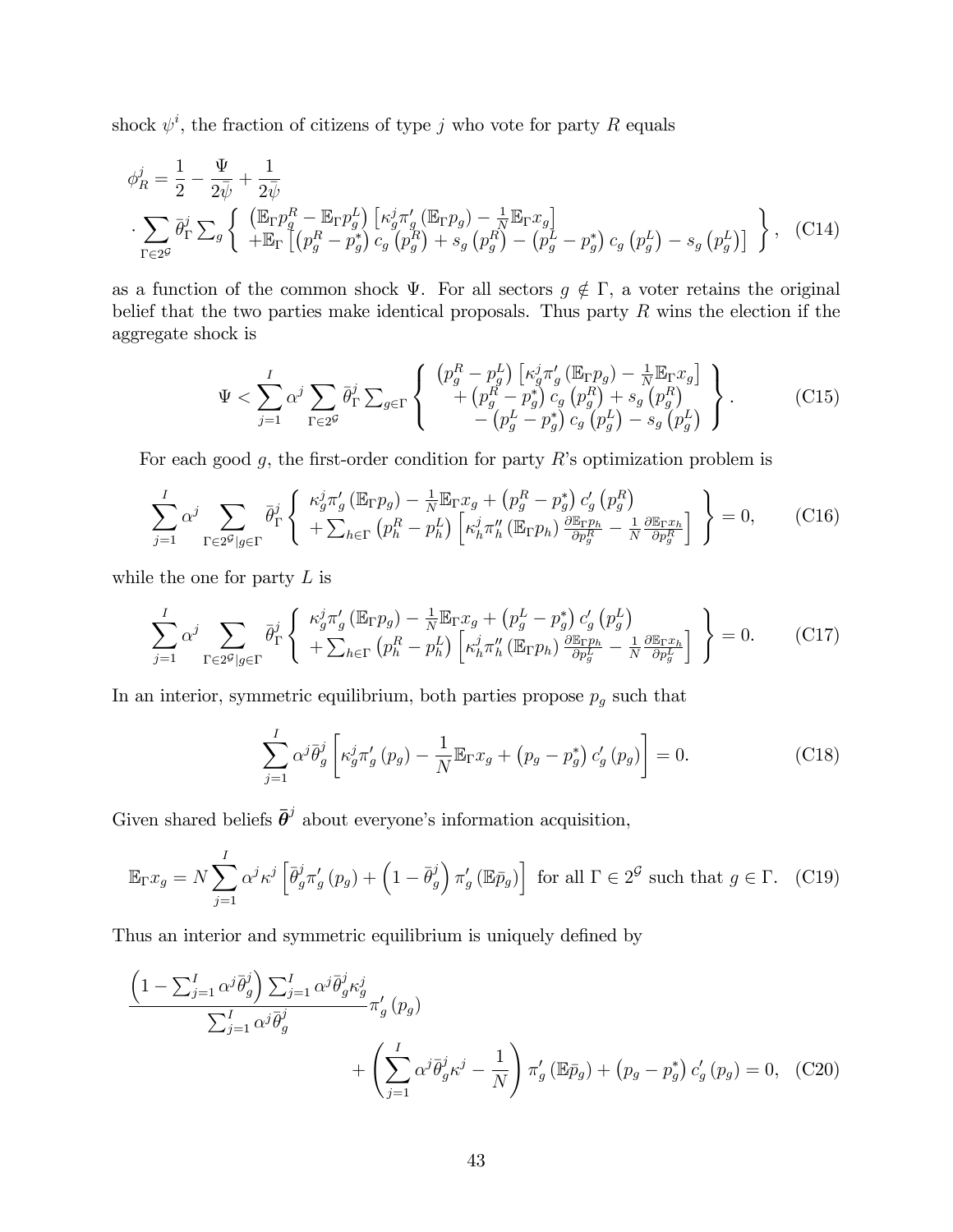which can be rewritten

$$
\left[\frac{Cov\left(\kappa_g, \bar{\theta}_g\right)}{\mathbb{E}\kappa_g \mathbb{E}\bar{\theta}_g} + \bar{\omega}_g\right] \pi'_g\left(p_g\right) - \bar{\omega}_g \pi'_g\left(\mathbb{E}\bar{p}_g\right) + \left(p_g - p_g^*\right) N c'_g\left(p_g\right) = 0,\tag{C21}
$$

and also

$$
\frac{p_g - p_g^*}{p_g} = \left\{ \frac{Cov\left(\kappa_g, \bar{\theta}_g\right)}{\mathbb{E}\kappa_g \mathbb{E}\bar{\theta}_g} + \bar{\omega}_g \left[ 1 - \frac{x_g\left(\mathbb{E}\bar{p}_g\right)}{x_g\left(p_g\right)} \right] \right\} \frac{x_g\left(p_g\right)}{\left|m_g\left(p_g\right)\right|} \frac{\left|m_g\left(p_g\right)\right|}{\left|\tilde{m}_g'\left(p_g\right)\right| p_g}.\tag{C22}
$$

### C.4 Proof of Proposition 3

For any  $\hat{u}_g > 0$ , agents with  $\kappa_g^i = 0$  choose  $\iota_g^i = 0$  and are informed with exogenous probability  $\underline{\theta}_g$ , since they derive no utility from acquiring information.

All agents with  $\kappa_g^i > 0$  strictly prefer to acquire perfect knowledge if

$$
\hat{\iota}_g < \left(1 - \underline{\theta}_g\right) \underline{\kappa}_g \left[\mathbb{E} \pi_g \left(\bar{p}_g\right) - \pi_g \left(\mathbb{E} \bar{p}_g\right)\right].\tag{C23}
$$

Rational expectations  $\bar{p}_g$  cannot be deterministic: lemma 2 establishes that  $p_g$  varies with  $p_g^*$  regardless of the politicians' beliefs about voters' information. Thus every candidate equilibrium is associated with a positive value of  $v_g = \mathbb{E} \pi_g (\bar{p}_g) - \pi_g (\mathbb{E} \bar{p}_g)$ . For sufficiently low but strictly positive values of  $\hat{\iota}_g$ , the unique equilibrium has  $\kappa_g^i > 0 \Leftrightarrow \bar{\theta}_g^i = 1$ . Then

$$
\frac{Cov\left(\kappa_g, \bar{\theta}_g\right)}{\mathbb{E}\kappa_g \mathbb{E}\bar{\theta}_g} = \frac{1 - \alpha_g}{\alpha_g + \underline{\theta}_g / \left(1 - \underline{\theta}_g\right)} \text{ and } \bar{\omega}_g = 0. \tag{C24}
$$

## C.5 Derivation of Equation 27

Equation 15 and Proposition 3 yield the equilibrium condition

$$
\frac{t\left(\tau_g\right)}{1+t\left(\tau_g\right)} = \frac{1-\alpha\left(N_g\right)}{\alpha\left(N_g\right) + \underline{\theta}\left(a_g\right)/\left[1-\underline{\theta}\left(a_g\right)\right]} \frac{x_g}{e_g m_g}.\tag{C25}
$$

Taking linear approximations around  $\bar{\tau}$  on the left-hand side and  $(\bar{N}, \bar{a})$  on the right-hand side yields

$$
\frac{t(\bar{\tau})}{1+t(\bar{\tau})} + \frac{t'(\bar{\tau})}{\left[1+t(\bar{\tau})\right]^2} (\tau_g - \bar{\tau}) = \frac{\left[1-\underline{\theta}(\bar{a})\right] \left[1-\alpha\left(\bar{N}\right)\right]}{\left\{\underline{\theta}(\bar{a}) + \left[1-\underline{\theta}(\bar{a})\right]\alpha\left(\bar{N}\right)\right\}^2} \cdot \left\{\underline{\theta}(\bar{a}) + \left[1-\underline{\theta}(\bar{a})\right]\alpha\left(\bar{N}\right) - \frac{\underline{\theta}'(\bar{a})}{1-\underline{\theta}(\bar{a})} (a_g - \bar{a}) - \frac{\alpha'\left(\bar{N}\right)}{1-\alpha\left(\bar{N}\right)} (N_g - \bar{N})\right\} \frac{x_g}{e_g m_g}. (C26)
$$

This equation can be rewritten

$$
\tau_g = \beta_0 + \beta_1 \frac{x_g}{e_g m_g} + \beta_2 a_g \frac{x_g}{e_g m_g} + \beta_3 N_g \frac{x_g}{e_g m_g},\tag{C27}
$$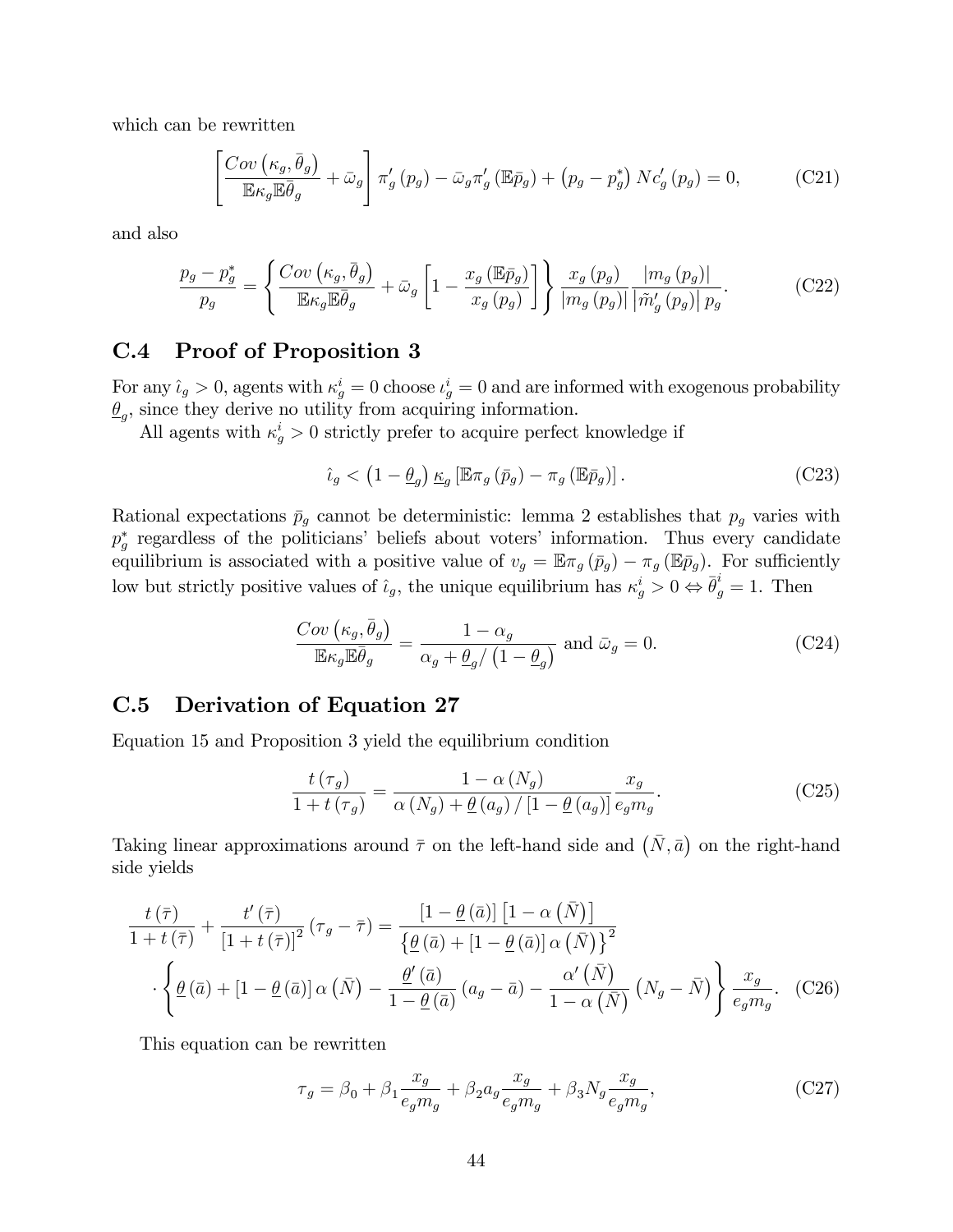with parameters

$$
\beta_0 \equiv \bar{\tau} - \frac{t(\bar{\tau}) \left[1 + t(\bar{\tau})\right]}{t'(\bar{\tau})},\tag{C28}
$$

$$
\beta_1 \equiv \frac{\left[1+t\left(\bar{\tau}\right)\right]^2 \left[1-\underline{\theta}\left(\bar{a}\right)\right] \left[1-\alpha\left(\bar{N}\right)\right]}{t'\left(\bar{\tau}\right) \left\{\underline{\theta}\left(\bar{a}\right)+\left[1-\underline{\theta}\left(\bar{a}\right)\right] \alpha\left(\bar{N}\right)\right\}^2} \cdot \left\{\underline{\theta}\left(\bar{a}\right) + \left[1-\underline{\theta}\left(\bar{a}\right)\right] \alpha\left(\bar{N}\right) + \frac{\underline{\theta}'\left(\bar{a}\right)}{1-\underline{\theta}\left(\bar{a}\right)}\bar{a} + \frac{\alpha'\left(\bar{N}\right)}{1-\alpha\left(\bar{N}\right)}\bar{N}\right\} > 0, \quad \text{(C29)}
$$

$$
\beta_2 \equiv -\underline{\theta}'\left(\bar{a}\right) \frac{\left[1+t\left(\bar{\tau}\right)\right]^2 \left[1-\alpha\left(\bar{N}\right)\right]}{t'\left(\bar{\tau}\right)\left\{\underline{\theta}\left(\bar{a}\right)+\left[1-\underline{\theta}\left(\bar{a}\right)\right]\alpha\left(\bar{N}\right)\right\}^2} < 0,
$$
\n(C30)

and

$$
\beta_3 \equiv -\alpha'(\bar{N}) \frac{[1+t(\bar{\tau})]^2 [1-\underline{\theta}(\bar{a})]}{t'(\bar{\tau}) \{\underline{\theta}(\bar{a}) + [1-\underline{\theta}(\bar{a})] \alpha(\bar{N})\}^2} < 0.
$$
 (C31)

## C.6 Proof of Proposition 4

The aggregate welfare of the sector-g lobby depends on the industry price according to the function

$$
W_g^g(p_g) = \pi_g(p_g) + \alpha_g N [r_g(p_g) + s_g(p_g)]
$$
 (C32)

such that

$$
\frac{\partial W_g^g}{\partial p_g} (p_g) = (1 - \alpha_g) x_g (p_g) + \alpha_g (p_g - p_g^*) m'_g (p_g)
$$
\n(C33)

and the preferred policy satisfies

$$
\hat{p}_g - p_g^* = \frac{1 - \alpha_g}{\alpha_g} \frac{x_g(\hat{p}_g)}{-m'_g(\hat{p}_g)}.
$$
\n(C34)

A network with a continuum of agents has perfect information about the policy proposal. If its members represent a fraction  $\alpha$  of the population and  $\kappa$  of sector-specific capital, the equilibrium choice of both parties is

$$
p_g = \max_p \left\{ \left[ \underline{\theta}_g + \left( 1 - \underline{\theta}_g \right) \kappa \right] \pi_g \left( p \right) + \left[ \underline{\theta}_g + \left( 1 - \underline{\theta}_g \right) \alpha \right] N \left[ r_g \left( p \right) + s_g \left( p \right) \right] \right\},\tag{C35}
$$

which satisfies

$$
p_g - p_g^* = \frac{\kappa - \alpha}{\alpha + \underline{\theta}_g / \left(1 - \underline{\theta}_g\right)} \frac{x_g \left(p_g\right)}{-m'_g \left(p_g\right)},\tag{C36}
$$

so that  $\partial p_g/\partial \kappa > 0$  and  $\partial p_g/\partial \alpha < 0$ .

By controlling access to the network, the lobby can manipulate  $\kappa$  and  $\alpha$  to induce a protectionist policy proposal. Its only constraint is given by the distribution of specific capital. Let capital ownership among the members of the sector- $g$  lobby have cumulative distribution function  $F_g(\kappa_g)$ , such that  $F_g(\underline{\kappa}_g) = 0$  and  $\int_{\underline{\kappa}_g}^{\infty} \kappa_g dF_g(\kappa_g) = (\alpha_g N)^{-1}$ . If it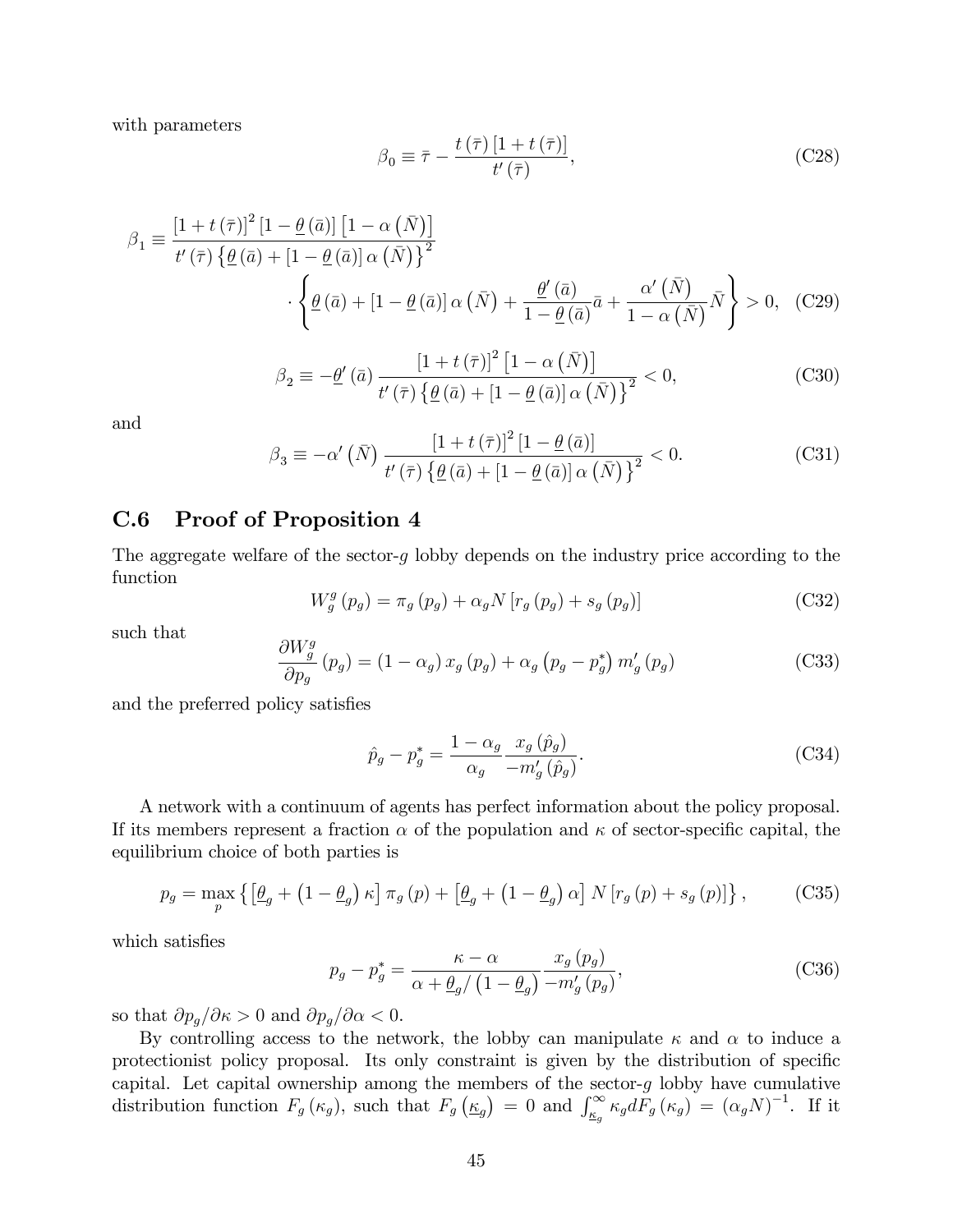admits all individuals with a share of at least  $k$ , it obtains

$$
\kappa = 1 - \alpha_g N \int_{\underline{\kappa}_g}^k \kappa_g dF_g \left( \kappa_g \right) \tag{C37}
$$

and

$$
\alpha = \alpha_g \left[ 1 - F_g \left( k \right) \right]. \tag{C38}
$$

Thus if and only if

$$
\int_{\underline{\kappa}_g}^{\frac{1}{\alpha_g N}} \left(1 - \alpha_g N \kappa_g\right) dF_g\left(\kappa_g\right) \ge \frac{1 - \alpha_g}{\alpha_g} \frac{\underline{\theta}_g}{1 - \underline{\theta}_g} \tag{C39}
$$

the lobby can obtain its preferred price  $\hat{p}_g$  by setting a cut-off  $\hat{k}_g$  such that

$$
\int_{\underline{\kappa}_g}^{\hat{k}_g} (1 - \alpha_g N \kappa_g) dF_g(\kappa_g) = \frac{1 - \alpha_g}{\alpha_g} \frac{\underline{\theta}_g}{1 - \underline{\theta}_g}.
$$
\n(C40)

Otherwise, the maximum price achievable in the sector corresponds to

$$
\hat{k}_g = \arg \max_{k>0} \frac{1 - \alpha_g N \int_{\underline{\kappa}_g}^k \kappa_g dF_g(\kappa_g) - \alpha_g \left[1 - F_g(k)\right]}{\alpha_g \left[1 - F_g(k)\right] + \underline{\theta}_g / \left(1 - \underline{\theta}_g\right)}.
$$
\n(C41)

The maximand is increasing in  $k$  if and only if

$$
\frac{1}{1 - \underline{\theta}_g} - \left(\frac{\underline{\theta}_g}{1 - \underline{\theta}_g} + \alpha_g\right) Nk + \alpha_g N \int_{\underline{\kappa}_g}^k (k - \kappa_g) dF_g(\kappa_g) > 0 \tag{C42}
$$

and the left-hand side of this expression is monotone decreasing in k.

Hence

$$
\underline{\kappa}_g \ge \frac{1}{N \left[ \underline{\theta}_g + \left( 1 - \underline{\theta}_g \right) \alpha_g \right]} \Rightarrow \hat{k} = \underline{\kappa}_g,\tag{C43}
$$

and in this case the optimal policy for the lobby is to include all its members in the network and obtain

$$
p_g - p_g^* = \frac{1 - \alpha_g}{\alpha_g + \underline{\theta}_g / \left(1 - \underline{\theta}_g\right)} \frac{x_g \left(p_g\right)}{-m'_g \left(p_g\right)}.\tag{C44}
$$

If instead  $\underline{\kappa}_g < \left\{ N \left[ \underline{\theta}_g + \left( 1 - \underline{\theta}_g \right) \alpha_g \right] \right\}^{-1}$ , then  $\hat{k} > \left\{ N \left[ \underline{\theta}_g + \left( 1 - \underline{\theta}_g \right) \alpha_g \right] \right\}^{-1}$  is defined by

$$
\frac{1}{1 - \underline{\theta}_g} - \left(\frac{\underline{\theta}_g}{1 - \underline{\theta}_g} + \alpha_g\right) N\hat{k} + \alpha_g N \int_{\underline{\kappa}_g}^{\hat{k}} \left(\hat{k} - \kappa_g\right) dF_g\left(\kappa_g\right) = 0,\tag{C45}
$$

which implies a maximum

$$
\max_{k>0} \frac{1 - \alpha_g N \int_{\underline{\kappa}_g}^k \kappa_g dF_g(\kappa_g) - \alpha_g \left[1 - F_g(k)\right]}{\alpha_g \left[1 - F_g(k)\right] + \underline{\theta}_g / \left(1 - \underline{\theta}_g\right)} = N\hat{k} - 1.
$$
\n(C46)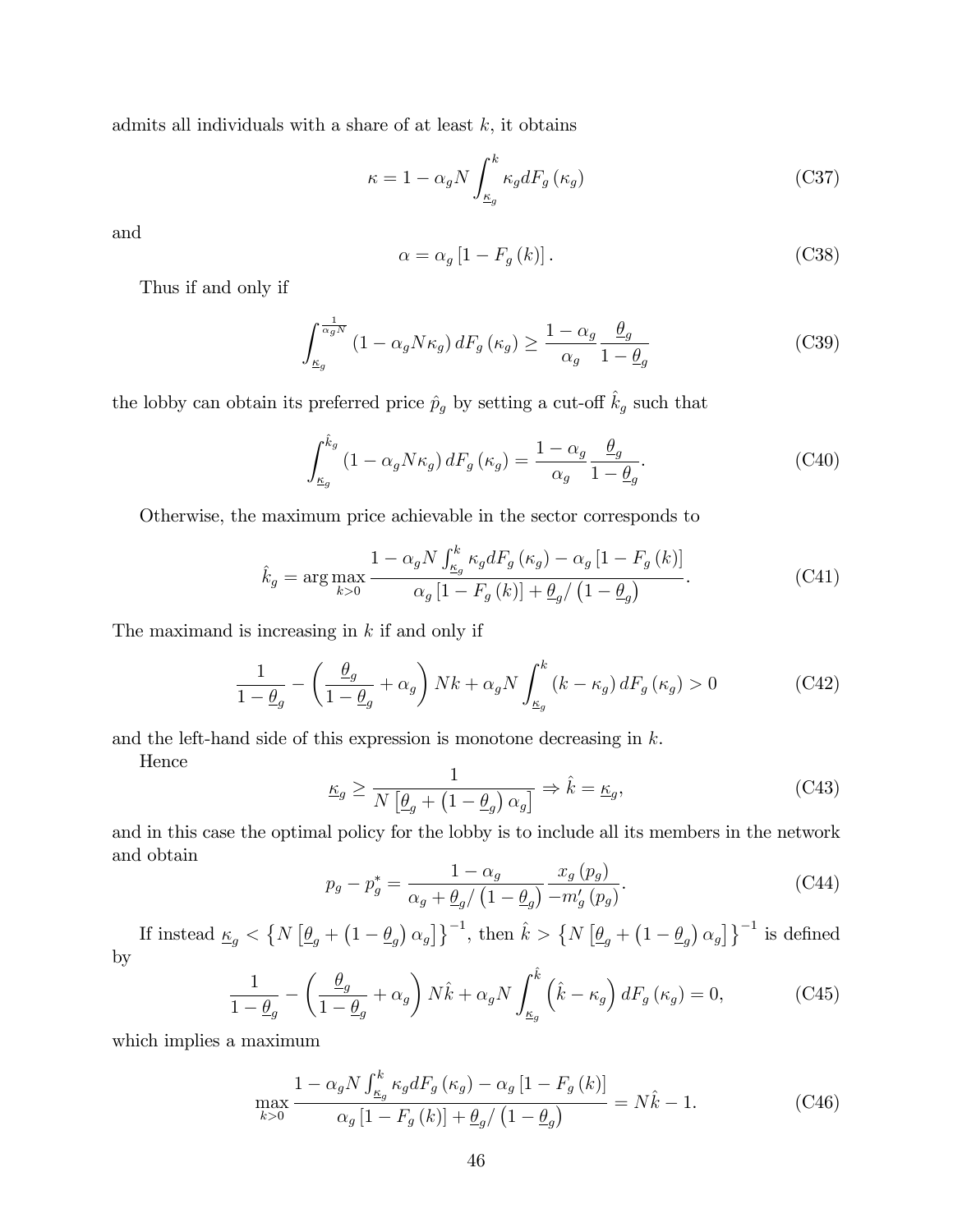For a Pareto distribution with dispersion coefficient  $\eta_g > 1$  the cumulative distribution function

$$
F_g(\kappa_g) = 1 - \left(\frac{\kappa_g}{\kappa_g}\right)^{\eta_g} \tag{C47}
$$

implies mean

$$
\int_{\underline{\kappa}_g}^{\infty} \kappa_g dF_g \left( \kappa_g \right) = \frac{1}{\alpha_g N} = \frac{\eta_g \underline{\kappa}_g}{\eta_g - 1}.
$$
 (C48)

Thus the optimal network includes all factor owners if and only if

$$
\eta_g \ge 1 + \frac{\alpha_g}{\underline{\theta}_g \left(1 - \alpha_g\right)},\tag{C49}
$$

and the lobby can achieve its preferred price if and only if

$$
\frac{\left(\eta_g - 1\right)^{\eta_g - 1}}{\eta_g^{\eta_g}} \ge \frac{\underline{\theta}_g}{1 - \underline{\theta}_g} \frac{1 - \alpha_g}{\alpha_g},\tag{C50}
$$

which requires  $\alpha_g > \theta_g$  and can be written  $\eta_g \leq \bar{\eta}_g \left(\underline{\theta}_g, \alpha_g\right)$  for a threshold

$$
\bar{\eta}_g\left(\underline{\theta}_g, \alpha_g\right) \in \left(1, 1 + \frac{\alpha_g}{\underline{\theta}_g\left(1 - \alpha_g\right)}\right) \tag{C51}
$$

such that  $\partial \bar{\eta}_q / \partial \underline{\theta}_q < 0$  and  $\partial \bar{\eta}_q / \partial \alpha_g > 0$ .

When neither condition is satisfied, the maximum price is obtained by including in the network only individuals whose capital ownership is at least  $\lambda_g$  times the population average  $1/N$ ; the optimal threshold

$$
\lambda_g\left(\underline{\theta}_g, \alpha_g, \eta_g\right) \in \left(\frac{1}{\underline{\theta}_g + \left(1 - \underline{\theta}_g\right)\alpha_g}, \frac{1}{\alpha_g}\right) \tag{C52}
$$

is defined by

$$
\frac{\theta_g}{1 - \theta_g} \left( 1 - \lambda_g \right) + \frac{\left( \eta_g - 1 \right)^{\eta_g - 1}}{\eta_g^{\eta_g}} \left( \alpha_g \lambda_g \right)^{-\left( \eta_g - 1 \right)} = 0, \tag{C53}
$$

so  $\partial \lambda / \partial \underline{\theta}_q < 0$ ,  $\partial \lambda / \partial \alpha_q < 0$  and  $\partial \lambda_q / \partial \eta_q < 0$ .

## C.7 Proof of Proposition 5

All agents with  $\kappa_g^i = 0$  make no investment and have exogenous information  $\theta_g^i = \underline{\theta}_g$ . All agents with  $\kappa_g^i = 1/(\alpha_g N)$  make an identical investment

$$
i_g^i = \phi_g'^{-1} \left( \frac{\alpha_g N}{\left(1 - \underline{\theta}_g\right) v_g} \right) \tag{C54}
$$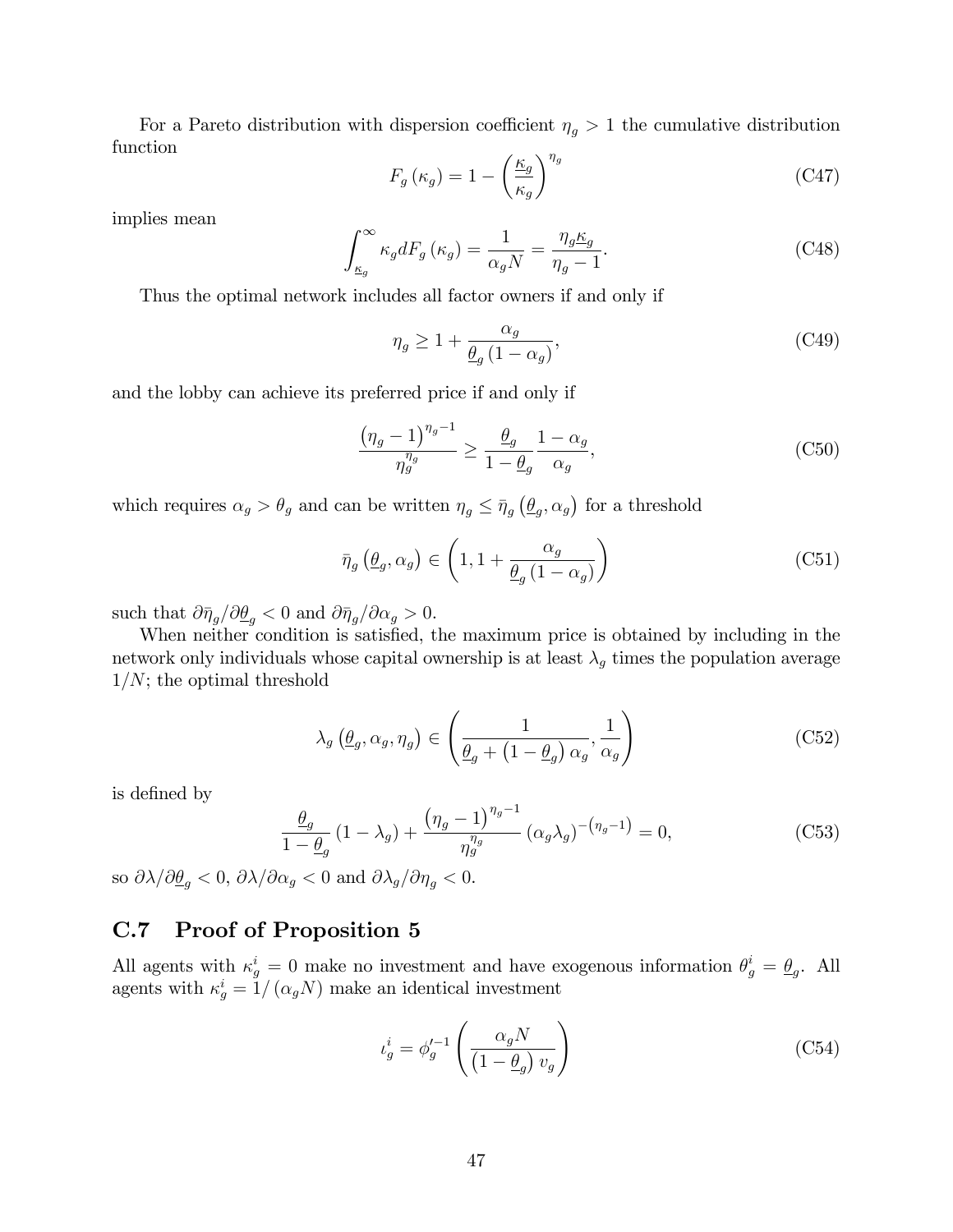and thus acquire information with probability

$$
\theta_g^i = \underline{\theta}_g + \left(1 - \underline{\theta}_g\right) \phi_g \left(\phi_g'^{-1} \left(\frac{2\alpha_g N}{\left(1 - \underline{\theta}_g\right) \xi_g Var\left(p_g^*\right)} \left(1 - \frac{\overline{\rho}_g + \overline{\omega}_g}{\gamma_g}\right)^2\right)\right),\tag{C55}
$$

provided that  $\gamma_g \ge \bar{\rho}_g + \bar{\omega}_g \left( \mathbb{E} p_g^* - \underline{p}_g \right)$  $\left( \frac{p_{g}^{*} - p_{g}}{2} \right)$ .

If producers are expected to acquire information with probability  $\hat{\theta}_g$  and consumers with probability  $\underline{\theta}_g$ , then

$$
\bar{\rho}_g = \frac{1 - \alpha_g}{\alpha_g + \underline{\theta}_g / (\hat{\theta}_g - \underline{\theta}_g)} \text{ and } \bar{\omega}_g = 1 - \hat{\theta}_g. \tag{C56}
$$

For ease of notation, define

$$
\Sigma_g = \frac{1}{2} \xi_g \mathbb{E} \kappa_g^i Var \left( p_g^* \right) > 0 \tag{C57}
$$

and

$$
V_g\left(\hat{\theta}_g, \underline{\theta}_g, \alpha_g\right) = \frac{1 - \alpha_g}{\alpha_g + \underline{\theta}_g / \left(\hat{\theta}_g - \underline{\theta}_g\right)} + 1 - \hat{\theta}_g,\tag{C58}
$$

such that

$$
\frac{\partial V_g}{\partial \alpha_g} = \frac{\partial \bar{\rho}_g}{\partial \alpha_g} = -\frac{\hat{\theta}_g \left(\hat{\theta}_g - \underline{\theta}_g\right)}{\left[\alpha_g \hat{\theta}_g + (1 - \alpha_g) \underline{\theta}_g\right]^2} < 0,\tag{C59}
$$

$$
\frac{\partial V_g}{\partial \underline{\theta}_g} = \frac{\partial \bar{\rho}_g}{\partial \underline{\theta}_g} = -\frac{\hat{\theta}_g (1 - \alpha_g)}{\left[\alpha_g \hat{\theta}_g + (1 - \alpha_g) \underline{\theta}_g\right]^2} < 0,\tag{C60}
$$

and

$$
\frac{\partial V_g}{\partial \hat{\theta}_g} = \frac{\partial \bar{\rho}_g}{\partial \hat{\theta}_g} - 1 = \frac{(1 - \alpha_g) \underline{\theta}_g}{\left[ \alpha_g \hat{\theta}_g + (1 - \alpha_g) \underline{\theta}_g \right]^2} - 1.
$$
\n(C61)

Given second-order beliefs that politicians expect  $\hat{\theta}_g$  and  $\underline{\theta}_g$ , producers' expected gain from information acquisition per unit of ownership equals

$$
v_g = N\Sigma_g \left[ \frac{\gamma_g}{\gamma_g - V_g \left( \hat{\theta}_g, \underline{\theta}_g, \alpha_g \right)} \right]^2, \tag{C62}
$$

and their optimal probability of information acquisition is

$$
\Phi_g\left(\hat{\theta}_g\right) = \underline{\theta}_g + \left(1 - \underline{\theta}_g\right) \phi_g \left(\phi_g'^{-1}\left(\frac{\alpha_g}{\Sigma_g\left(1 - \underline{\theta}_g\right)} \left[1 - \frac{V_g\left(\hat{\theta}_g, \underline{\theta}_g, \alpha_g\right)}{\gamma_g}\right]^2\right)\right),\tag{C63}
$$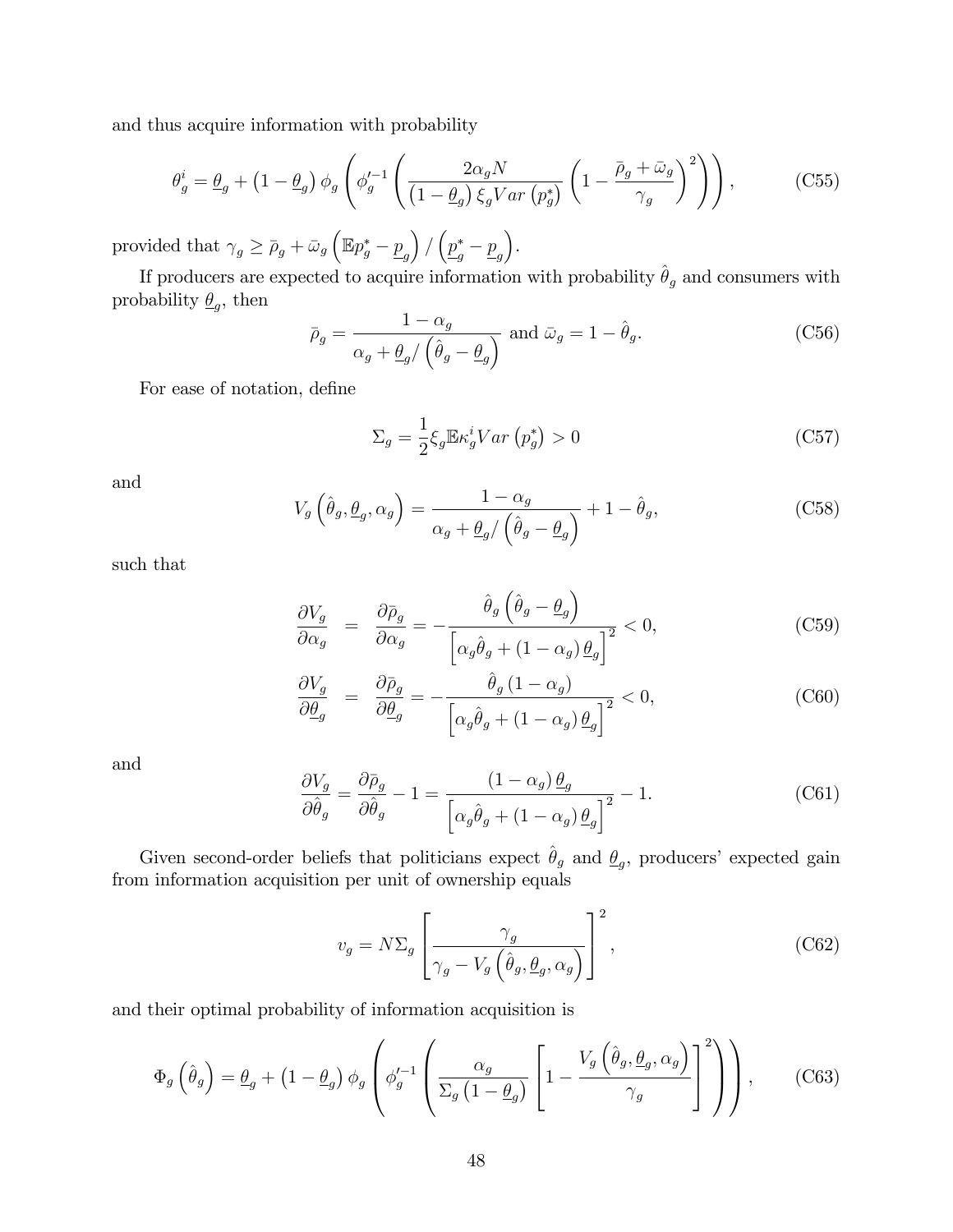provided that

$$
\gamma_g > V_g \left( \hat{\theta}_g, \underline{\theta}_g, \alpha_g \right) + \left( 1 - \hat{\theta}_g \right) \frac{\mathbb{E} p_g^* - \underline{p}_g^*}{\underline{p}_g^* - \underline{p}_g}.
$$
 (C64)

This condition is satisfied for all  $\hat{\theta}_g \in [\underline{\theta}_g, 1]$  if  $\gamma_g$  is greater than

$$
\gamma_g = \begin{cases}\n\frac{1-\alpha_g}{\alpha_g + \underline{\theta}_g/(1-\underline{\theta}_g)} & \text{if } \frac{\mathbb{E}p_g^* - \underline{p}_g}{\underline{p}_g^* - \underline{p}_g} \le \frac{(1-\alpha_g)\underline{\theta}_g}{\left[\alpha_g(1-\underline{\theta}_g) + \underline{\theta}_g\right]^2} \\
\frac{1}{\alpha_g} \left[1 - \sqrt{\left(1-\alpha_g\right) \underline{\theta}_g \frac{\mathbb{E}p_g^* - \underline{p}_g}{\underline{p}_g^* - \underline{p}_g}}\right]^2 + \frac{\mathbb{E}p_g^* - \underline{p}_g^*}{\underline{p}_g^* - \underline{p}_g} & \text{if } \frac{\mathbb{E}p_g^* - \underline{p}_g}{\underline{p}_g^* - \underline{p}_g} \in \left[\frac{(1-\alpha_g)\underline{\theta}_g}{\left[\alpha_g(1-\underline{\theta}_g) + \underline{\theta}_g\right]^2}, \frac{1-\alpha_g}{\underline{\theta}_g}\right] \\
(1-\underline{\theta}_g) \frac{\mathbb{E}p_g^* - \underline{p}_g}{\underline{p}_g^* - \underline{p}_g} & \text{if } \frac{\mathbb{E}p_g^* - \underline{p}_g}{\underline{p}_g^* - \underline{p}_g} \ge \frac{1-\alpha_g}{\underline{\theta}_g}.\n\end{cases}
$$
\n(C65)

A rational-expectation equilibrium is then given by a fixed point of  $\Phi_g \left( \hat{\theta}_g \right)$ . Its existence is guaranteed by Brouwer's fixed-point theorem, since  $\Phi_g$  is a continuous function of  $\hat{\theta}_g$  that maps  $[\underline{\theta}_g, 1]$  into itself. The derivative

$$
\frac{\partial \Phi_g}{\partial \hat{\theta}_g} = -\frac{2\alpha_g \left(1 - V_g/\gamma_g\right)}{\gamma_g \Sigma_g} \frac{\phi'_g}{\phi''_g} \frac{\partial V_g}{\partial \hat{\theta}_g} \tag{C66}
$$

need not be always smaller than unity, so there can be multiple equilibria.

Milgrom and Roberts's (1994) Corollary 1 implies that:

1. The lowest and highest equilibrium values of  $\hat{\theta}_g$ , and a fortiori  $\rho_g$ , are increasing in  $\Sigma_g$ because

$$
\frac{\partial \Phi_g}{\partial \Sigma_g} = -\alpha_g \left[ \frac{1 - V_g / \gamma_g}{\Sigma_g} \right]^2 \frac{\phi'_g}{\phi''_g} > 0.
$$
 (C67)

2. The lowest and highest equilibrium values of  $\hat{\theta}_g$ , and a fortiori  $\rho_g$ , are decreasing in  $\alpha_g$ because

$$
\frac{\partial \Phi_g}{\partial \alpha_g} = \frac{1 - V_g / \gamma_g}{\Sigma_g} \left( 1 - \frac{V_g}{\gamma_g} + 2\alpha_g - \frac{1}{\gamma_g} \frac{\partial V_g}{\partial \alpha_g} \right) \frac{\phi'_g}{\phi''_g} < 0. \tag{C68}
$$

Inverting the definition of  $\rho_g$ , we can express  $\hat{\theta}_g$  as a function

$$
\hat{\theta}_g \left( \rho_g, \underline{\theta}_g \right) = \frac{\left( 1 - \alpha_g \right) \left( 1 + \rho_g \right) \underline{\theta}_g}{1 - \alpha_g - \alpha_g \rho_g} \text{ for } \rho_g \in \left[ 0, \frac{\left( 1 - \alpha_g \right) \left( 1 - \underline{\theta}_g \right)}{\alpha_g + \left( 1 - \alpha_g \right) \underline{\theta}_g} \right],\tag{C69}
$$

such that

$$
\frac{\partial \hat{\theta}_g}{\partial \rho_g} = \frac{(1 - \alpha_g) \underline{\theta}_g}{\left(1 - \alpha_g - \alpha_g \rho_g\right)^2} > 0
$$
\n(C70)

and

$$
\frac{\partial \hat{\theta}_g}{\partial \underline{\theta}_g} = \frac{\hat{\theta}_g}{\underline{\theta}_g} > 1.
$$
\n(C71)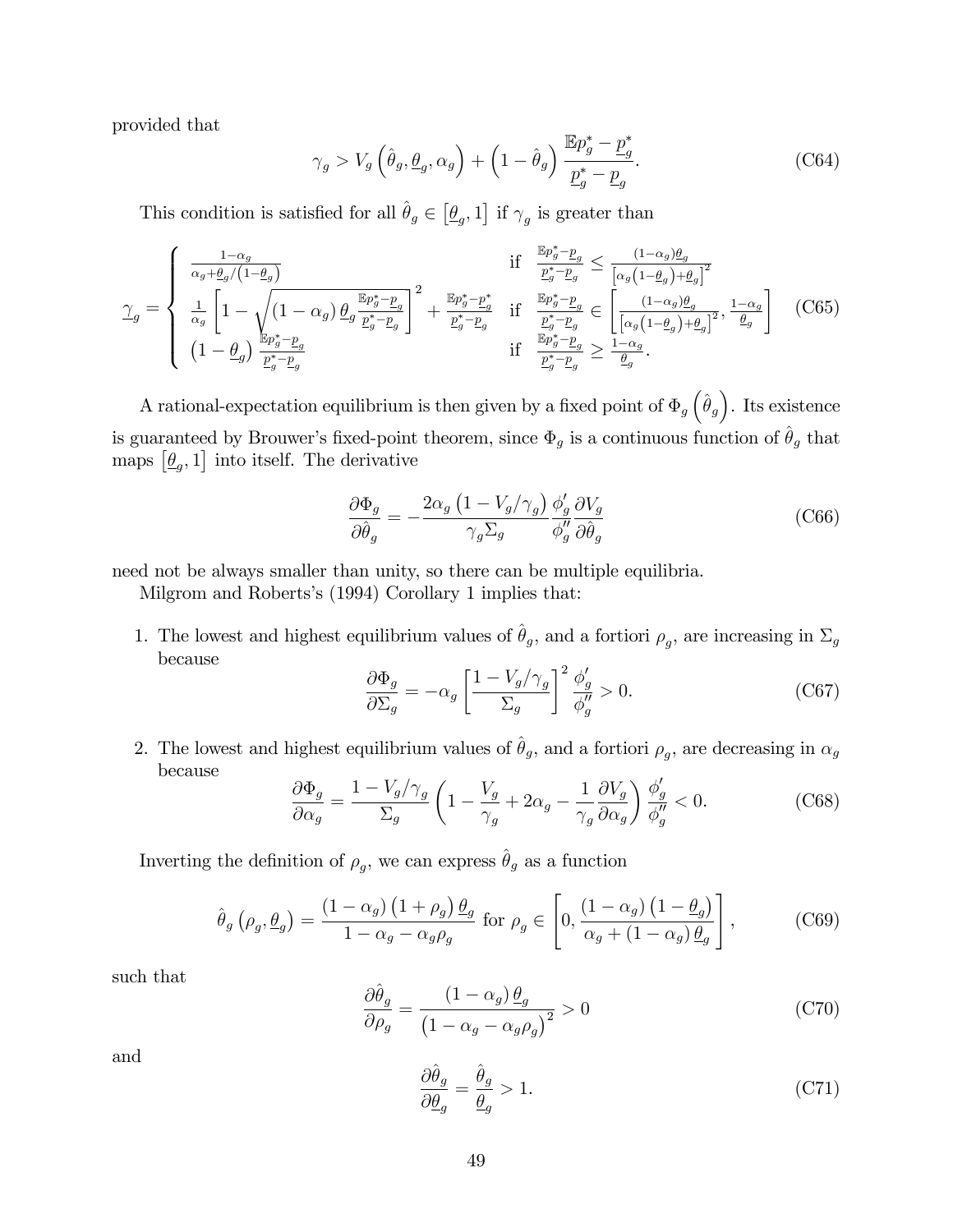An equilibrium of the information-acquisition game is then given by a root of

$$
\Omega_g \left( \rho_g \right) = \Phi_g \left( \hat{\theta}_g \left( \rho_g, \underline{\theta}_g \right), \underline{\theta}_g \right) - \hat{\theta}_g \left( \rho_g, \underline{\theta}_g \right), \tag{C72}
$$

such that

$$
\frac{\partial \Omega_g}{\partial \partial \underline{\theta}_g} = \left(\frac{\partial \Phi_g}{\partial \hat{\theta}_g} - 1\right) \frac{\partial \hat{\theta}_g}{\partial \underline{\theta}_g} + \frac{\partial \Phi_g}{\partial \underline{\theta}_g},\tag{C73}
$$

and since

$$
\frac{\partial \Phi_g}{\partial \underline{\theta}_g} = \frac{1 - \Phi_g}{1 - \underline{\theta}_g} + \frac{\alpha_g \left(1 - V_g/\gamma_g\right)}{\Sigma_g} \left(\frac{1 - V_g/\gamma_g}{1 - \underline{\theta}_g} - \frac{2}{\gamma_g} \frac{\partial V_g}{\partial \underline{\theta}_g}\right) \frac{\phi'_g}{\phi''_g} < \frac{1 - \Phi_g}{1 - \underline{\theta}_g},\tag{C74}
$$

the sign is unambiguously negative:

$$
\frac{\partial \Omega_g}{\partial \partial \underline{\theta}_g} = \frac{1 - \Phi_g}{1 - \underline{\theta}_g} - \frac{\partial \hat{\theta}_g}{\partial \underline{\theta}_g} - \frac{2\alpha_g \left(1 - V_g/\gamma_g\right)}{\gamma_g \Sigma_g} \frac{\phi'_g}{\phi''_g} \left[ \frac{\partial V_g}{\partial \hat{\theta}_g} \frac{\partial \hat{\theta}_g}{\partial \underline{\theta}_g} + \frac{\partial V_g}{\partial \underline{\theta}_g} - \frac{\gamma_g - V_g}{2\left(1 - \underline{\theta}_g\right)} \right] < 0, \quad \text{(C75)}
$$

because

$$
\frac{\partial \hat{\theta}_g}{\partial \underline{\theta}_g} = \frac{\hat{\theta}_g}{\underline{\theta}_g} > 1 > \frac{1 - \Phi_g}{1 - \underline{\theta}_g} \tag{C76}
$$

and simultaneously

$$
\frac{\partial V_g}{\partial \hat{\theta}_g} \frac{\partial \hat{\theta}_g}{\partial \underline{\theta}_g} + \frac{\partial V_g}{\partial \underline{\theta}_g} = -\frac{\hat{\theta}_g}{\underline{\theta}_g} < 0 < \frac{\gamma_g - V_g}{2\left(1 - \underline{\theta}_g\right)}.\tag{C77}
$$

Milgrom and Roberts's (1994) Theorem 1 establishes that the lowest and highest roots of  $\Omega_g$  ( $\rho_g$ ) are decreasing in  $\underline{\theta}_g$ , for a fixed domain of potential values for  $\rho_g$ . Here the maximum of that range varies with  $\underline{\theta}_g$  according to:

$$
\frac{\partial}{\partial \underline{\theta}_g} \frac{\left(1 - \alpha_g\right)\left(1 - \underline{\theta}_g\right)}{\alpha_g + \left(1 - \alpha_g\right)\underline{\theta}_g} = -\frac{1 - \alpha_g}{\left[\alpha_g + \left(1 - \alpha_g\right)\underline{\theta}_g\right]^2} < 0. \tag{C78}
$$

Since the domain shrinks as  $\underline{\theta}_g$  increases, the decline in the minimum and maximum equilibrium values of  $\rho_g$  can at most be reinforced.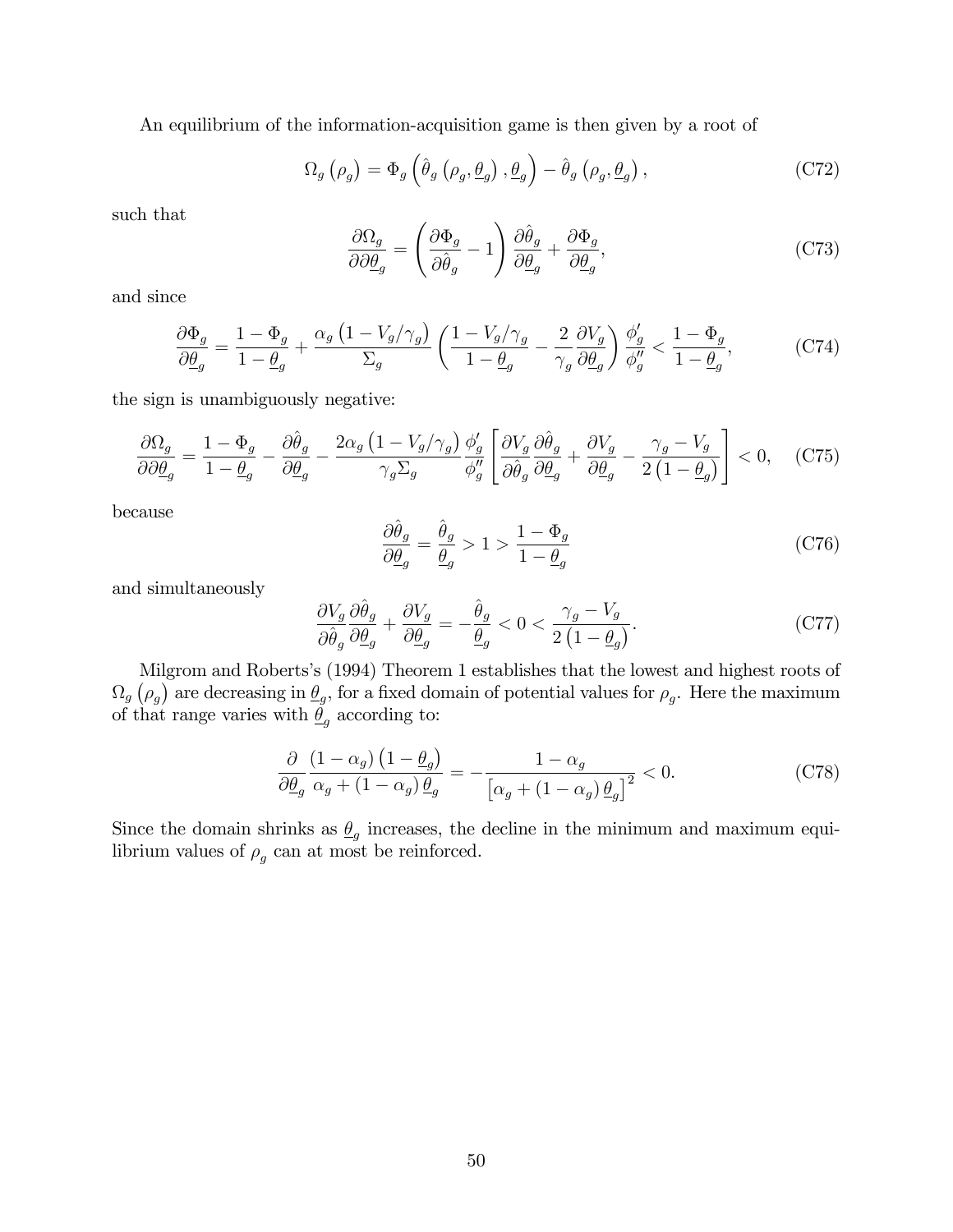# References

- [1] Abowd, John M., "The NBER Immigration, Trade, and Labor Markets Data Files," in Immigration, Trade, and the Labor Market, John M. Abowd and Richard B. Freeman, eds. (Chicago, IL: University of Chicago Press, 1991).
- [2] Alesina, Alberto, "Macroeconomic Policy in a Two-Party System as a Repeated Game," Quarterly Journal of Economics, CI (1987), 651–678.
- [3] Alesina, Alberto, and Howard Rosenthal, Partisan Politics, Divided Government and the Economy (Cambridge: Cambridge University Press, 1995).
- [4] Alston, Richard M., James R. Kearl, and Michael B. Vaughan, "Is There a Consensus Among Economists in the 1990's?" American Economic Review, Papers and Proceed $ings$  LXXXII (1992), 203-209.
- [5] Angrist, Joshua D., and Jörn-Steffen Pischke, *Mostly Harmless Econometrics: An* Empiricistís Companion (Princeton, NJ: Princeton University Press, 2009).
- [6] Austen-Smith, David, "Campaign Contributions and Access," American Political Science Review, LXXXIX (1995), 566–581.
- [7] Ball, Richard J., "Interests Groups, Influence, and Welfare," Economics and Politics, VII  $(1995)$ , 119–146.
- [8] Baron, David P., "Electoral Competition with Informed and Uniformed Voters," American Political Science Review LXXXVIII (1994), 33–47.
- [9] Bartelsman, Eric J., and Wayne Gray, "The NBER Manufacturing Productivity Database," NBER Technical Working Paper No. 205 (1996).
- [10] Battaglini, Marco, "Multiple Referrals and Multidimensional Cheap Talk,"  $Economet$ rica, LXX  $(2002)$ , 1379–1401.
- [11] Beck, Paul A., "Voters' Intermediation Environments in the 1988 Presidential Context," Public Opinion Quarterly, LV (1991), 371–94.
- [12] Beck, Paul A., Russell J. Dalton, Steven Greene, and Robert Huckfeldt, "The Social Calculus of Voting: Interpersonal, Media, and Organizational Ináuences on Presidential Choices," American Political Science Review, XCVI (2002), 57–73.
- [13] Becker, Gary S., "Toward a More General Theory of Regulation: Comment," Journal of Law and Economics, XIX  $(1976)$ , 245–248.
- [14] Besley, Timothy, and Robin Burgess, "The Political Economy of Government Responsiveness: Theory and Evidence from India," Quarterly Journal of Economics, CXVII  $(2002), 1415–1451.$
- [15] Bhagwati, Jagdish N., Protectionism (Cambridge, MA: MIT Press, 1988)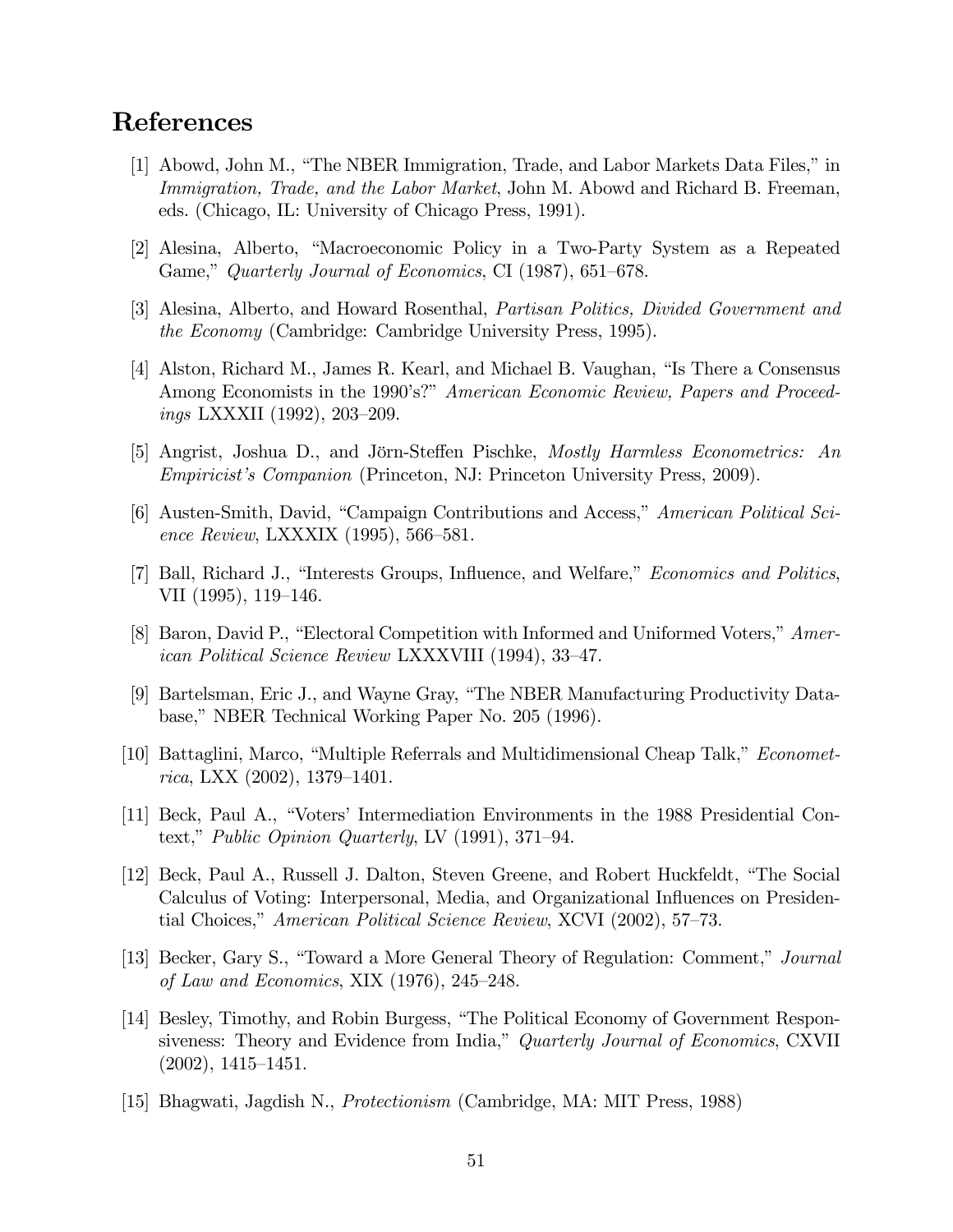- [16] Bombardini, Matilde, "Firm Heterogeneity and Lobby Participation," Journal of International Economics, LXXV  $(2008)$ , 329–348.
- [17] Brady, David, Judith Goldstein, and Daniel Kessler, "Does Party Matter? An Historical Test Using Senate Tariff Votes in Three Institutional Settings," Journal of Law, Economics, and Organization, XVIII  $(2002)$ , 140–154.
- [18] Caves, Richard E., "Economic Models of Political Choice: Canada's Tariff Structure," Canadian Journal of Economics, IX  $(1983)$ , 278–300.
- [19] Cialdini, Robert, *Influence: The Psychology of Persuasion* (New York, NY: Quill, 1984).
- [20] Coate, Stephen, and Stephen Morris, "On the Form of Transfers to Special Interests," Journal of Political Economy CIII  $(1995)$ , 1210–1235.
- [21] Dark, Taylor E., The Unions and the Democrats: An Enduring Alliance, updated ed. (Ithaca, NY: Cornell University Press, 2001).
- [22] DeMora, Joseph, Report on US Elections Chicago Meeting with Obama Advisor Austan Goolsbee, (http://abcnews.go.com/images/Politics/Canwest News\_1.pdf, 2008).
- [23] Downs, Anthony, An Economic Theory of Democracy (New York, NY: Harper and Row, 1957).
- [24] Dutt, Pushan, and Devashish Mitra, "Political Ideology and Endogenous Trade Policy: An Empirical Investigation," Review of Economics and Statistics, LXXXVII (2005),  $59 - 72.$
- [25] Edwards, Sebastian, "Openness, Trade Liberalization, and Growth in Developing Countries," Journal of Economic Literature, XXXI (1993), 1358–1393.
- [26] Eicher, Theo, and Thomas Osang. "Protection for Sale: An Empirical Investigation: Comment," American Economic Review, XCII (2002), 1702–1710.
- [27] Epstein, David, and Sharyn O'Halloran, "The Partisan Paradox and the U.S. Tariff, 1877-1934," *International Organization*, L (1996), 301-324.
- [28] Feenstra, Robert C., "U.S. Imports, 1972-1994: Data and Concordances," NBER Working Paper No. 5515 (1996).
- [29] Finifter, Ada, "The Friendship Group as a Protective Environment for Political Deviants," American Political Science Review, LXVIII (1974), 607–25.
- [30] Fiorina, Morris P., with Samuel J. Abrams and Jeremy C. Pope, Culture War? The Myth of a Polarized America (New York, NY: Pearson Longman, 2005).
- [31] Fredriksson, Per G., Xenia Matschke, and Jenny Minier, "Trade Policy in Majoritarian Systems: The Case of the U.S.," Canadian Journal of Economics XLIV (2011), 607– 626.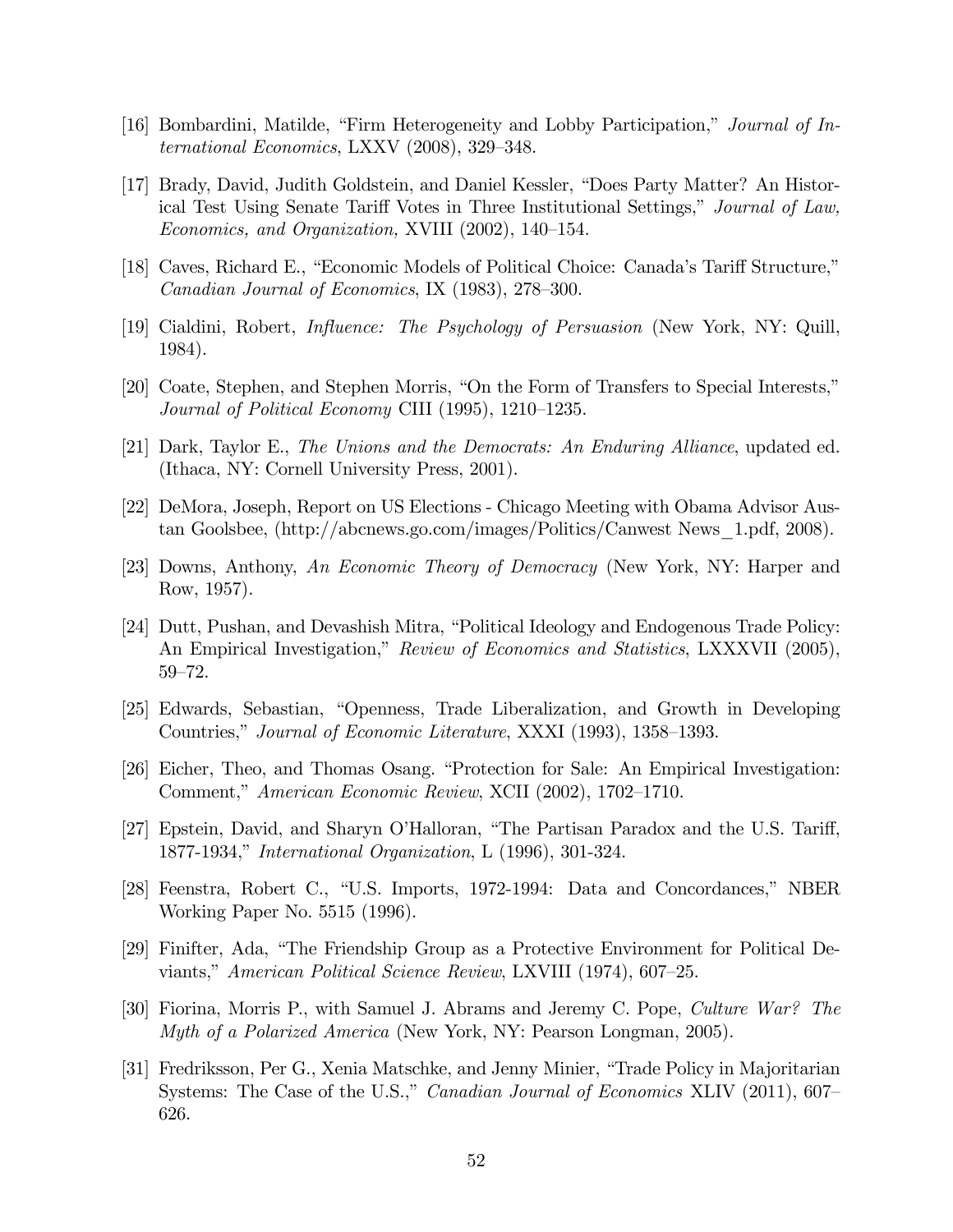- [32] Freeman, Richard B., "What Do Unions Do ... to Voting?" NBER Working Paper No. 9992 (2003).
- [33] Fuller, Dan, and Doris Geide-Stevenson, "Consensus Among Economists: Revisited," Journal of Economic Education XXXIV (2003), 369–387.
- [34] Gawande, Kishore, "Generated Regressors in Linear and Nonlinear Models," Economics Letters, LIV  $(1997)$ , 119–126.
- [35] Gawande, Kishore, and Usree Banyopadhyay "Is Protection for Sale? Evidence on the Grossman-Helpman Theory of Endogenous Protection," Review of Economics and *Statistics*, LXXXII  $(2000)$ , 139–152.
- [36] Gawande, Kishore, and Pravin Krishna, "The Political Economy of Trade Policy: Empirical Approaches," in *Handbook of International Trade*, E. Kwan Choi and James Harrigan, eds. (London: Blackwell, 2003).
- [37] Gawande, Kishore, Pravin Krishna, and Marcelo Olarreaga, "What Governments Maximize and Why: The View from Trade," *International Organization*, LXIII (2009),  $491 - 532.$
- [38] Glaeser, Edward L., Giacomo A. M. Ponzetto, and Jesse M. Shapiro, "Strategic Extremism: Why Republicans and Democrats Divide on Religious Values, " Quarterly *Journal of Economics*, CXX  $(2005)$ , 1283–1330.
- [39] Godek, Paul E., "Industry Structure and Redistribution through Trade Restrictions," Journal of Law and Economics, XXVIII (1985), 687–703.
- [40] Goldberg, Pinelopi Koujianou, and Giovanni Maggi, "Protection for Sale: An Empirical Investigation," American Economic Review, LXXXIX (1999), 1135–1155.
- [41] Graber, Doris A., Processing the News: How People Tame the Information Tide (New York, NY: Longman, 1984).
- [42] Granovetter, Mark, "The Strength of Weak Ties," American Journal of Sociology, LXXVIII  $(1973)$ ,  $1360-1380$ .
- [43] Grossman, Gene M., and Elhanan Helpman, "Protection For Sale," American Economic Review, LXXXIV  $(1994)$ , 833–850.
- [44] —, "Electoral Competition and Special Interest Politics," Review of Economic Studies, LXIII (1996), 265–286.
- $[45]$  *mecial Interest Politics* (Cambridge, MA: MIT Press, 2001).
- $[46]$  —, "A Protectionist Bias in Majoritarian Politics," Quarterly Journal of Economics,  $\text{CXX}$  (2005), 1239–1282.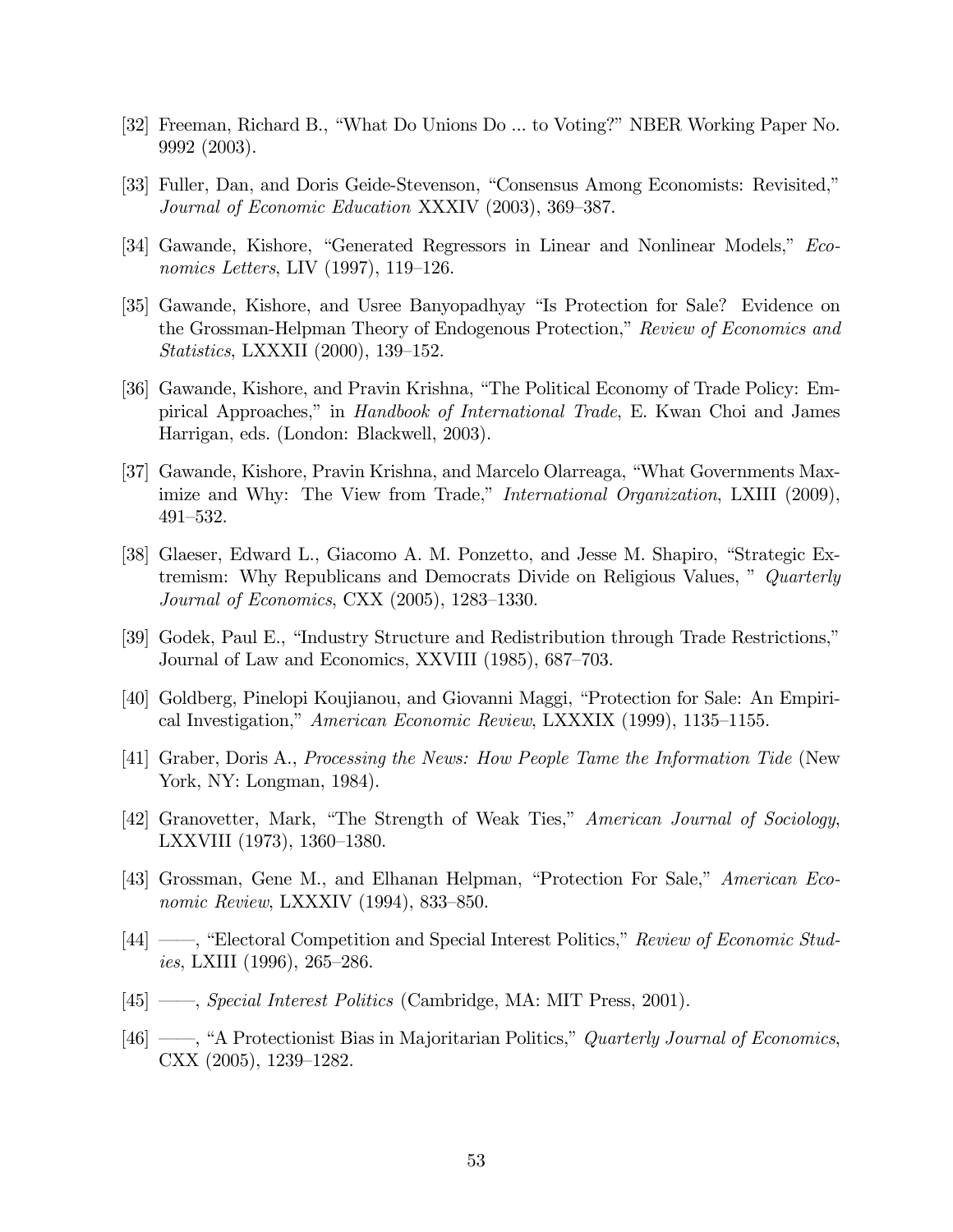- [47] Hall, H. Keith, Chihwa Kao, and Douglas Nelson, "Women and Tariffs: Testing the Gender Gap Hypothesis in a Downs-Mayer Political-Economy Model," *Economic In*quiry, XXXVI (1998), 320–332.
- [48] Hillman, Arye L., "Declining Industries and Political-Support Protectionist Motives," American Economic Review, LXXII (1982), 1180–1187.
- [49] Kearl, James R., Clayne L. Pope, Gordon C. Whiting, and Larry T. Wimmer, "A Confusion of Economists?" American Economic Review, Papers and Proceedings LXIX  $(1979), 28-37.$
- [50] Kee, Hiau Looi, Alessandro Nicita, and Marcelo Olarreaga, "Import Demand Elasticities and Trade Distortions," Review of Economics and Statistics, XC (2008), 666–682.
- [51]  $\_\_\_\$ , "Estimating Trade Restrictiveness Indices," Economic Journal CXIX (2009), 172-199.
- [52] Keech, William R., and Kyoungsan Pak, "Partisanship, Institutions, and Change in American Trade Politics," Journal of Politics, LVII (1995), 1130–1142.
- [53] Klein, Daniel B., and Charlotta Stern, "Is There a Free-Market Economist in the House? The Policy Views of American Economic Association Members," American Journal of Economics and Sociology LXVI (2007), 309–334.
- [54] Krishna, Vijay, and John Morgan, "A Model of Expertise," Quarterly Journal of Economics, CXVI  $(2001)$ , 747–775.
- [55] Layman, Geoffrey C., "Religion and Political Behavior in the United States: The Impact of Beliefs, Affiliations and Commitment from 1980 to 1994," Public Opinion  $Quarterly, LXI (1997), 288–316.$
- [56]  $\frac{1}{10}$  (56]  $\frac{1}{10}$  in the American Party System," American Politics Quarterly, XXVII (1999), 89–121.
- $[57]$  *ó The Great Divide: Religious and Cultural Conflict in American Party Politics* (New York: Columbia University Press, 2001).
- [58] Leamer, Edward E., "The Structure and Effect of Tariff and Nontariff Barriers in 1983," in The Political Economy of International Trade: Essays in Honor of Robert E. Baldwin, Ronald W. Jones and Anne O. Krueger, eds. (Oxford: Basil Blackwell, 1990).
- [59] Leonhardt, David, "The Politics of Trade in Ohio," New York Times (www.nytimes.com/2008/02/27/business/27leonhardt.html, 2008).
- [60] Lindbeck, Assar ,and Jörgen W. Weibull, "Balanced-Budget Redistribution as the Outcome of Political Competition," Public Choice LII (1987), 273–297.
- [61] Lipset, Seymour M., and Stein Rokkan, Party Systems and Voter Alignments (New York, NY: Free Press, 1967).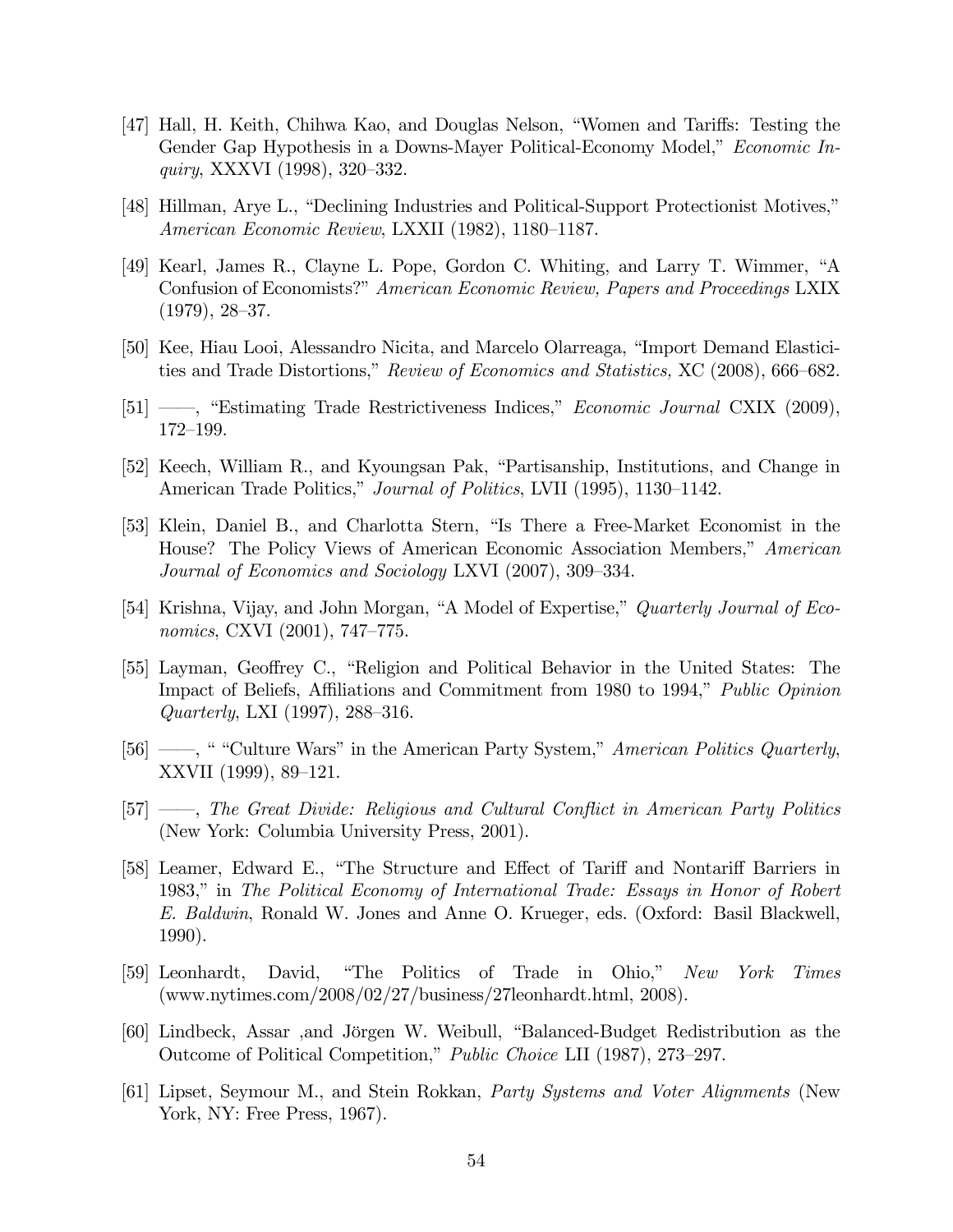- [62] Lipton, Michael, Why Poor People Stay Poor: Urban Bias in World Development (Cambridge, MA: Harvard University Press, 1977).
- [63] Lohmann, Susanne, "A Signalling Model of Informative and Manipulative Political Action," American Political Science Review, LXXXIV (1993), 319–333.
- $[64]$  —, "Information, Access, and Contributions," *Public Choice*, LXXXV (1995), 267 284.
- [65]  $\rightarrow$ , "An Information Rationale for the Power of Special Interests," American Political *Science Review, XCII* (1998), 809–827.
- [66] —, "Representative Government and Special Interest Politics," Journal of Theoret*ical Politics, XV*  $(2003)$ ,  $299-319$ .
- [67] Long, Ngo Van, and Neil Vousden, "Protectionist Responses and Declining Industries," Journal of International Economics, XXX (1991), 87–103.
- [68] MacLaren, John, and Bilgehan Karabay, "Trade Policy Making by an Assembly," in The Political Economy of Trade, Aid and Foreign Investment Policies, Devashish Mitra and Arvind Panagariya, eds. (Amsterdam: Elsevier, 2004).
- [69] Magee, Stephen P., William A. Brock, and Leslie Young, *Black Hole Tariffs and En*dogenous Policy Theory: Political Economy in General Equilibrium (Cambridge: Cambridge University Press, 1989).
- [70] Magelby, David B., and Candice J. Nelson, The Money Chase: Congressional Campaign Finance Reform (Washington, DC: Brookings Institution, 1990).
- [71] Marvel, Howard P., and Edward J. Ray, "The Kennedy Round: Evidence on the Regulation of International Trade in the United States," American Economic Review, LXXIII  $(1983)$ ,  $190-197$ .
- [72] Matschke, Xenia, and Shane M. Sherlund, "Do Labor Issues Matter in the Determination of U.S. Trade Policy? An Empirical Reevaluation," American Economic Review, XCVI (2006), 405-421.
- [73] Mayda, Anna Maria, and Dani Rodrik, "Why Are Some People (and Countries) More Protectionist than Others?" European Economic Review, XLIX (2005), 1393-1430.
- [74] Mayer, Wolfgang, "Endogenous Tariff Formation," American Economic Review, LXXIV  $(1984)$ , 970–985.
- [75] Mayer, Wolfgang, and Jun Li, "Interest Groups, Electoral Competition, and Probabilistic Voting for Trade Policies," Economics and Politics, VI (1994), 59–79.
- [76] Milgrom, Paul, and John Robert, "Comparing Equilibria," American Economic Review LXXXIV  $(1994)$ , 441–459.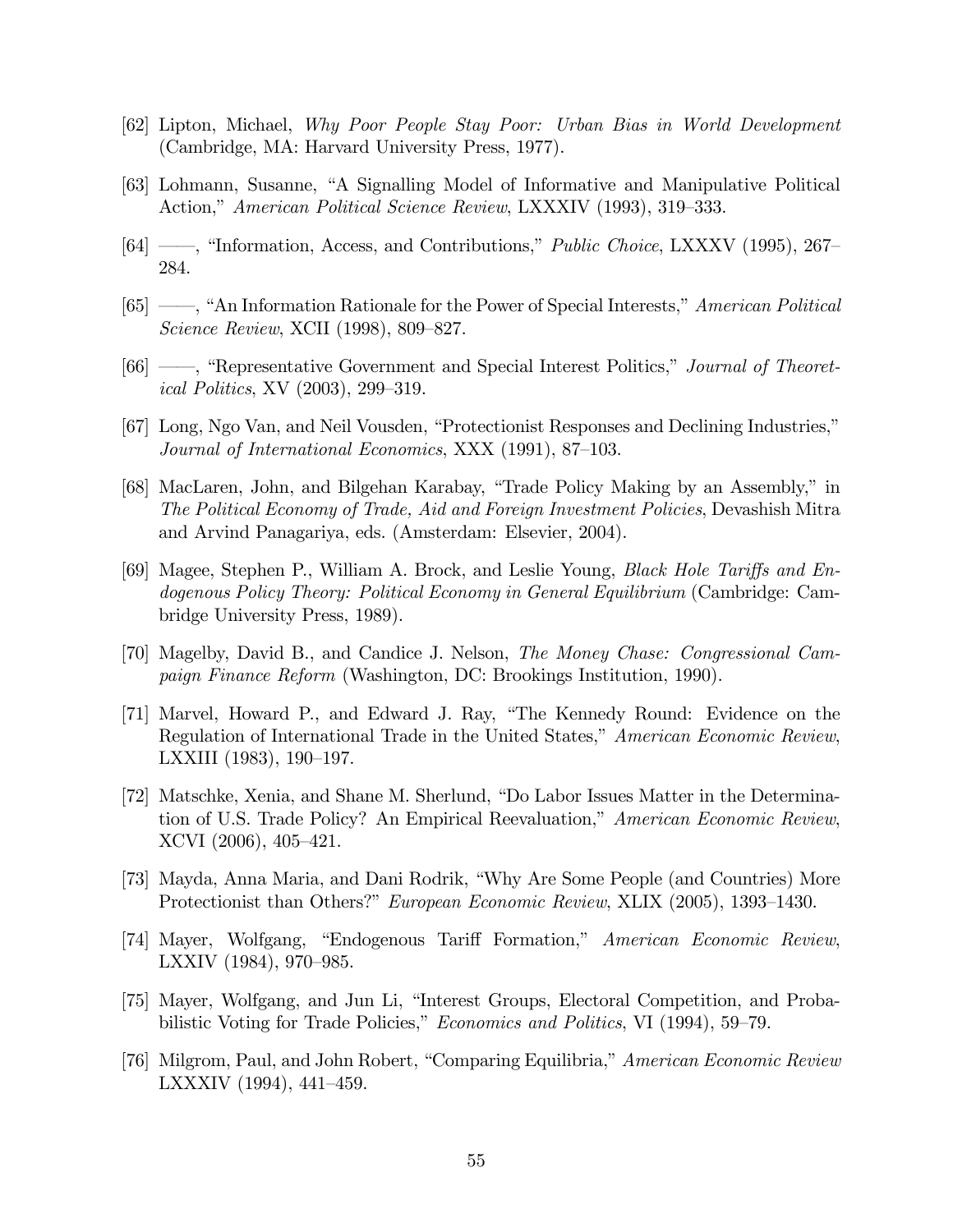- [77] Milner, Helen V., and Benjamin Judkins, "Partisanship, Trade Policy, and Globalization: Is There a Left-Right Divide on Trade Policy?" International Studies Quarterly, XLVIII (2004), 95-119.
- [78] Mitra, Devashish, "Endogenous Lobby Formation and Endogenous Protection: A Long-Run Model of Trade Policy Determination," American Economic Review LXXXIX  $(1999)$ , 1116–1134.
- [79] Mitra, Devashish, Dimitrios D. Thomakos, and Mehmet A. Ulubaşoğlu, "Protection" for Sale' in a Developing Country: Democracy vs. Dictatorship," Review of Economics and Statistics, LXXXIV  $(2002)$ , 497–508.
- $[80]$   $\longrightarrow$ , "Can we obtain realistic parameter estimates for the 'protection for sale' model?" Canadian Journal of Economics, XXXIX  $(2006)$ , 187–210.
- [81] Murphy, Kevin M., and Andrei Shleifer, "Persuasion in Politics," American Economic Review, XCIV  $(2004)$ , 435–439.
- [82] Mutz, Diana C., and Jeffery J. Mondak, "The Workplace as a Context for Cross-Cutting Political Discourse," Journal of Politics, LXVIII (2006), 140–155.
- [83] Myerson, Roger, "Informational Origins of Political Bias towards Critical Groups of Voters," European Economic Review, XLIII (1999), 767–778.
- [84] Newey, Whitney K., "Efficient Estimation of Limited Dependent Variable Models with Endogenous Explanatory Variables," Journal of Econometrics, XXXVI (1987): 231– 250.
- [85] O'Halloran, Sharyn, *Politics, Process, and American Trade Policy* (Ann Arbor, MI: University of Michigan Press, 1994).
- [86] Peltzman, Sam, "Toward a More General Theory of Regulation," Journal of Law and Economics, XIX  $(1976)$ , 211–240.
- [87] Persson, Torsten, and Guido Tabellini, Political Economics: Explaining Economic Policy (Cambridge, MA: MIT Press, 2000).
- [88] Pincus, Jonathan J., "Pressure Groups and the Pattern of Tariffs," Journal of Political Economy, LXXXIII (1975), 757-778.
- [89] Potters, Jan, and Frans van Windend, "Lobbying and Asymmetric Information,"  $Pub$ lic Choice, LXXIV  $(1992)$ , 269–292.
- [90] Rodrik, Dani, "Political Economy of Trade Policy," in Handbook of International Economics, vol. 3, Gene M. Grossman and Kenneth Rogoff, eds. (Amsterdam: Elsevier, North-Holland, 1995).
- [91] Rogowski, Ronald, "Political Cleavages and Changing Exposure to Trade," American Political Science Review, LXXXI  $(1987)$ , 1121–1137.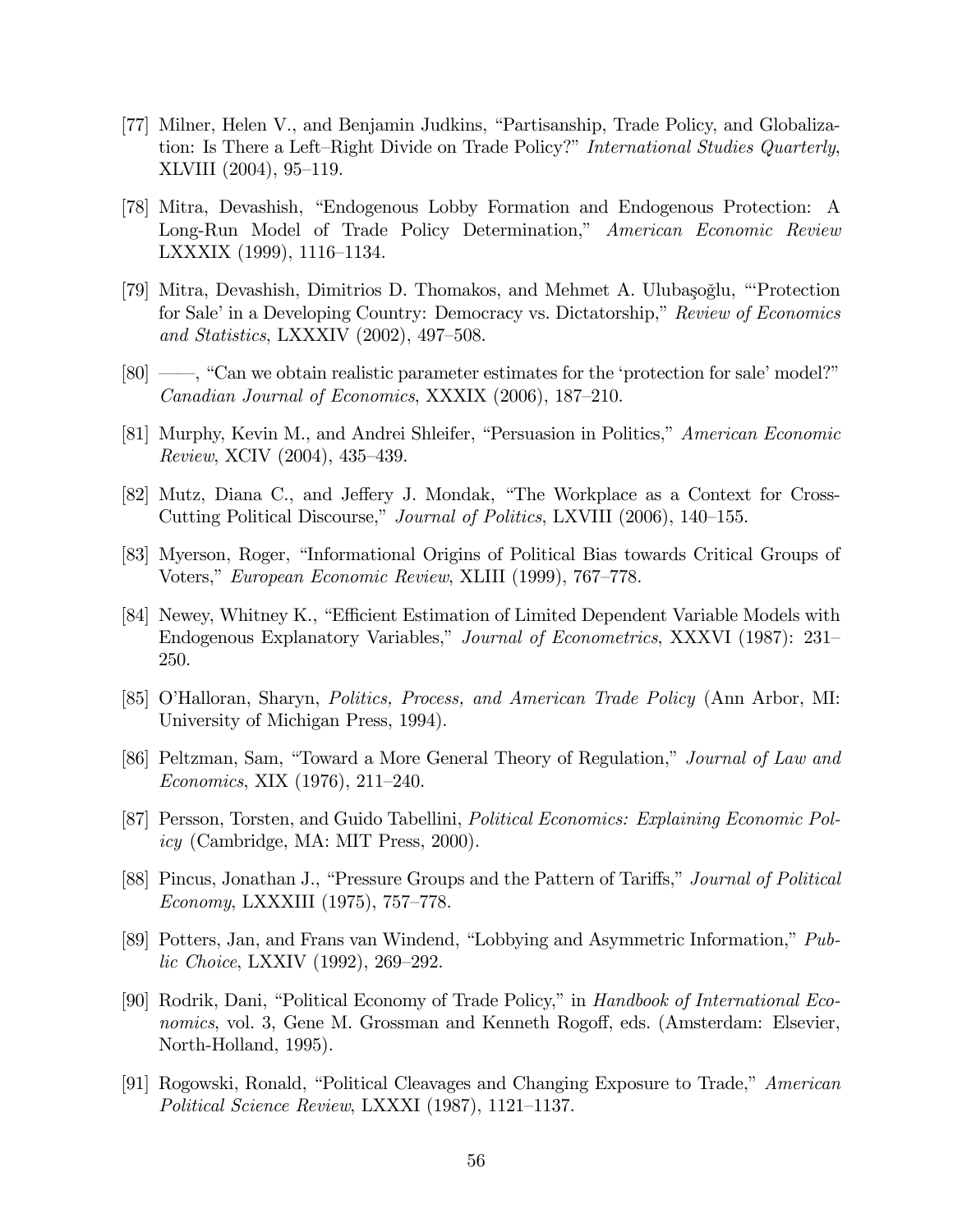- [92] Saunders, Ronald S., "The Political Economy of Effective Tariff Protection in Canada's Manufacturing Sector," Canadian Journal of Economics, XIII (1980), 340–348.
- [93] Schlozman, Kay L., and John T. Tierney, Organized Interests and American Democracy (New York, NY: Harper and Row, 1986).
- [94] Sheills, Clinton R., Robert F. Stern, and Alan V. Deardorff, "Estimates of the Elasticities of Substitution Between Imports and Home Goods for the United States,"  $Weltwirtschaftliches Archiv, CII (1986), 497–519.$
- [95] Standard Industrial Classification Manual (Washington, DC: U.S. Government Printing Office,  $1972$ ).
- [96] Stevenson, Mark, and Yorick Wilks, "Word-Sense Disambiguation," in Oxford Handbook of Computational Linguistics, Ruslan Mitkov, ed. (Oxford: Oxford University Press, 2005).
- [97] Stigler, George J., "The Theory of Economic Regulation," Bell Journal of Economics and Management Science, II (1971),  $3-12$ .
- [98] Strömberg, David, "Radio's Impact on Public Spending," Quarterly Journal of Economics, CXIX  $(2004)$ , 189–221.
- [99] Taussig, Frank W., The Tariff History of the United States (New York, NY: G.P. Putnam's Sons, 1888).
- [100] Trefler, Daniel, "Trade Liberalization and the Theory of Endogenous Protection: An Econometric Study of U.S. Import Policy," Journal of Political Economy, CI (1993),  $138 - 160.$
- [101] Whaples, Robert, "Do Economists Agree on Anything? Yes!". The Economists' Voice III  $(2006)$ , 1–6.
- [102] Willmann, Gerald, "Why Legislators Are Protectionists: The Role of Majoritarian Voting in Setting Tariffs." Unpublished manuscript, University of Kiel (2005).
- [103] Yang, C. C., "Endogenous Tariff Formation under Representative Democracy: A Probabilistic Voting Model," American Economic Review, LXXXV (1995), 956–963.
- [104] Zaller, John, The Nature and Origins of Mass Opinion (Cambridge: Cambridge University Press, 1992).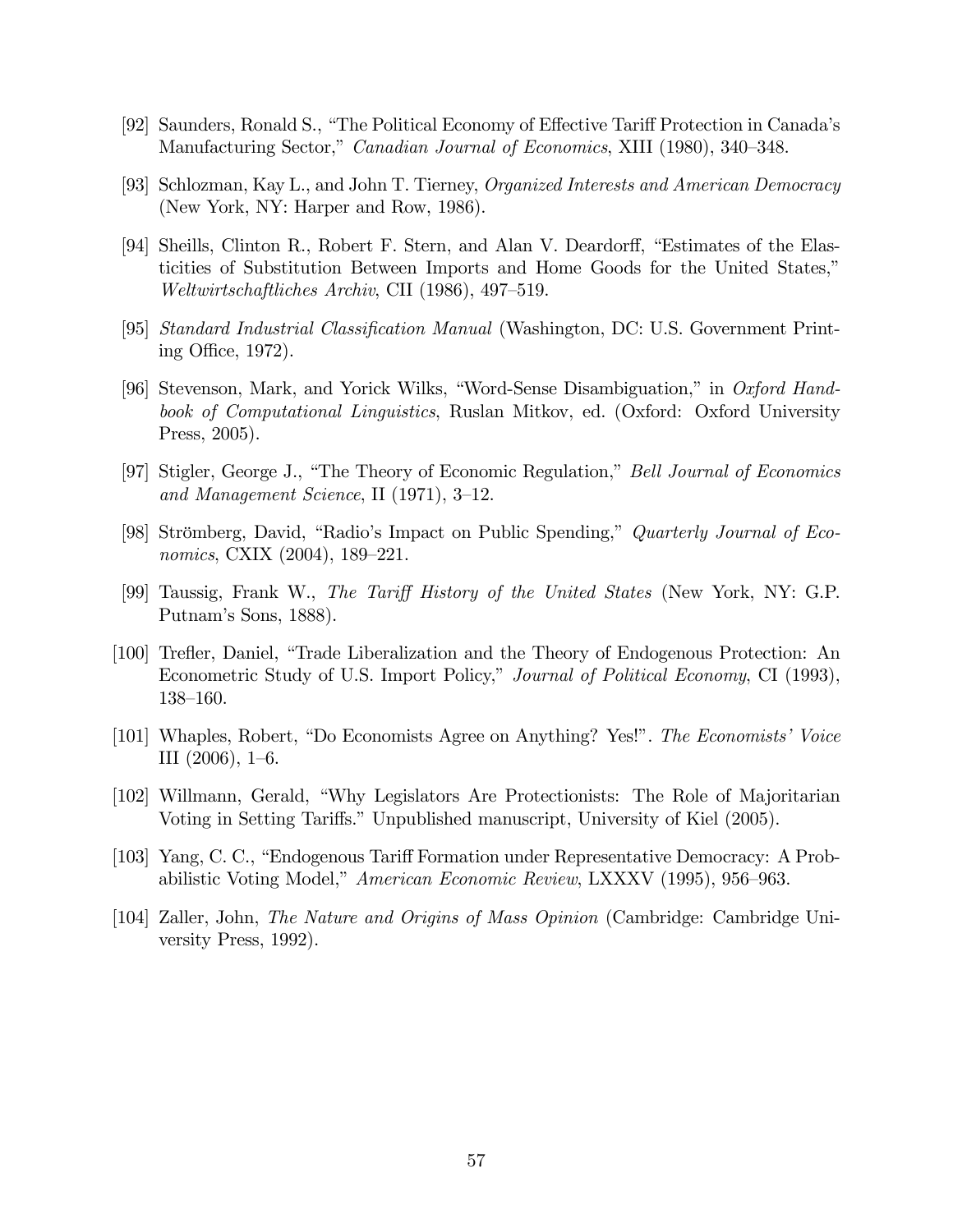## Table  $1$  – Tariffs and TV Ownership Across Countries

|                         | (1)                        | (2)                                   | $\bf (3)$                   | (4)                                   |
|-------------------------|----------------------------|---------------------------------------|-----------------------------|---------------------------------------|
| TV sets per 100 people  | $-.143737***$<br>(.043171) | $-.108086$ <sup>**</sup><br>(.048970) | $-.156114***$<br>(.0518672) | $-.119811$ <sup>**</sup><br>(.057595) |
| Log real GDP per capita |                            | $-2.82617***$<br>(1.09942)            |                             | $-2.94854***$<br>(1.11337)            |
| Freedom House index     |                            |                                       | .340488<br>(.411771)        | $-.385726$<br>(.418445)               |
| Constant                | $11.7254***$<br>(.870616)  | $32.8742***$<br>(8.03119)             | $13.0709***$<br>(2.30049)   | $35.2744***$<br>(8.08281)             |
| Country fixed effects   | Yes                        | Yes                                   | Yes                         | Yes                                   |
| $R^2$                   | .7709                      | .7723                                 | .7560                       | .7565                                 |
| Observations            | 2585                       | 2510                                  | 2456                        | 2384                                  |
| Clusters                | 149                        | 147                                   | 148                         | 146                                   |

Dependent variable: Customs and Other Import Duties, % of Imports

Notes: Robust standard errors, clustering by country. Asterisks denote significance respectively at the  $10\%$ <sup>\*</sup>,  $5\%$ <sup>\*\*</sup>, and  $1\%$ <sup>\*\*\*</sup> confidence level.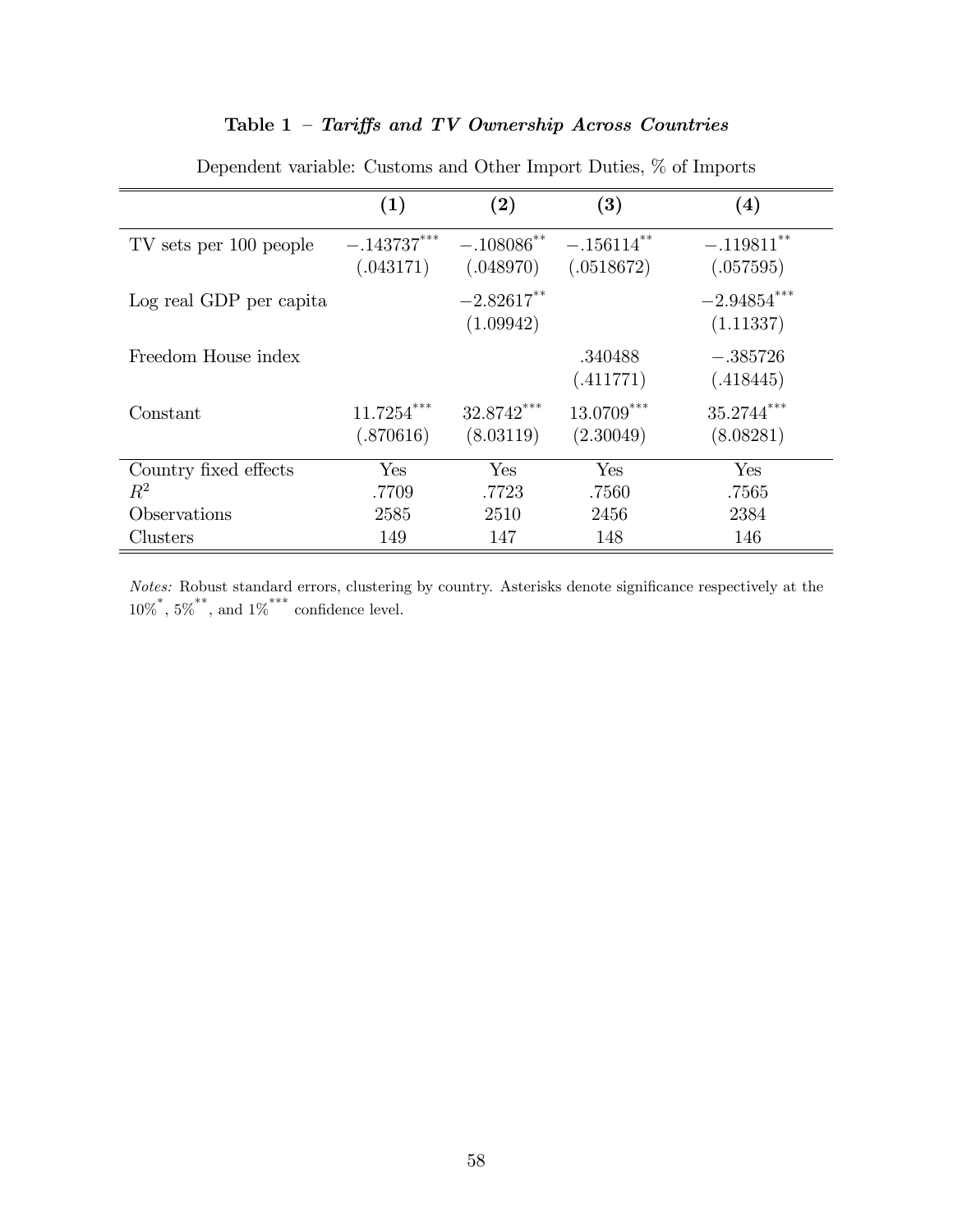| Variable                                          | Mean     | Std. Dev. | Min      | Max      |
|---------------------------------------------------|----------|-----------|----------|----------|
| Non-tariff barrier coverage ratio, $\tau_q$       | .1120714 | .2340397  | $\Omega$ | 1        |
| Import demand elasticity, $e_a$                   | 1.465422 | .3741685  | .54911   | 2.1297   |
| Value of imports, $m_q$ (\$ billions)             | .5419009 | 1.649809  | .0001567 | 17.45789 |
| Value of shipments, $x_a$ (\$ billions)           | 5.397444 | 15.37005  | .0731    | 182.5918 |
| Import penetration, $x_q/m_q$                     | .1858996 | .3754532  | .0001425 | 3.745999 |
| $(x_q/m_q)$ /e <sub>g</sub> (scaled by 10,000)    | .0081241 | .0489404  | .0000185 | .608384  |
| Article counts $A_q$                              | 51.20625 | 190.5973  | $\Omega$ | 1532     |
| $a_q = \log (1 + \bar{A}_q)$                      | 1.878286 | 1.780745  | $\Omega$ | 7.334982 |
| $a_q(x_q/m_q)$ /e <sub>q</sub> (scaled by 10,000) | .0082387 | .022251   | $\Omega$ | .1426909 |
| Skilled employees $N_q$ (thousands)               | 34.28327 | 44.22485  | 1.49424  | 328.0628 |
| $N_g (x_g/m_g) / e_g$ (scaled by 10,000)          | .4190476 | 3.632191  | .0000396 | 45.8415  |

Table  $2$  - Cross-Industry Data on Trade Barriers and Media Coverage

Sources: NBER-CES Manufacturing Industry Database, NBER Trade Database, Gawande and Bandyopadhyay (2000), and author's estimates based on the ProQuest Historical Newspapers database.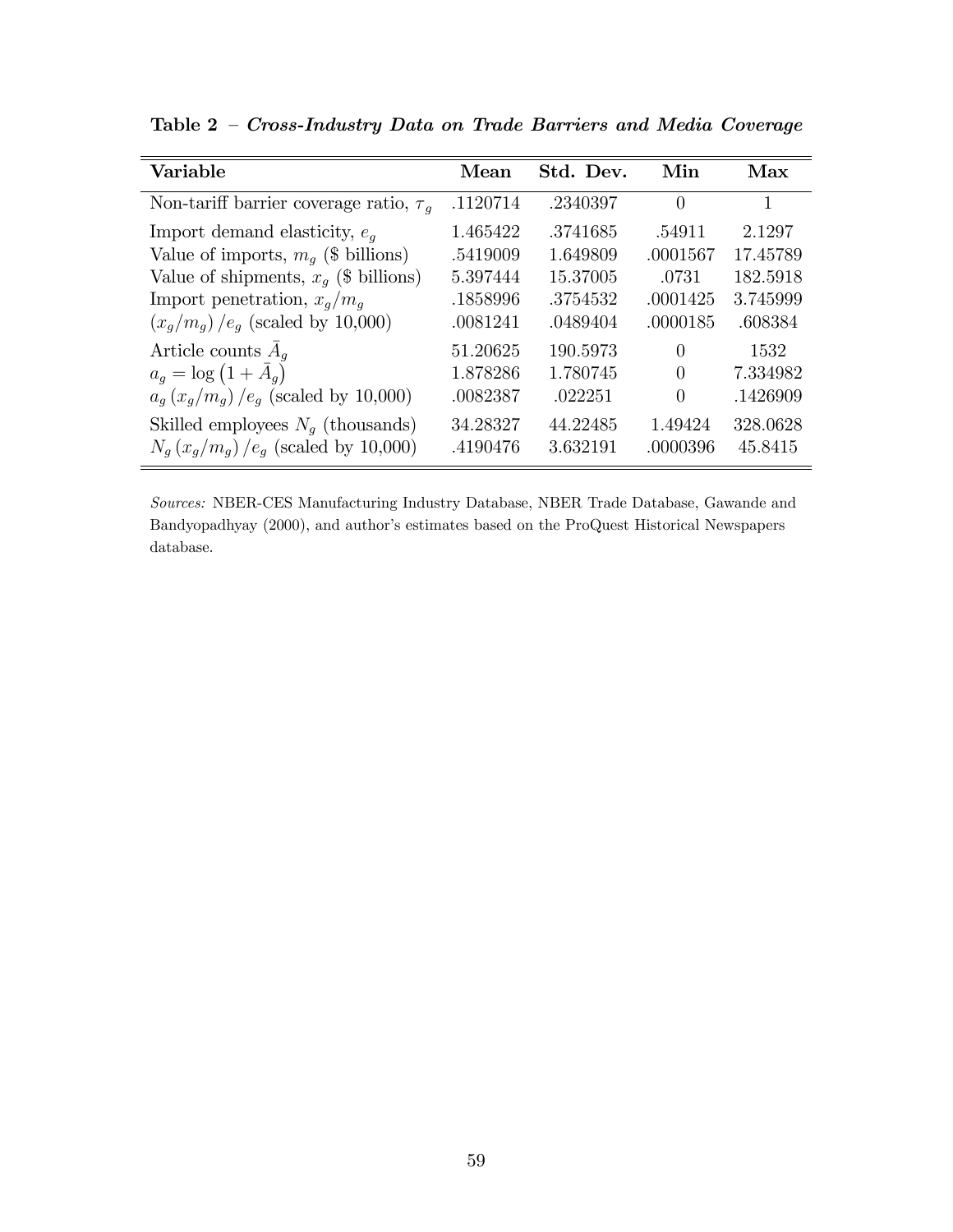### Table 3 - Trade Barriers and Media Coverage Across Industries

|                    | (1)                                   | (2)                                    | (3)                           | (4)                                    |
|--------------------|---------------------------------------|----------------------------------------|-------------------------------|----------------------------------------|
| $(x_q/m_q)/e_q$    | 24.99281<br>(15.29563)                | 38.07825**<br>(18.71179)               | 37.37992***<br>(12.41814)     | 48.87106**<br>(21.95686)               |
| $a_q(x_q/m_q)/e_q$ | $-18.27544***$<br>(6.958143)          | $-26.33681$ ***<br>(10.22915)          | $-22.80189$ ***<br>(7.926363) | $-29.98131***$<br>(13.38167)           |
| $N_q(x_q/m_q)/e_q$ | $-.3275101*$<br>(.1938933)            | $-.487798$ <sup>**</sup><br>(.2263261) | $-.4954487$ **<br>(.2223446)  | $-.6347583$ <sup>*</sup><br>(.3515147) |
| $a_q$              |                                       | .0762214<br>(.0487875)                 |                               | .0684853<br>(.0587296)                 |
| $N_q$              |                                       |                                        | .0021283<br>(.0018427)        | .0021198<br>(.0023266)                 |
| Constant           | $.0730248$ <sup>*</sup><br>(.0432975) | $-.0580237$<br>(.0971758)              | $-.0090698$<br>(.0857865)     | $-.1245099$<br>(.1382421)              |
| Wald $\chi^2$      | 9.11                                  | 11.03                                  | 11.44                         | 6.96                                   |
| Observations       | 160                                   | 160                                    | 160                           | 160                                    |
| Clusters           | 75                                    | 75                                     | 75                            | 75                                     |

IV Tobit – Dependent variable:  $\tau_g$ 

 $Notes:$  Newey's (1987) efficient two-step estimator. Block bootstrap standard errors (100  $r$ eplications) clustering by three-digit SIC industry group. Asterisks denote significance respectively at the  $10\%$ <sup>\*</sup>,  $5\%$ <sup>\*\*</sup>, and  $1\%$ <sup>\*\*\*</sup> confidence level.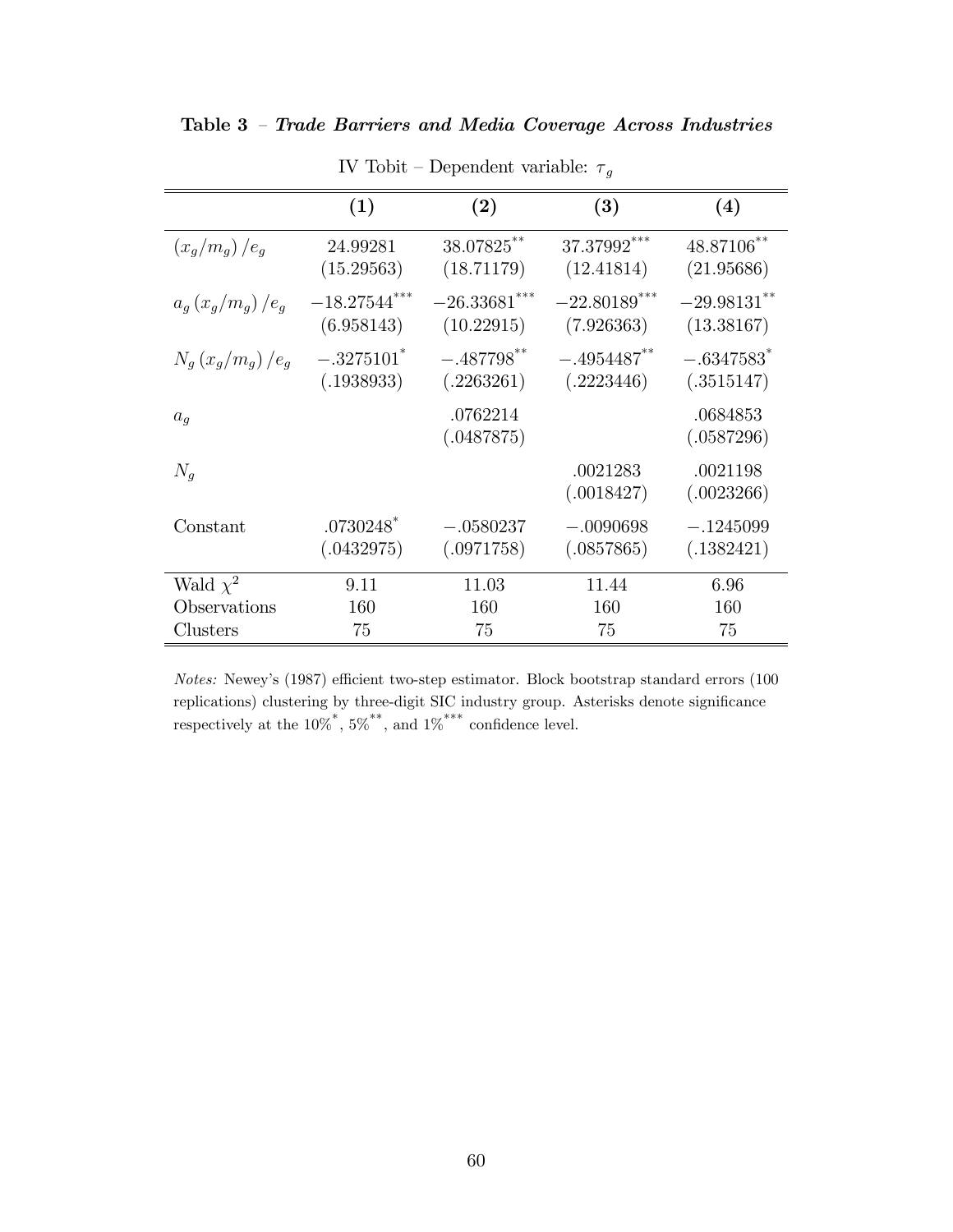|                    | (1)                          | $\bf(2)$                             | (3)                          | (4)                                     |
|--------------------|------------------------------|--------------------------------------|------------------------------|-----------------------------------------|
| $(x_q/m_q)/e_q$    | 26.30266<br>(19.58977)       | 29.59097*<br>(17.72453)              | 25.85884<br>(19.74884)       | 17.29665<br>(16.19286)                  |
| $a_a(x_a/m_a)/e_a$ | $-18.91956$ **<br>(8.574638) | $-21.66573***$<br>(7.936805)         | $-18.69337***$<br>(7.638857) | $-14.84202$ <sup>**</sup><br>(7.370991) |
| $N_a(x_a/m_a)/e_a$ | $-.3439521$<br>(.2455184)    | $-.3896601**$<br>(.1968171)          | $-.3044352$<br>(.2391098)    | $-1.622401$ <sup>*</sup><br>(1.358318)  |
| Constant           | .0715748<br>(.0448561)       | $.0764042$ <sup>*</sup><br>(.087762) | .0719953<br>(.0458558)       | .0746206<br>(.0474986)                  |
| Article searches   | Short title                  | Full title                           | Both titles                  | Both titles                             |
| Factor owners      | Skilled workers              | Skilled workers                      | All workers                  | Scient. $+$ Manag.                      |
| Wald $\chi^2$      | 6.15                         | 11.03                                | 6.75                         | 6.04                                    |
| Observations       | 160                          | 167                                  | 160                          | 160                                     |
| Clusters           | 75                           | 75                                   | 75                           | 75                                      |

IV Tobit – Dependent variable:  $\tau_g$ 

Notes: Newey's (1987) efficient two-step estimator. Block bootstrap standard errors (100  $replications)$  clustering by three-digit SIC industry group. Asterisks denote significance respectively at the  $10\%$ <sup>\*</sup>,  $5\%$ <sup>\*\*</sup>, and  $1\%$ <sup>\*\*\*</sup> confidence level.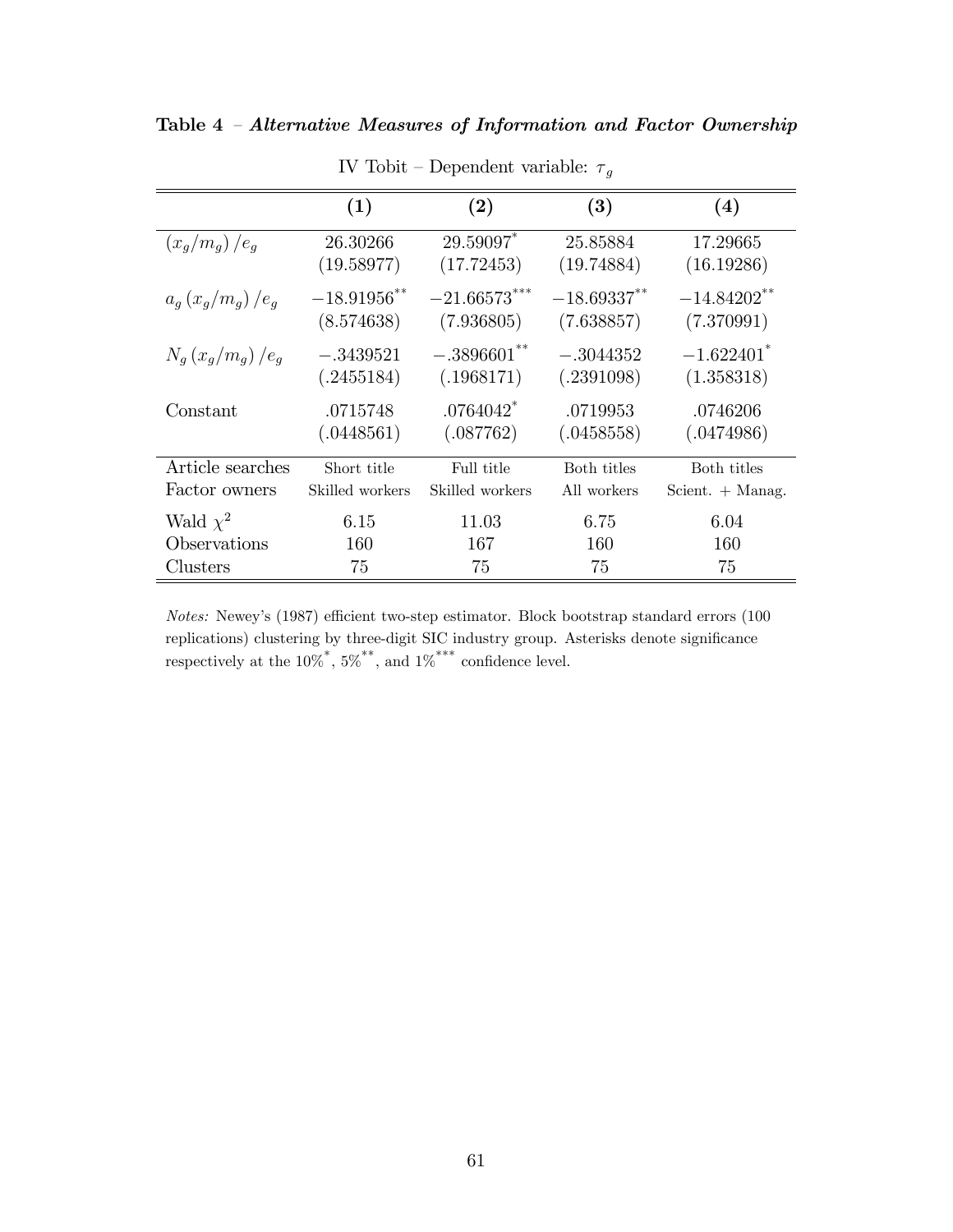| Dep. var. $\tau_q e_q$ : (1) |                                        | Dep. var. $\tau_g$ : | (2)                          | (3)                                   | (4)                                    |
|------------------------------|----------------------------------------|----------------------|------------------------------|---------------------------------------|----------------------------------------|
| $x_q/m_q$                    | 29.27728*<br>(17.77343)                | $(x_q/m_q)/e_q$      | 23.61921<br>(77.59607)       | 22.05841<br>(41.14349)                | 12.82218*<br>(6.853949)                |
| $a_q x_q/m_q$                | $-19.13889$ ***<br>(8.45882)           | $a_a(x_a/m_a)/e_a$   | $-17.07812$ **<br>(8.266519) | $-19.39053$ <sup>*</sup><br>(10.8881) | $-7.473294$ **<br>(3.015565)           |
| $N_q x_q/m_q$                | $-.3770035$ <sup>*</sup><br>(.2208369) | $N_q(x_q/m_q)/e_q$   | $-.3082057$<br>(.2899112)    | $-.2693557$<br>(.2635004)             | $-.1637543$ <sup>*</sup><br>(.0987624) |
|                              |                                        | $I_a(x_q/m_q)/e_q$   | $-.2736945$<br>(67.98599)    | $-.9108391$<br>(26.76793)             |                                        |
| Constant                     | .0870966<br>(.0626759)                 | Constant             | .0704186<br>(.0470779)       | .0820256<br>(.0568117)                | $.1380939***$<br>(.0326575)            |
|                              |                                        | Lobby dummy          | GM (1999)                    | GB (2000)                             |                                        |
| Estim.                       | IV Tobit                               | Estimation           | IV Tobit                     | IV Tobit                              | 2SLS                                   |
| Wald $\chi^2$                | 5.71                                   | Wald $\chi^2$        | 7.62                         | 6.96                                  | 9.48                                   |
| Obs.                         | 160                                    | Observations         | 160                          | 160                                   | 160                                    |
| Clusters                     | 75                                     | Clusters             | 75                           | 75                                    | 75                                     |

Table  $5$  - Alternative Regression Specifications

Notes: Block bootstrap standard errors (100 replications) clustering by three-digit SIC industry group. Asterisks denote significance respectively at the  $10\%$ <sup>\*</sup>,  $5\%$ <sup>\*\*</sup>, and  $1\%$ <sup>\*\*\*</sup> confidence level.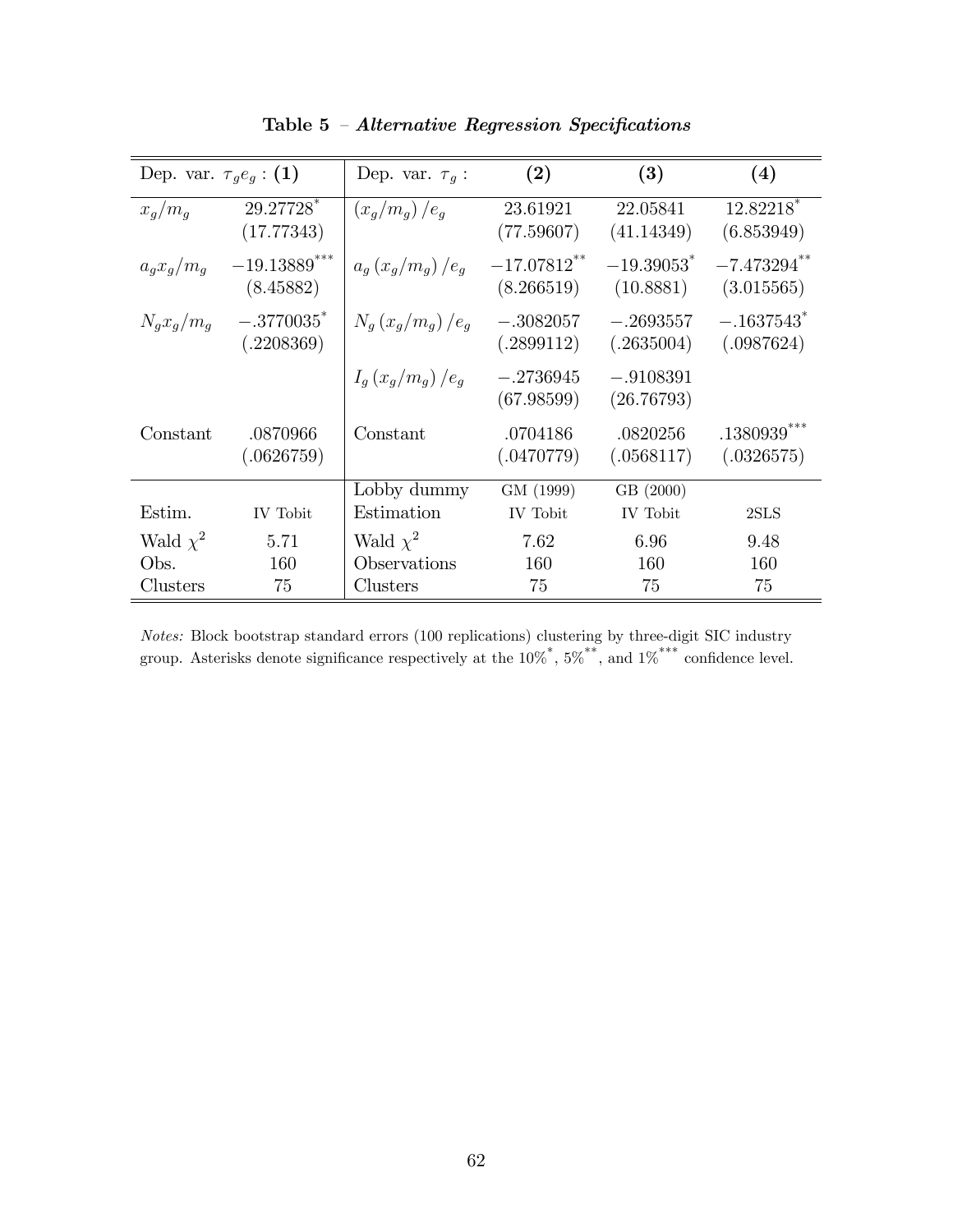### Table  $6$  - Linear Model: Baseline Regressions

|                    | (1)                          | (2)                          | (3)                          | (4)                                    |
|--------------------|------------------------------|------------------------------|------------------------------|----------------------------------------|
| $(x_q/m_q)/e_q$    | 12.82218**<br>(6.190976)     | 17.94757**<br>(7.521146)     | 18.38695**<br>(7.606851)     | 22.48032**<br>(9.404825)               |
| $a_a(x_a/m_a)/e_a$ | $-7.473294$ **<br>(3.257342) | $-10.38313***$<br>(4.026762) | $-9.416377***$<br>(3.577158) | $-11.85194***$<br>(4.518525)           |
| $N_q(x_q/m_q)/e_q$ | $-.1637543**$<br>(.0773038)  | $-.2268754***$<br>(.0950785) | $-.2372721$ **<br>(.1008549) | $-.2872259$ <sup>**</sup><br>(.122977) |
| $a_q$              |                              | .0372392<br>(.0367362)       |                              | .0334521<br>(.0347447)                 |
| $N_q$              |                              |                              | .0011595<br>(.0008739)       | .0010531<br>(.0008334)                 |
| Constant           | $.1380939***$<br>(.0316154)  | .1005626<br>(.0638747)       | $.0999496$ **<br>(.0417109)  | .0485097<br>(.0667266)                 |
| Wald $\chi^2$      | 6.51                         | 7.68                         | 7.70                         | 7.66                                   |
| Observations       | 160                          | 160                          | 160                          | 160                                    |
| Clusters           | 75                           | 75                           | 75                           | 75                                     |

2SLS – Dependent variable:  $\tau_g$ 

Notes: Robust standard errors, clustering by three-digit SIC industry group. Asterisks denote significance respectively at the  $10\%$ <sup>\*</sup>,  $5\%$ <sup>\*\*</sup>, and  $1\%$ <sup>\*\*\*</sup> confidence level.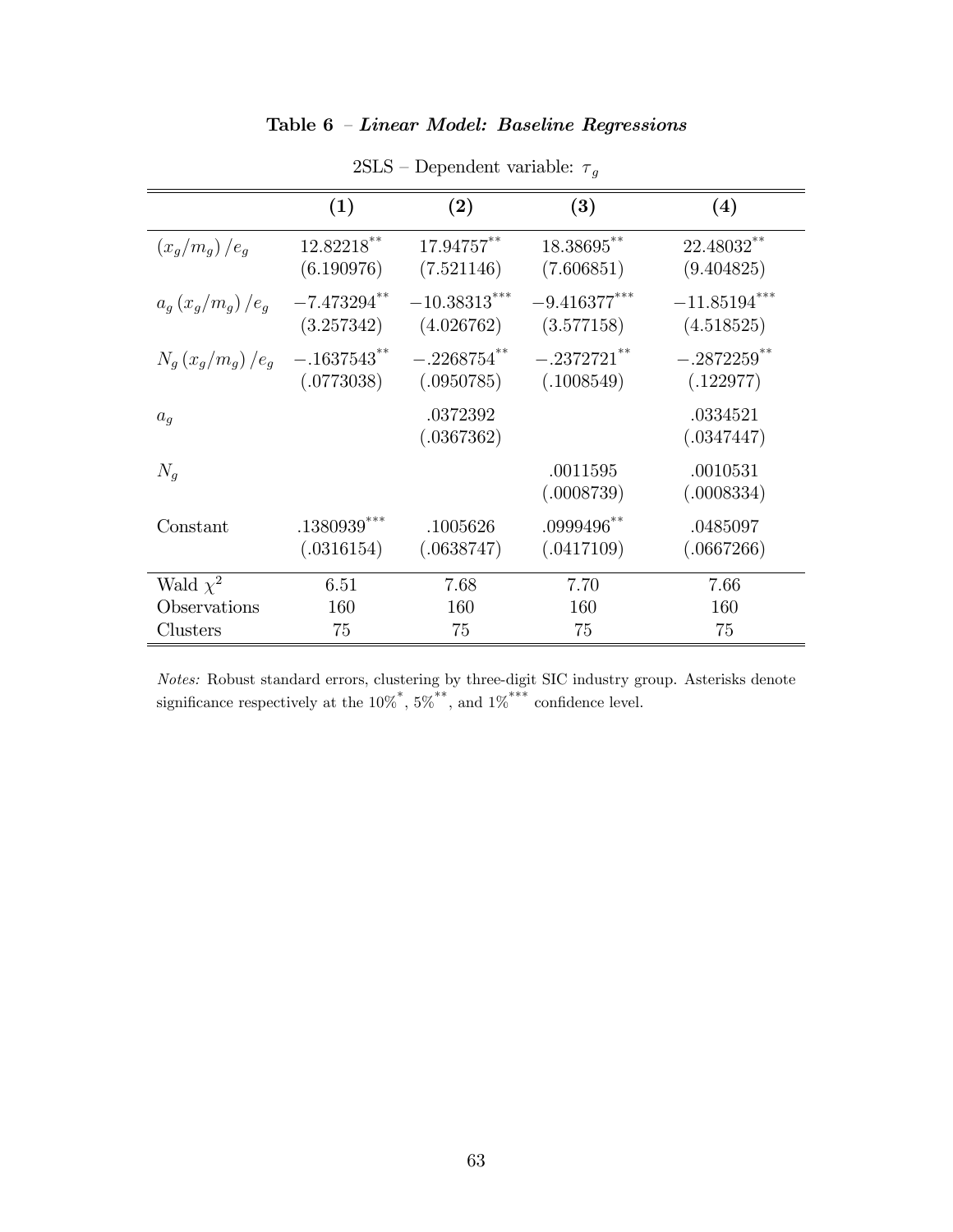## Table  $7$  - Linear Model: Alternative Variable Definitions

|                    | (1)             | (2)                       | (3)                       | $\left( 4\right)$         |
|--------------------|-----------------|---------------------------|---------------------------|---------------------------|
|                    |                 |                           |                           |                           |
| $(x_q/m_q)/e_q$    | $13.29848$ **   | $16.1549***$              | $13.07598***$             | 9.40088                   |
|                    | (6.295549)      | (7.711697)                | (6.18939)                 | (5.849297)                |
| $a_a(x_q/m_q)/e_q$ | $-7.664268$ **  | $-9.429129$ <sup>**</sup> | $-7.622228$ **            | $-5.921779$ <sup>**</sup> |
|                    | (3.29443)       | (4.331188)                | (3.262437)                | (2.9879)                  |
| $N_a(x_a/m_a)/e_a$ | $-.169769**$    | $-.2077823$ <sup>**</sup> | $-.1498999$ <sup>**</sup> | $-.8567678*$              |
|                    | (.0786152)      | (.1968171)                | (.0696092)                | (.517443)                 |
| Constant           | $.138185***$    | $.142649***$              | $.1377112***$             | $.1370716***$             |
|                    | (.0316915)      | (.032485)                 | (.0315652)                | (.0307971)                |
| Article searches   | Short title     | Full title                | Both titles               | Both titles               |
| Factor owners      | Skilled workers | Skilled workers           | All workers               | Scient. $+$ Manag.        |
| Wald $\chi^2$      | 6.67            | 6.12                      | 6.63                      | 5.31                      |
| Observations       | 160             | 167                       | 160                       | 160                       |
| Clusters           | 75              | 75                        | 75                        | 75                        |

2SLS – Dependent variable:  $\tau_g$ 

Notes: Robust standard errors, clustering by three-digit SIC industry group. Asterisks denote significance respectively at the  $10\%$ <sup>\*</sup>,  $5\%$ <sup>\*\*</sup>, and  $1\%$ <sup>\*\*\*</sup> confidence level.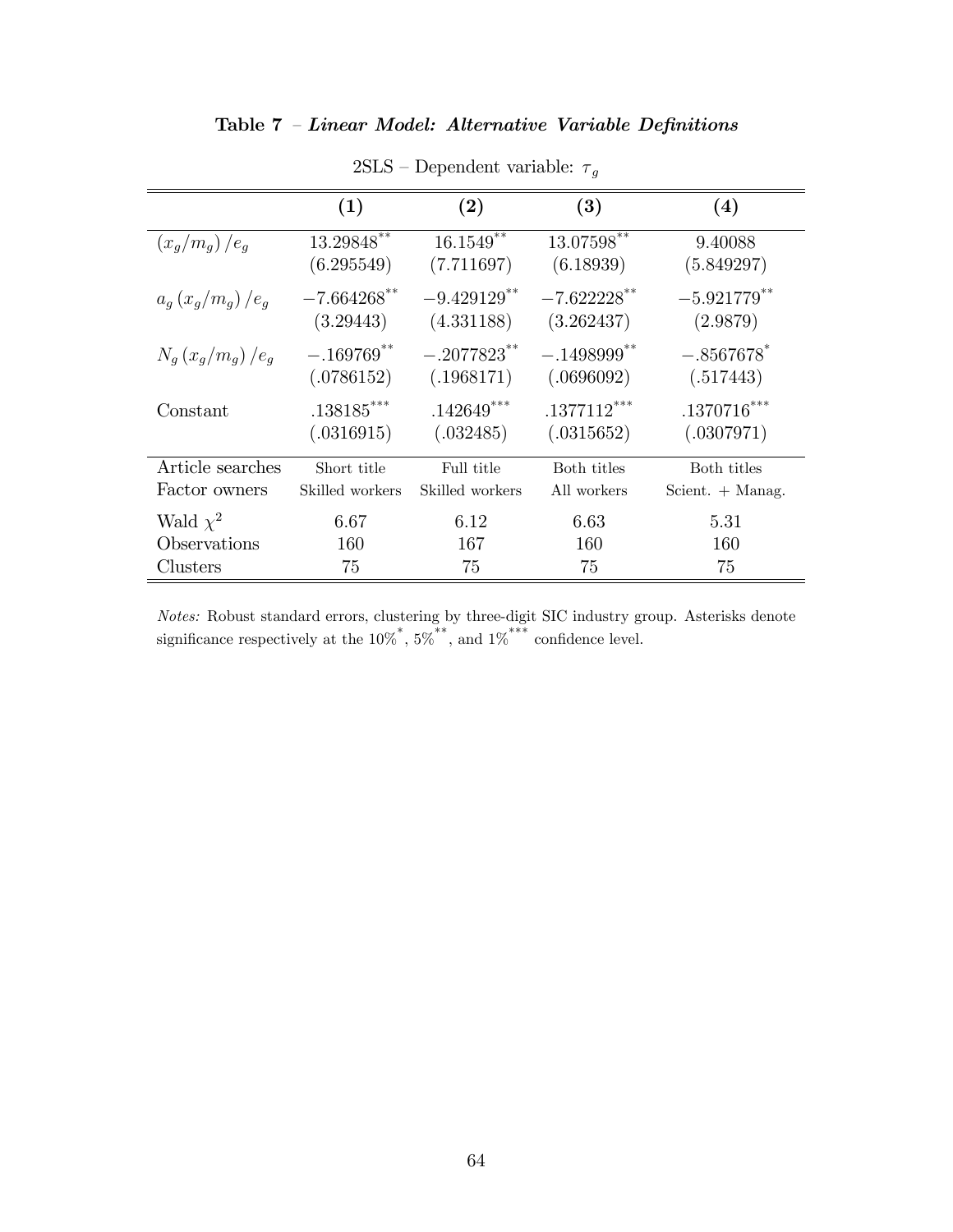| Dep. var. $\tau_a e_a$ : (1) |                              | Dep. var. $\tau_a$ : | (2)                                    | (3)                                    |
|------------------------------|------------------------------|----------------------|----------------------------------------|----------------------------------------|
| $x_q/m_q$                    | $13.19415***$<br>(5.87302)   | $(x_g/m_g)/e_g$      | 12.37688<br>(23.53823)                 | 17.23997<br>(12.13003)                 |
| $a_g x_g/m_q$                | $-7.600517***$<br>(3.206079) | $a_q(x_q/m_q)/e_q$   | $-7.429248$ <sup>*</sup><br>(4.035649) | $-9.416484$ <sup>*</sup><br>(5.700487) |
| $N_q x_q/m_q$                | $-.167352**$<br>(.0766499)   | $N_a(x_a/m_a)/e_a$   | $-.1630717$ <sup>*</sup><br>(.0878407) | $-.1103254$<br>(.096996)               |
|                              |                              | $I_a(x_q/m_q)/e_q$   | .3870251<br>(19.13407)                 | $-7.972759$<br>(12.84741)              |
| Constant                     | $.1879415***$<br>(.0385704)  | Constant             | $.1380893***$<br>(.0315496)            | $.1454508***$<br>(.039243)             |
|                              |                              | Lobby dummy          | GM (1999)                              | GB (2000)                              |
| Wald $\chi^2$                | 5.95                         | Wald $\chi^2$        | 6.58                                   | 4.75                                   |
| Obs.                         | 160                          | Observations         | 160                                    | 160                                    |
| Clusters                     | 75                           | Clusters             | 75                                     | 75                                     |

Table  $8$  - Linear Model: Alternative Regression Specifications

Notes: Block bootstrap standard errors (100 replications) clustering by three-digit SIC industry group. Asterisks denote significance respectively at the  $10\%$ <sup>\*</sup>,  $5\%$ <sup>\*\*</sup>, and  $1\%$ <sup>\*\*\*</sup>  $% \left\vert \cdot \right\vert$  confidence level.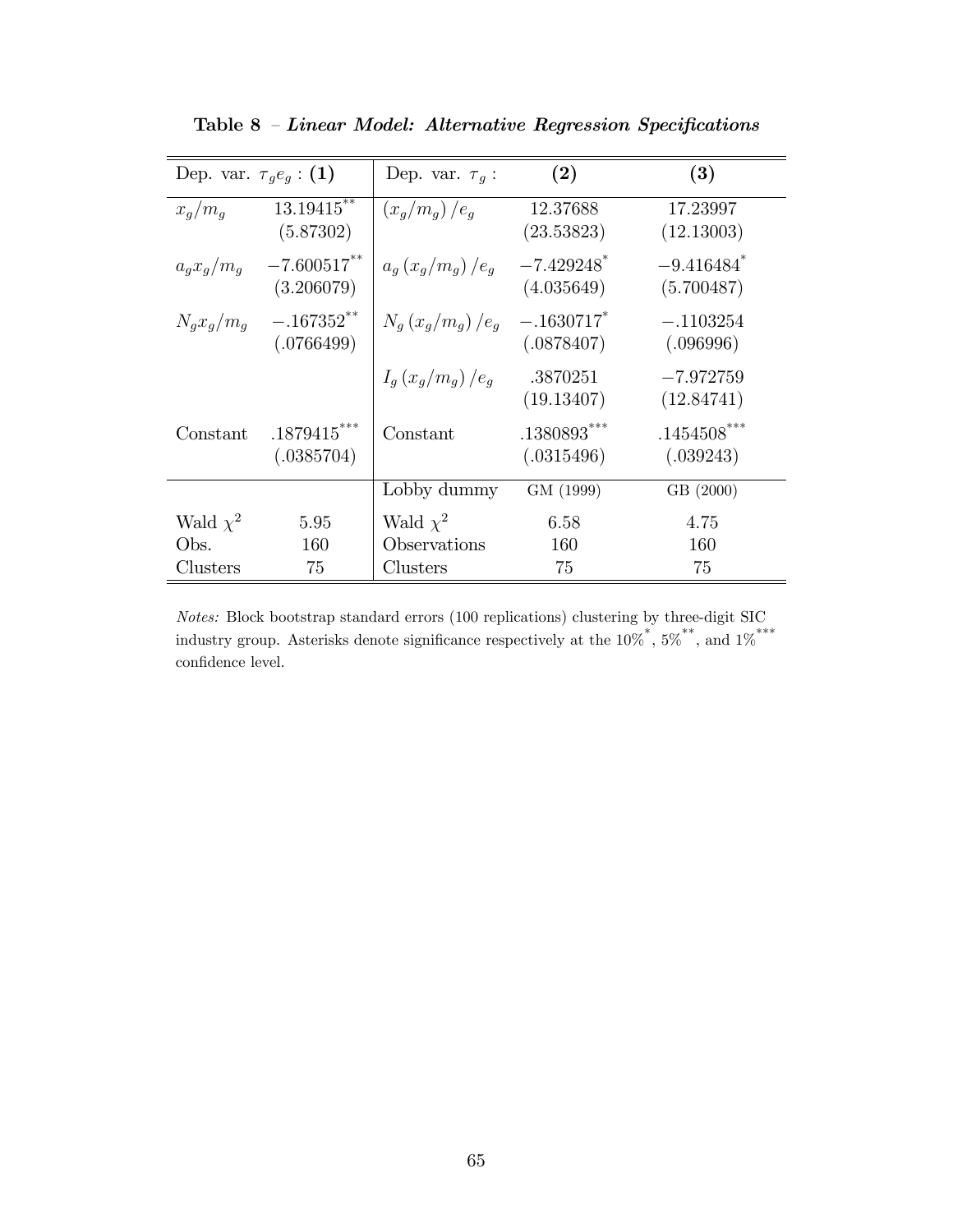| Variable                       | Mean    | Std. Dev. | Min        | Max     |
|--------------------------------|---------|-----------|------------|---------|
| Import duties, $\%$ of imports | 8.66255 | 14.3198   | $-.058937$ | 343.402 |
| Television sets per 100 people | 17.8732 | 18.6917   |            | 96.5208 |
| Real GDP per capita, log       | 7.51425 | 1.54312   | 4.13095    | 10.7922 |
| Freedom House index            | 3.71254 | 2.19544   |            |         |

Table A1  $-$  Panel Data on Tariffs and TV Ownership

Sources: World Development Indicators and Freedom House.

Table  $A2$  - Cross-Country Data on Tariffs and TV Ownership

| Variable                                                                                | Mean               | Std. Dev.          | Min              | Max                |
|-----------------------------------------------------------------------------------------|--------------------|--------------------|------------------|--------------------|
| TTRI, avg. 2006-2008                                                                    | 5.71080            | 4.53863            | $\left( \right)$ | 21.8               |
| $\%$ Households with a TV, avg. 1998-2007<br>TV sets per $100$ people, avg. $1994-2003$ | 68.8652<br>26.3668 | 34.2336<br>21.2442 | 2.35<br>0.0088   | 99.8333<br>84.4612 |
| Real GDP per capita, log of avg. 1999-2008                                              | 7.88527            | 1.64321            | 4.69761          | 10.8245            |
| Freedom House index, avg. 1999-2008                                                     | 3.14706            | 1.98229            |                  |                    |

Sources: World Trade Indicators, World Development Indicators, and Freedom House.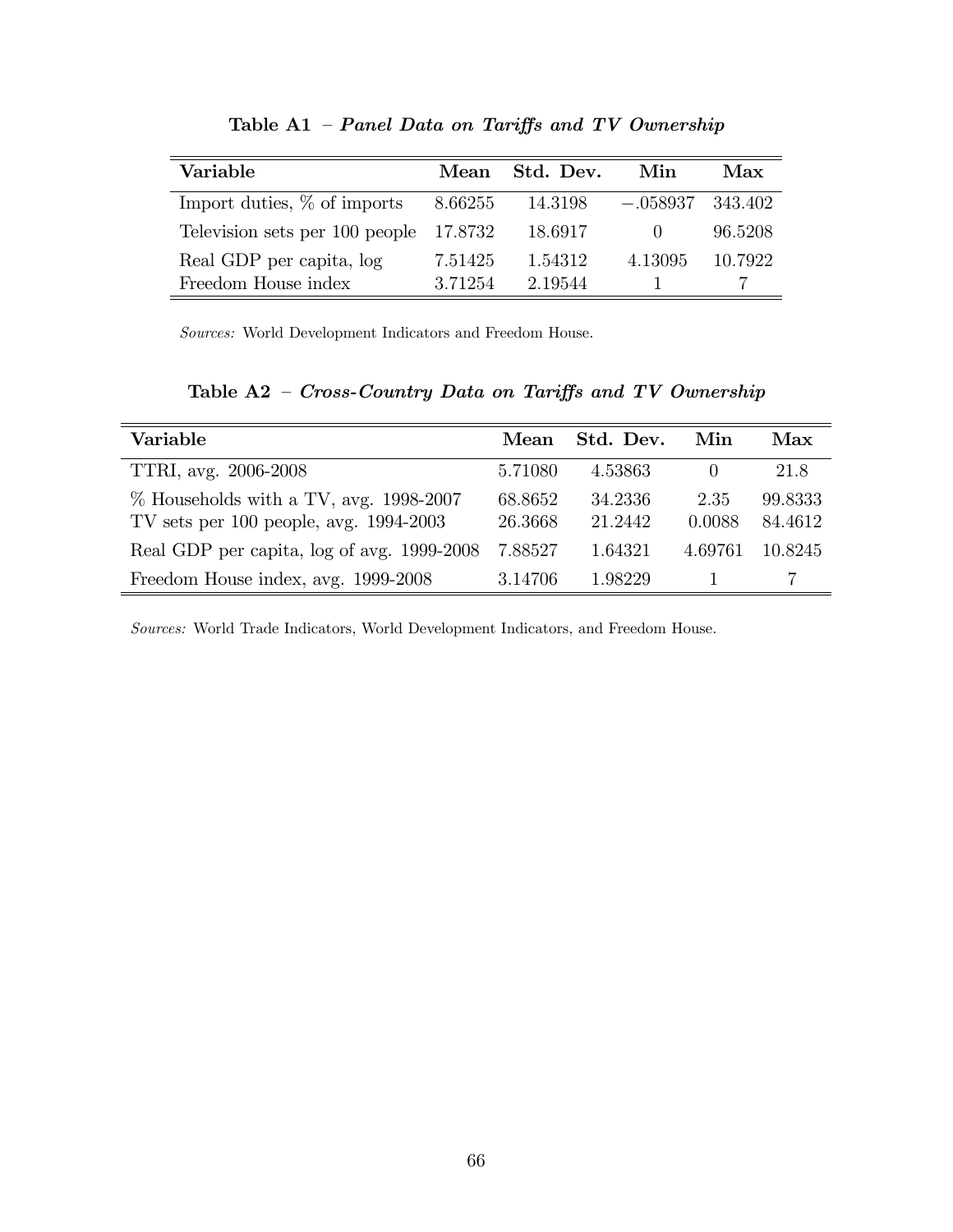## Table  $A3$  – Cross-Country Correlation of Tariffs and TV Ownership

|                                                                                | (1)                       | (2)                                                                                                       | (3)                        | (4)                       |
|--------------------------------------------------------------------------------|---------------------------|-----------------------------------------------------------------------------------------------------------|----------------------------|---------------------------|
| % Households with a TV $-.084157***$ $-.051395***$ $-.059964***$ $-.051157***$ |                           | $(.009986)$ $(.016729)$ $(.010641)$ $(.015829)$                                                           |                            |                           |
| Log real GDP per capita                                                        |                           | $-.825260**$<br>(.342102)                                                                                 |                            | $-.267100$<br>(.354796)   |
| Freedom House index                                                            |                           |                                                                                                           | $0.831170***$<br>(.187021) | $.770191***$<br>(.204164) |
| Constant                                                                       | $11.5362***$<br>(.770661) | $15.7625***$<br>(1.9073)                                                                                  | $7.42577***$<br>(1.1625)   | $9.09585***$<br>(2.50568) |
| $R^2$<br>Observations                                                          | .3990<br>109              | .4303<br>109                                                                                              | .4906<br>108               | .4933<br>108              |
|                                                                                |                           |                                                                                                           |                            |                           |
|                                                                                | (5)                       | (6)                                                                                                       | (7)                        | (8)                       |
| $\operatorname{TV}$ sets per 100 people                                        |                           | $-.121865***$ $-.069300***$ $-.093937***$ $-.067931**$<br>$(.015191)$ $(.028675)$ $(.016748)$ $(.029040)$ |                            |                           |
| Log real GDP per capita                                                        |                           | $-.795431***$<br>(.370599)                                                                                |                            | $-.425155$<br>(.388001)   |
| Freedom House index                                                            |                           |                                                                                                           | $.596275***$<br>(.179969)  | $.553731***$<br>(.183975) |
| Constant                                                                       | $8.95988***$<br>(.515482) | $13.8499***$<br>(2.33442)                                                                                 | $6.41658***$<br>(.927991)  | $9.20236***$<br>(2.70616) |
| $R^2$                                                                          | .3228                     | .3453                                                                                                     | .3756                      | .3813                     |
| Observations                                                                   | 137                       | 137                                                                                                       | 134                        | 134                       |

Dependent variable: Tariff Trade Restrictiveness Index

*Notes:* Asterisks denote significance respectively at the  $10\%$ <sup>\*</sup>,  $5\%$ <sup>\*\*</sup>, and  $1\%$ <sup>\*\*\*</sup> confidence level.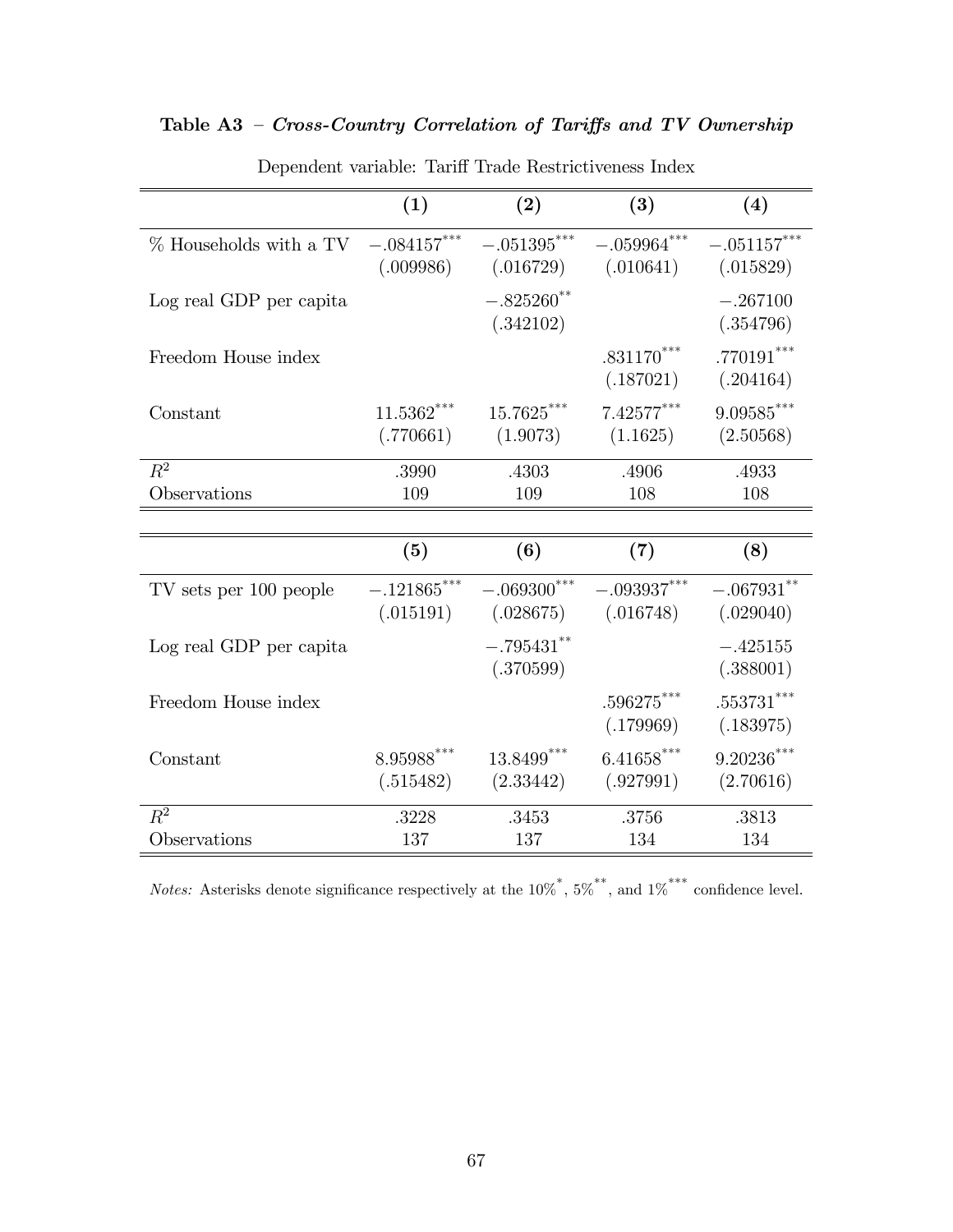

Figure 1  $-$  Tariffs and TV Ownership across Countries

Source: World Development Indicators.